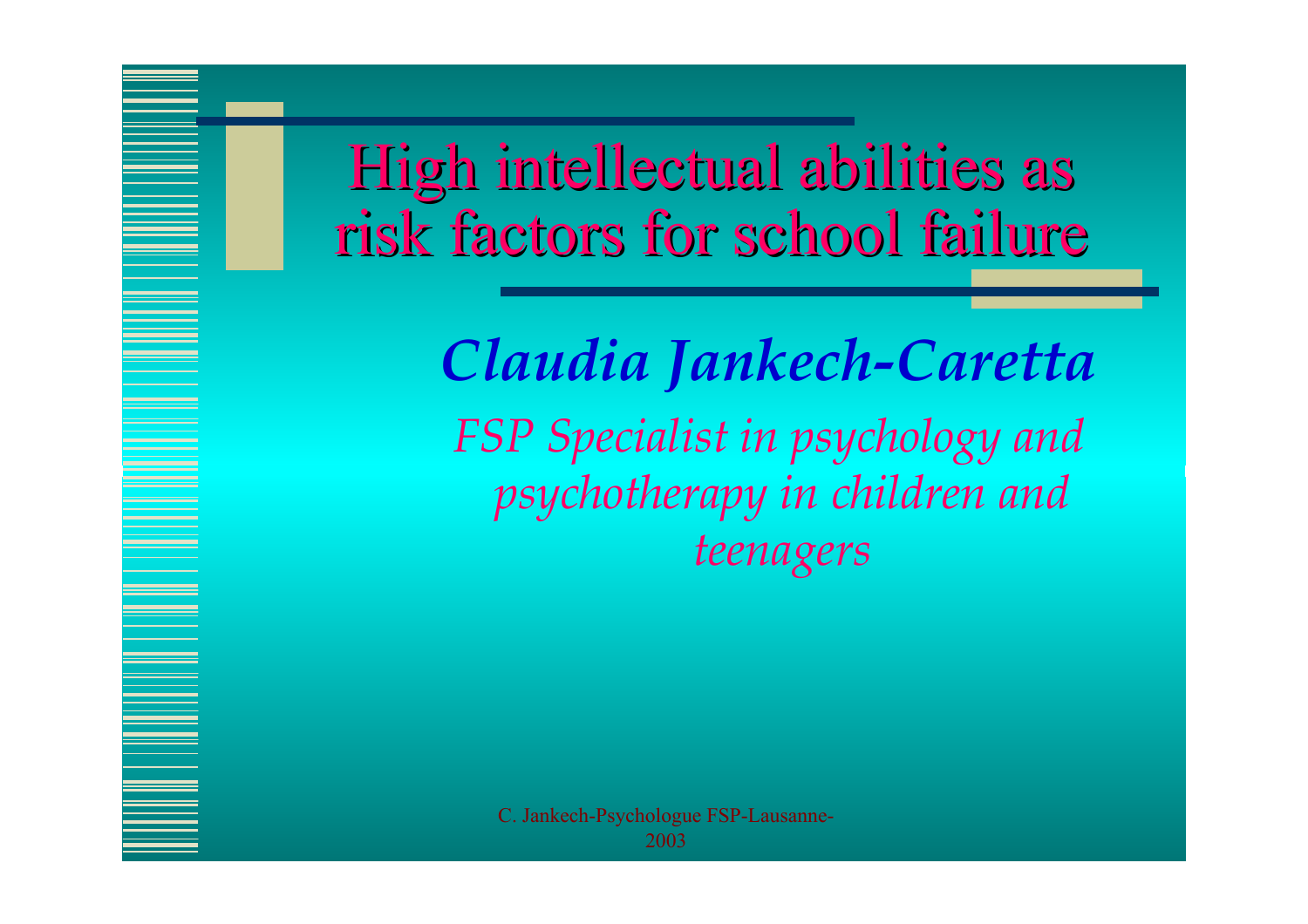#### School failure

#### **Investigation by C. Jankech 2001:**

- ♦ **90 gifted (IQ >= 125) received psychological assessment**
- ♦ **Average age: 8 years (between 3 and 18 years)**
- ♦ **35 girls and 55 boys**
- ♦ **12% without problems (in relationship, school efficacy and behaviour)**
- ♦ **Average failure rate: 14%,**

**(failure= repeating a year, bad section choice)**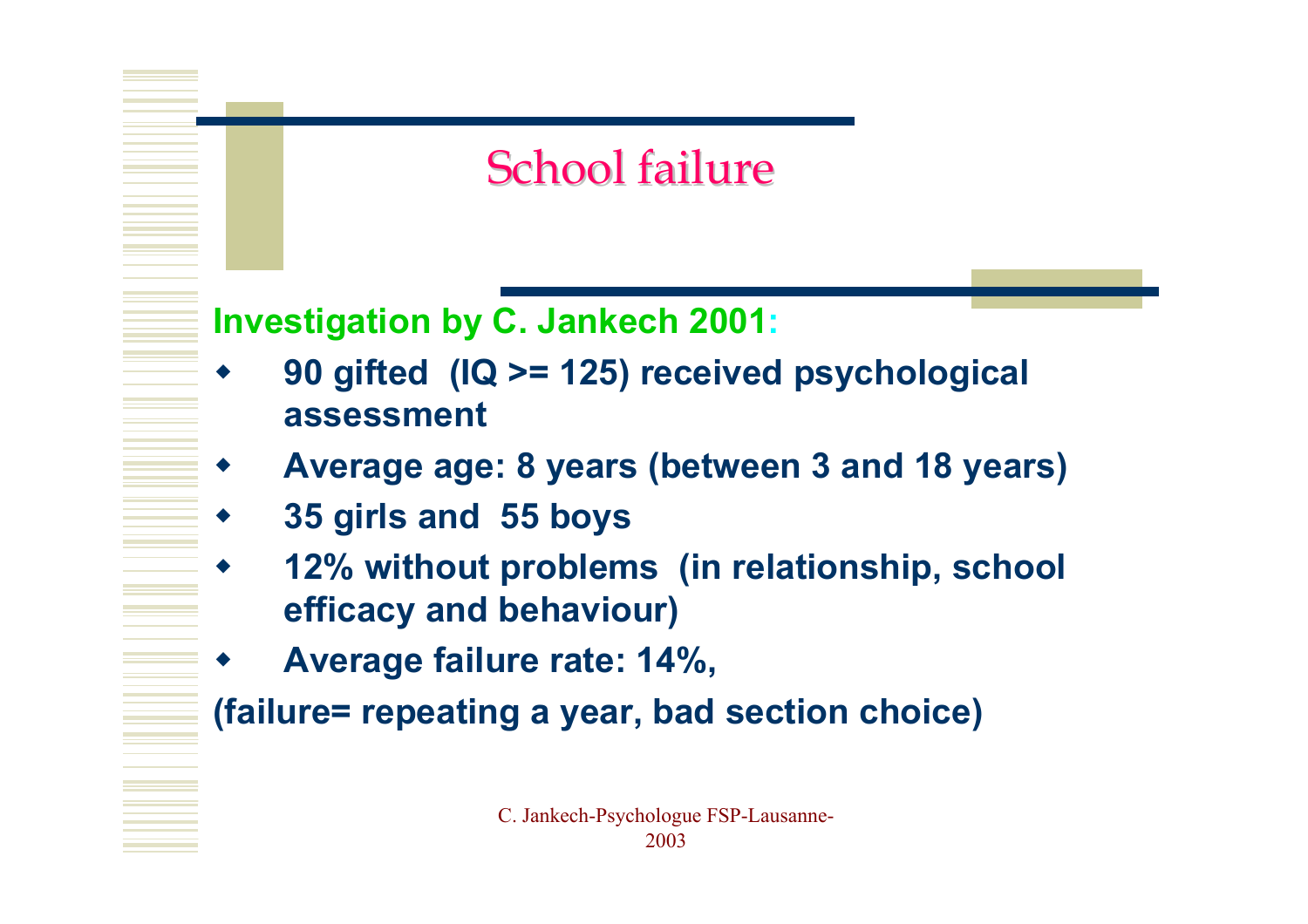# Gifted school failure

- **Study range, non representative:**
- ¾ **56% good pupils (not specially at top of class)**
- ¾ **14% failed, 11/12 in 11 or 12 years old group.**
- ¾ **30% underachievers not in failure group**
- **Same data for ASEP: 14 % of failure between members of this association (165 children, average age: 8 )**
- **Dr Marc BERSIER, psychologist, also found 16% failure for an average age of 9, but 17% of boys and 4% of girls.**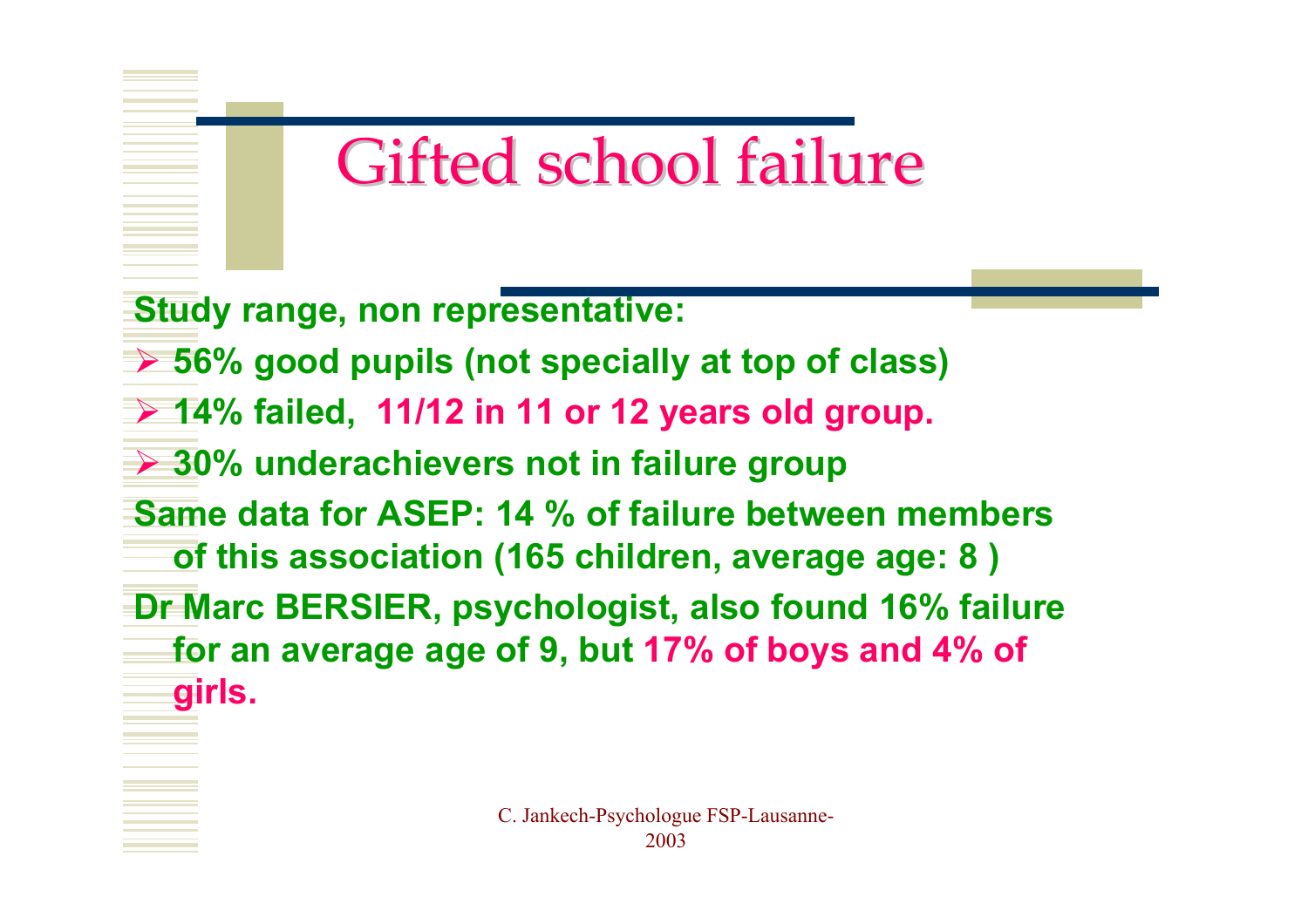#### **Success and failures** Association française enfants précoces/STATISTICS

| <b>School</b><br>grade | <b>Excellent/</b><br>good | <b>Mediocre/</b><br>average                         | <b>With</b><br>difficulties |
|------------------------|---------------------------|-----------------------------------------------------|-----------------------------|
| <b>Nursery</b>         | 100%                      | 0%                                                  | 0%                          |
| primary                | 75-85%                    | 13%                                                 | 2%                          |
| <b>Secondary 7</b>     | 60%                       | 25%                                                 | 15%                         |
| <b>Secondary 8</b>     | 40%                       | 32%                                                 | 28%                         |
| <b>Secondary 9</b>     | 33%                       | 34%<br>C. Jankech-Psychologue FSP-Lausanne-<br>2003 | 33%<br>$(A=16%)$            |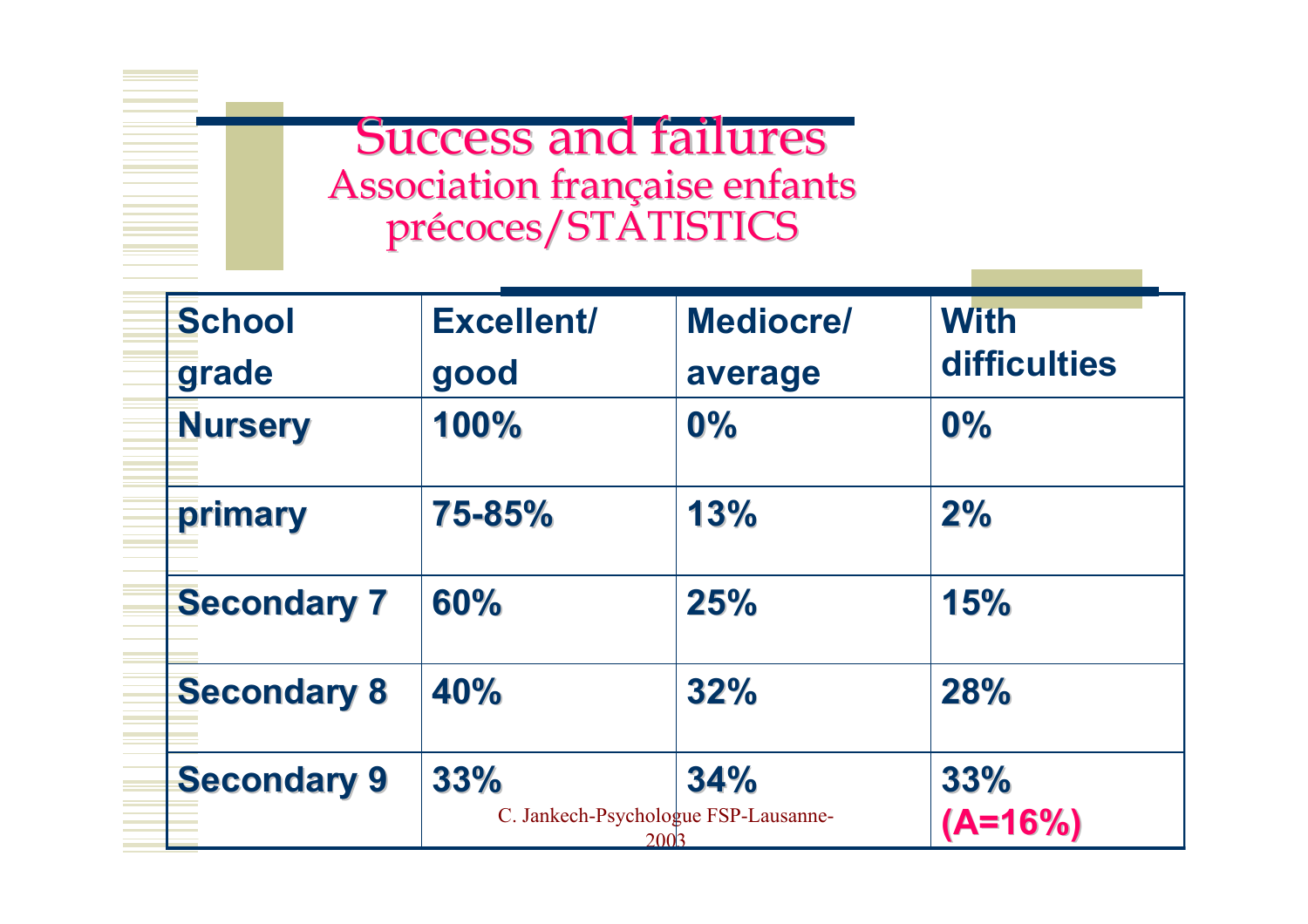# Paradox

Wechsler IQ has a high correlation with school success, especially with mathematics and reading/grammar (.55 and .65)

Wechsler test was criticised as an instrument to value school adaptation but not to value intelligence (what is intelligence?)

The question is: why do gifted children have more failures at school, than children with a high IQ?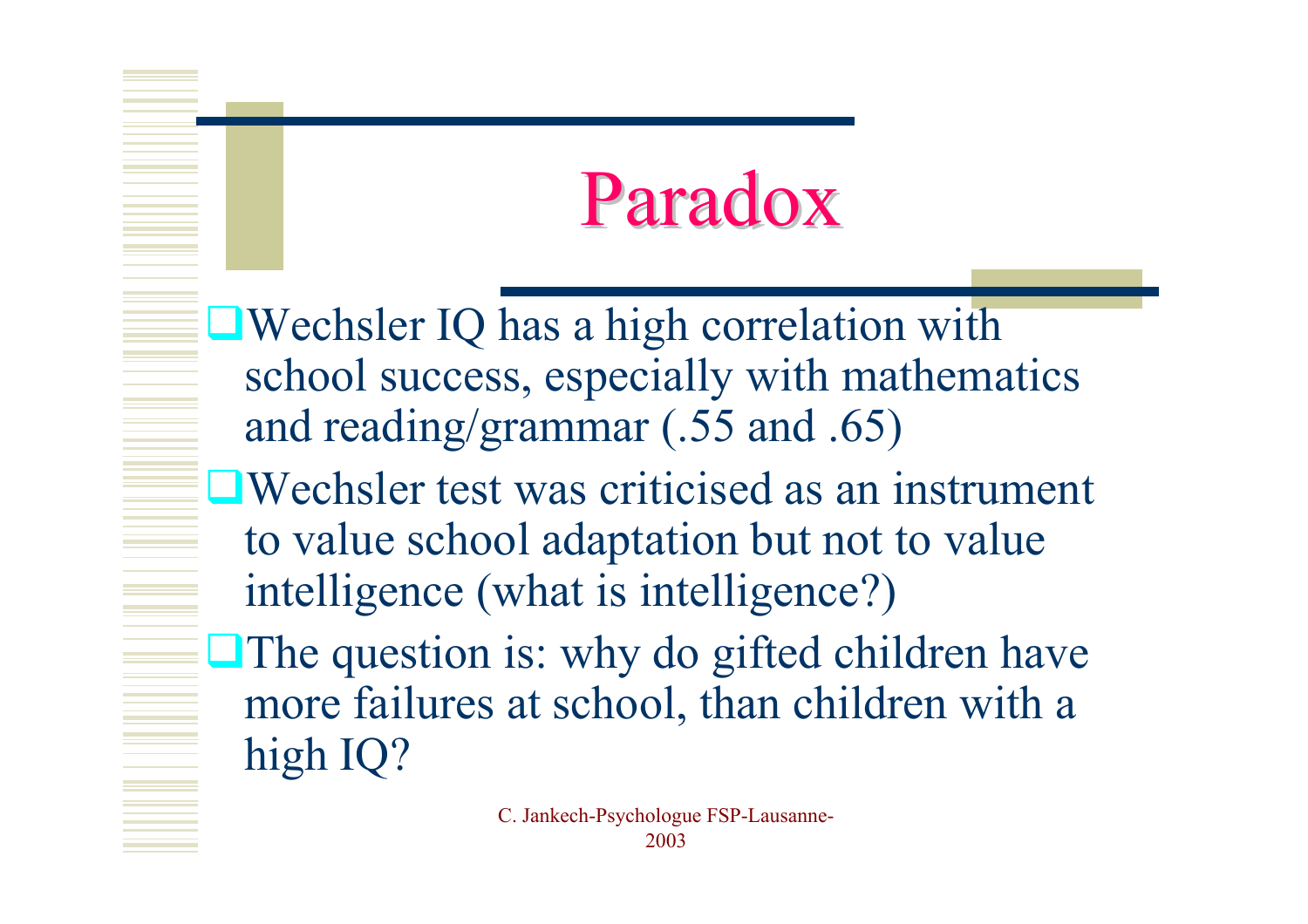# Reactions when facing inadequate<br>teaching

#### *<u><b>W* attention troubles,</u>

**over-adaptation (especially for girls), a good solution in the short term but girls have more problems after adolescence and suffer more from depression**

*<b>F* restlessness like hyperactivity, after **recognition high abilities evolve well.**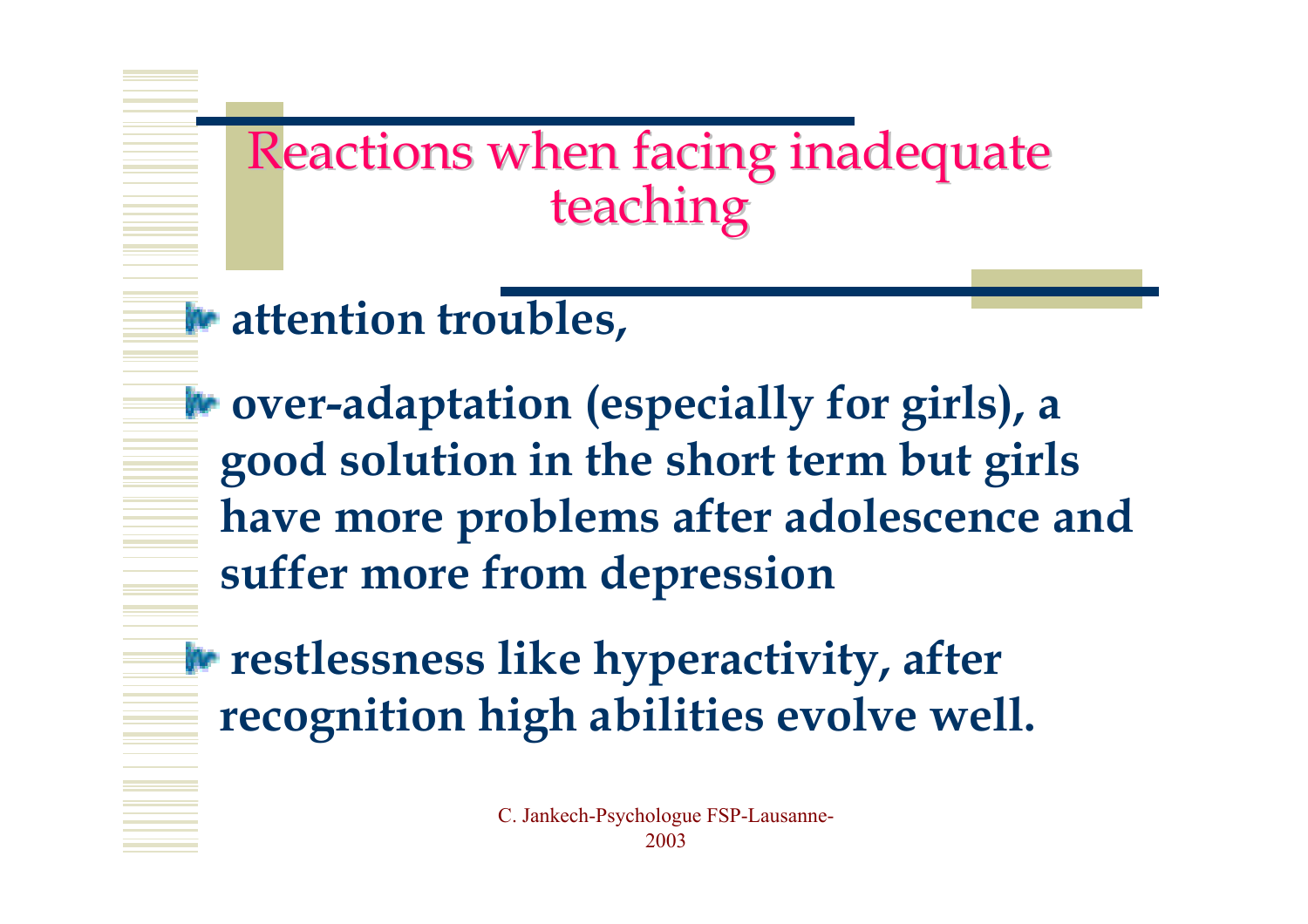# Reactions when facing inadequate<br>teaching

**Example 12 Behaviour troubles: active or non-active opposition, are not real behavioural diseases like IC-D10**

#### **Withdrawal**

**Dislike of school**

**self mutilation of high abilities" (J. Ch. Terrassier)**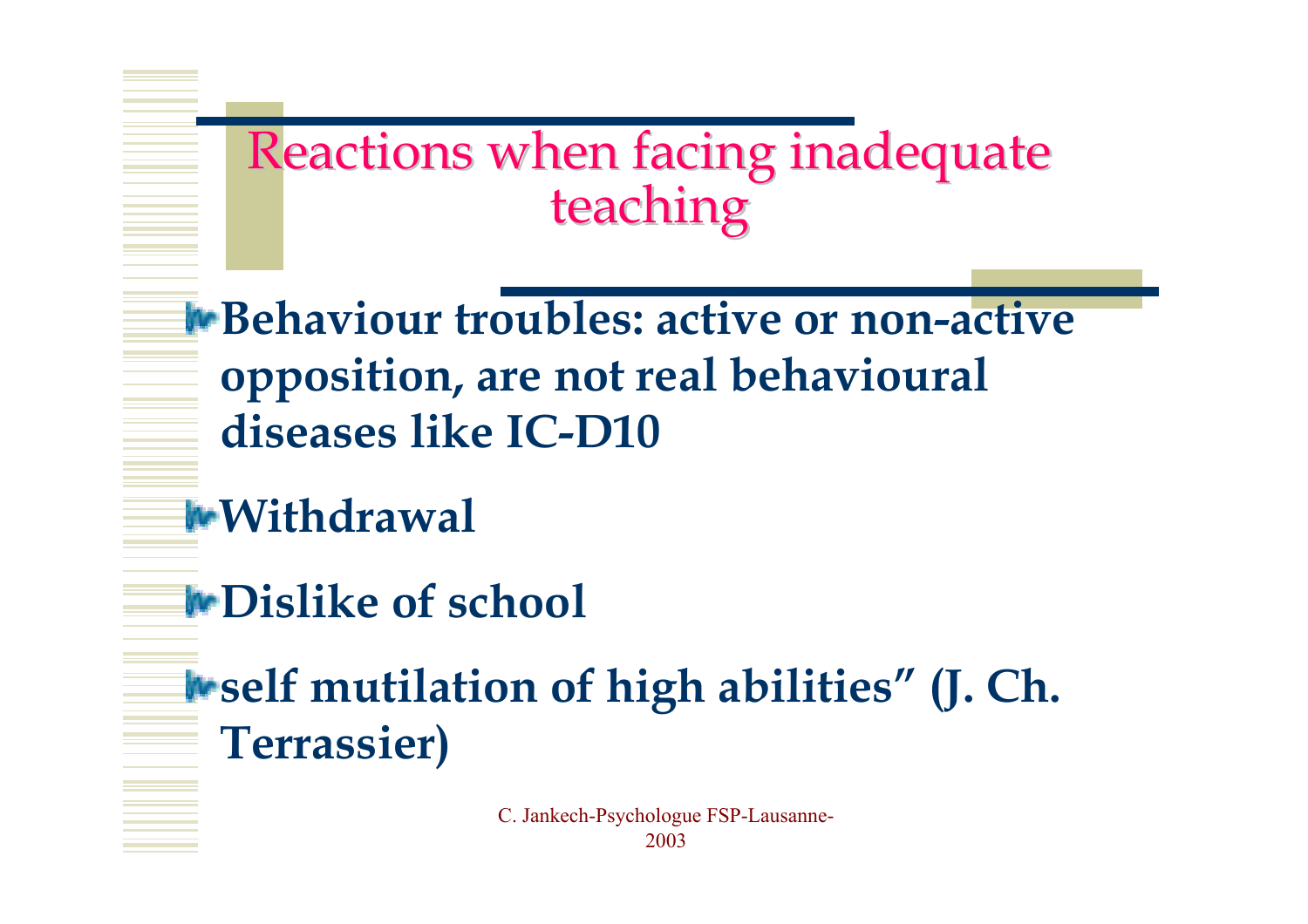# Gifted feelings

- Development is at a very high speed in the early years
- ♦ Disappointment at school: he must wait, listen to something he already knows, get adapted at a too slow rhythm ("I want to learn something that I don't know")
- When failure arrives: feelings of loss, an impression that he looses his abilities ("I became bad", "lazy", "without will")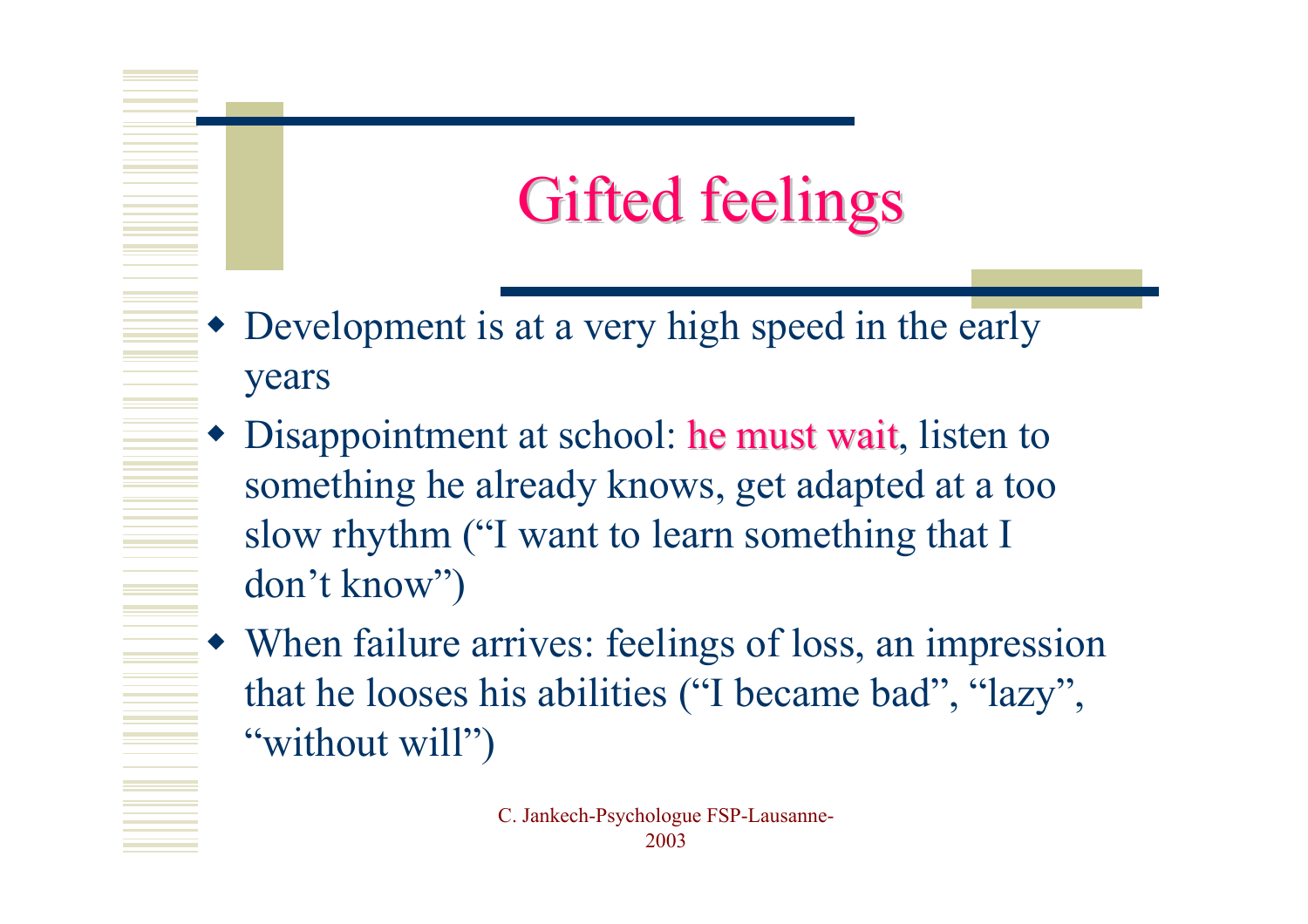# Gifted feelings

- •**Perpetual choice for some gifted: to be like peers or to be myself** (an intellectual, preferred **pupil, enjoys talking with the teacher, do homework, read before the others, always has questions, has different and scientific interests…)**
- • **Seems to feel different when others look at him, that gives an incorrect self image.**
- **There is great variability between gifted children**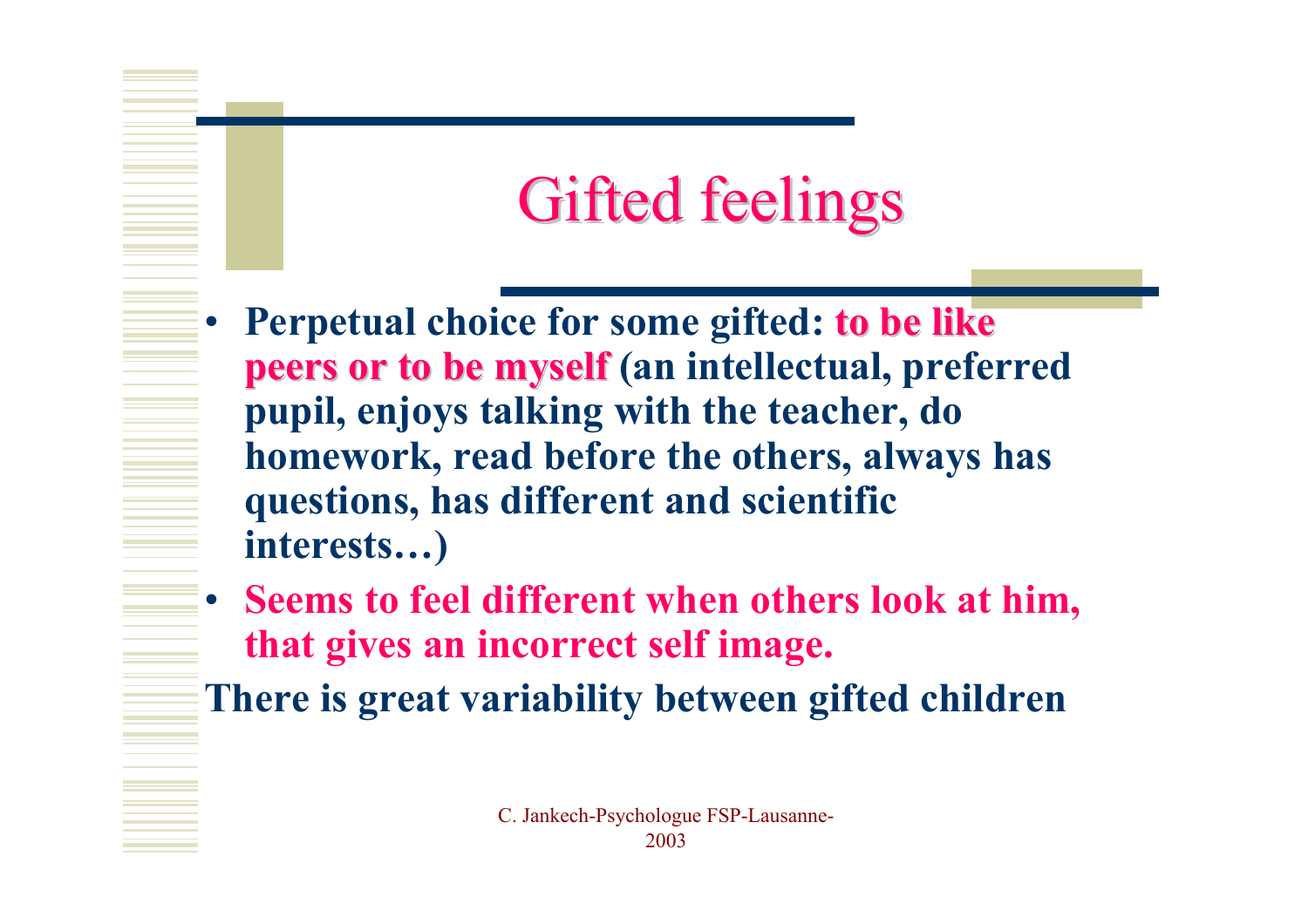What did they say about gifted<br>children in the 20th century?<br>R. de Craeker, prof pédagogie, Bruxelles 1951

"differences between gifted and average children, are so important that necessity to take special learning arrangements for gifted are generally admitted. Numerous authors affirm that when this arrangement doesn't exist, gifted are the children most neglected by their school and they are also the most retarded in accord with their real abilities."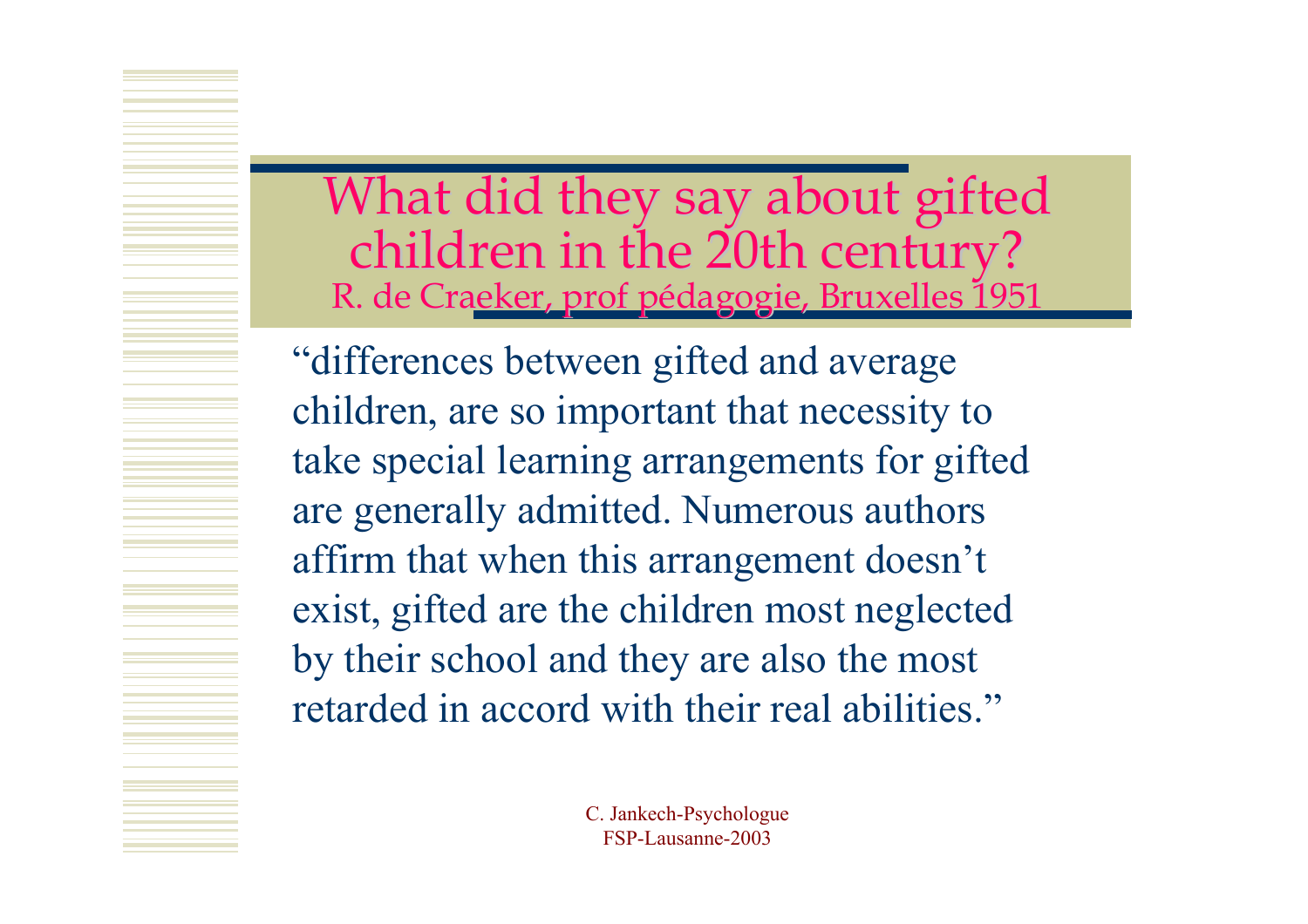## Internal factors for failure

- $\triangleright$  Gifted suffer associated troubles (ADD, behavioural problems, personality problems, dyslexia…)
- $\triangleright$  High need to conform with peers (not show abilities, desires, opinions)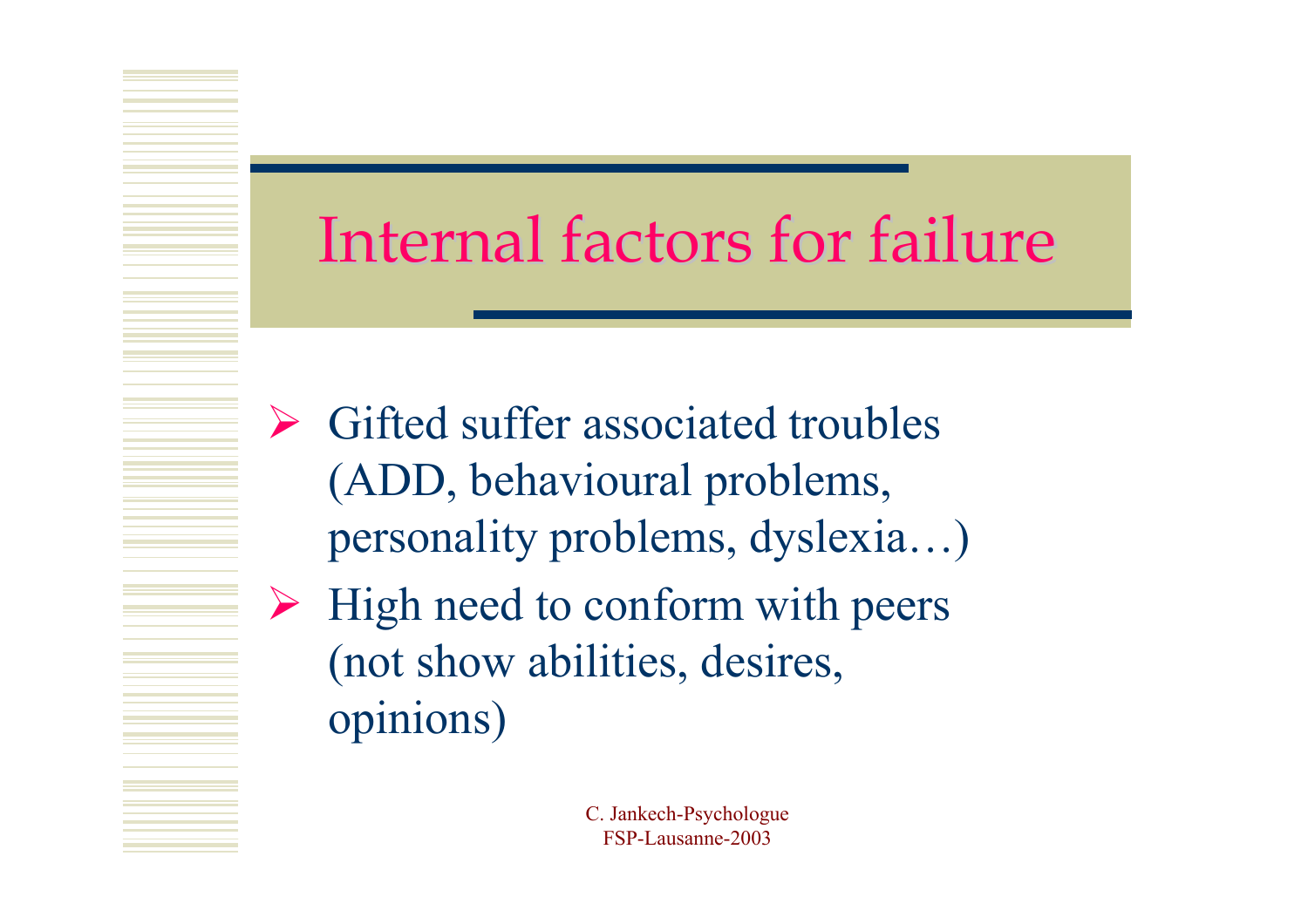External factors of failure, Relationship with teachers

¾ Some teachers don't accept a clever and sensible student, who is not the top of the class and consider him immature or denying his intellectual abilities

C. Jankech-Psychologue FSP-Lausanne-2003¾ Place reversal: pupil judges teacher, corrects teacher, give his opinion, and for some teachers difficult to accept.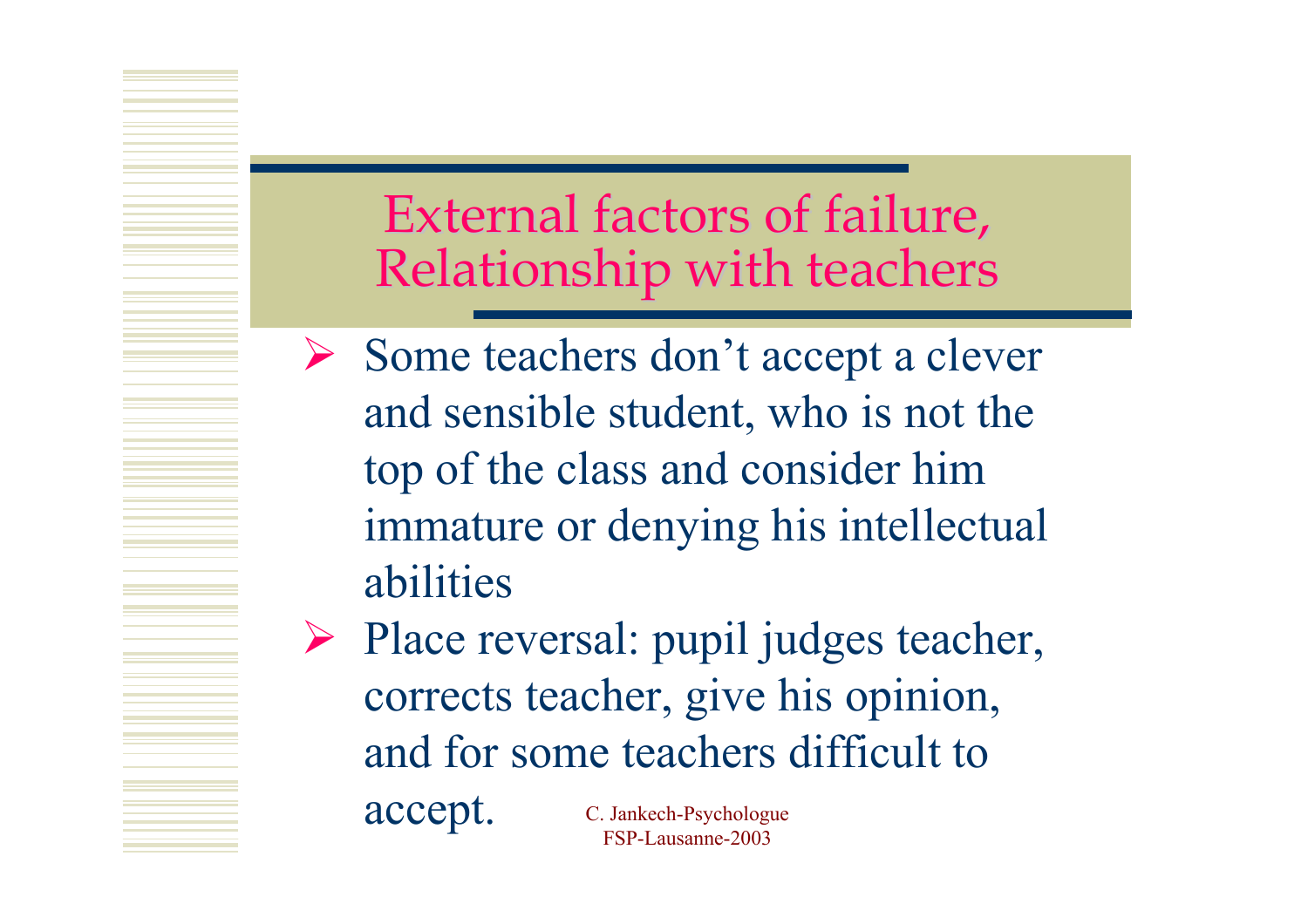#### External factors for not succeeding, External factors for not succeeding, non-adapted teaching

 $\triangleright$  Denying abilities, forbidden to think (result of a forced slowing down) ¾ When rhythm and level are too low he will be bored and loose motivation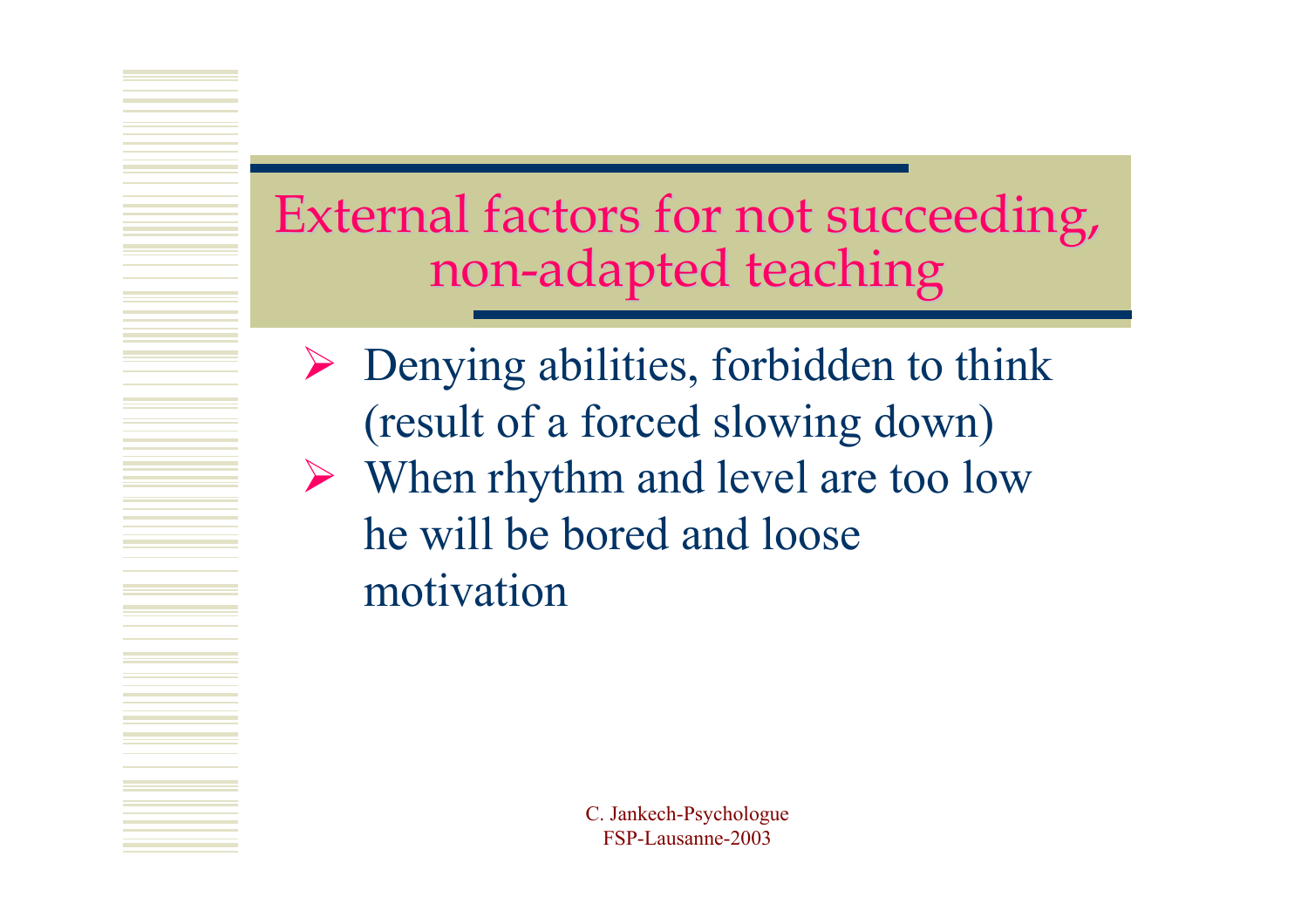## The Pygmalion effect

#### Pygmalion negative effect (J.Ch. Terrassier):

- $\blacktriangleright$  The lower the expectations of the teacher, the more the gifted child will be an underachiever
- ¾ This occurs at school, with teachers, peers and family
- ¾ Gifted child needs to conform to avoid being rejected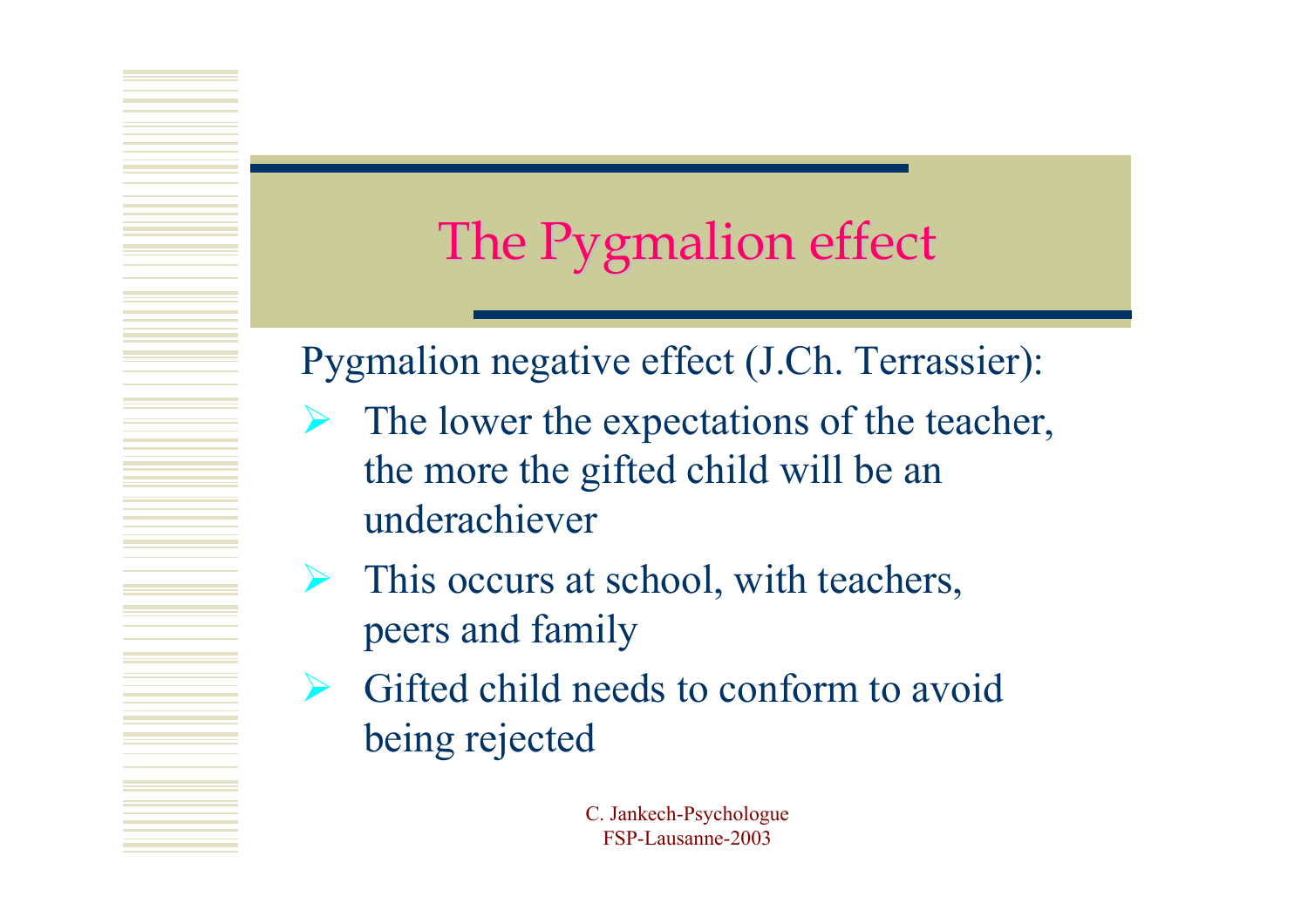#### Environmental expectations Environmental expectations

So:

- $\blacktriangleright$  If a teacher has a bad image of the child 's intelligence, the gifted will conform to the teacher's expectations
- $\triangleright$  To be like his peers the gifted will reduce (conform) his abilities (self-mutilation)
- ¾ During all the school the conflict will be present between "be myself " or be "as the peers"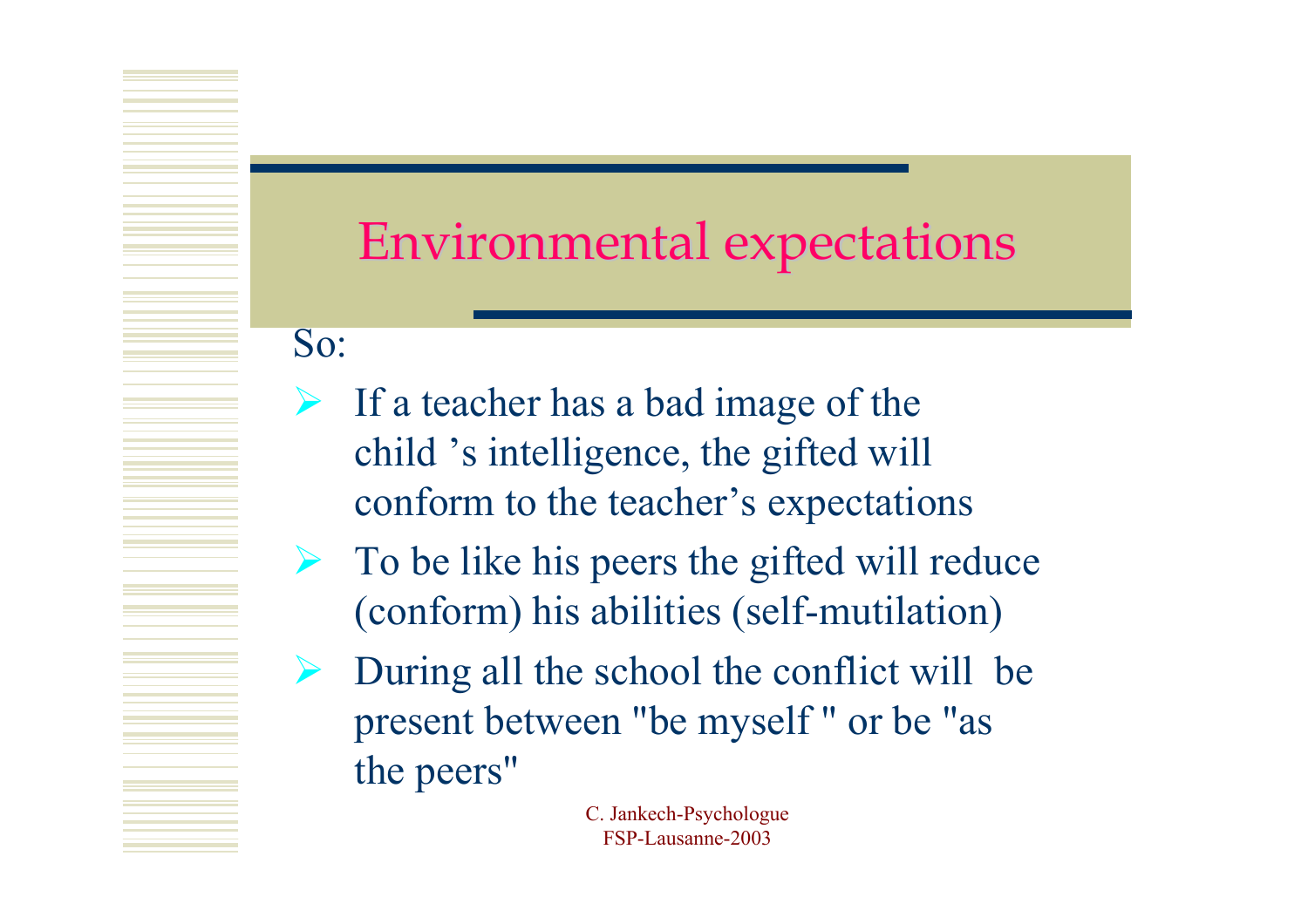#### Environmental expectations Environmental expectations

Importance of social level:

J.Ch. Terrassier:

« the more the child's environment is unfavourable, the lower are the expectations of teachers, parents and friends »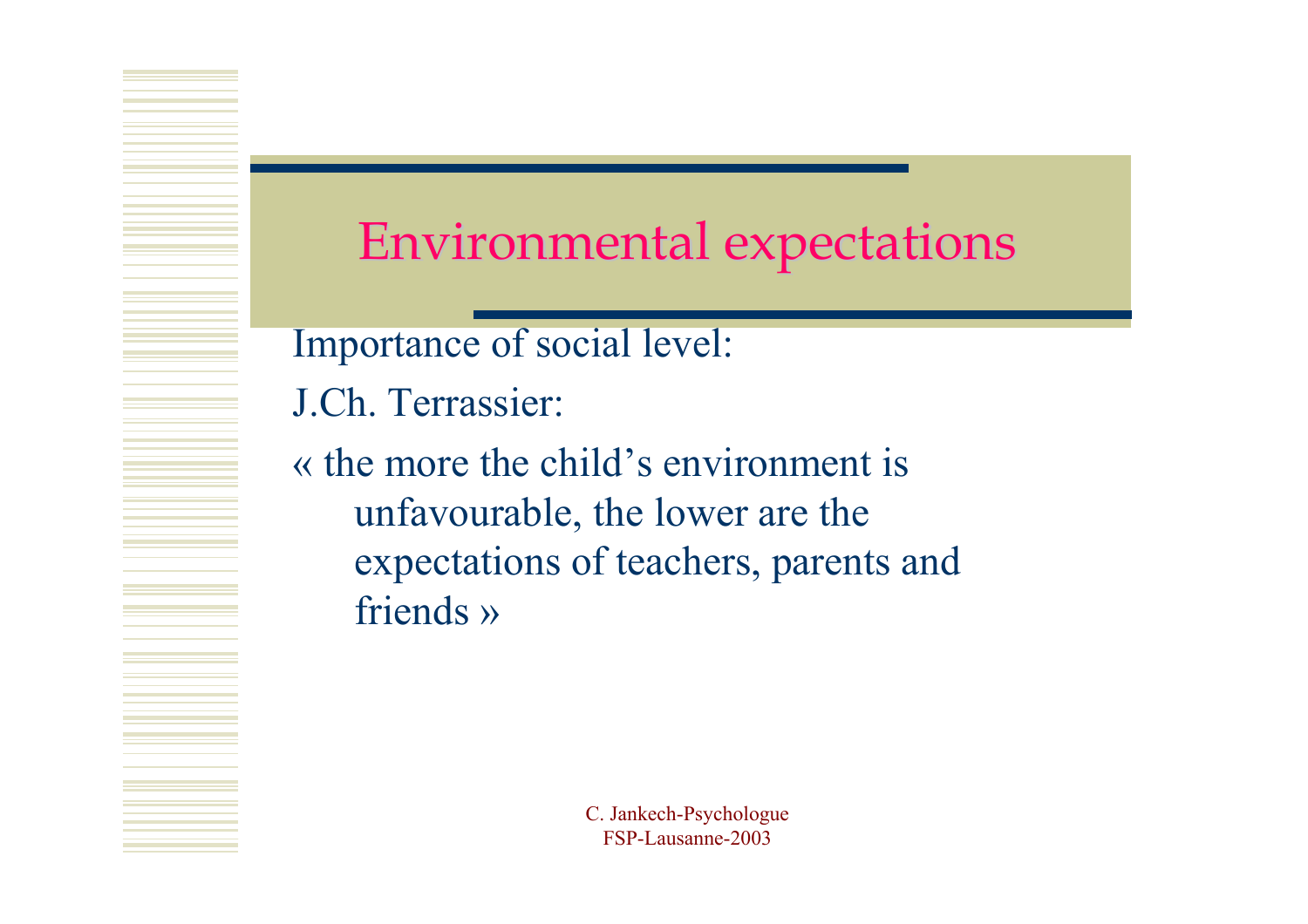#### Environmental expectations Environmental expectations

J.Ch. Terrassier:

« the child develops his self-image in accordance to the image reflected by an environment unable to recognise his abilities… resulting in intellectual inhibitions, linked to feelings that all intellectual expression is a source of guilt »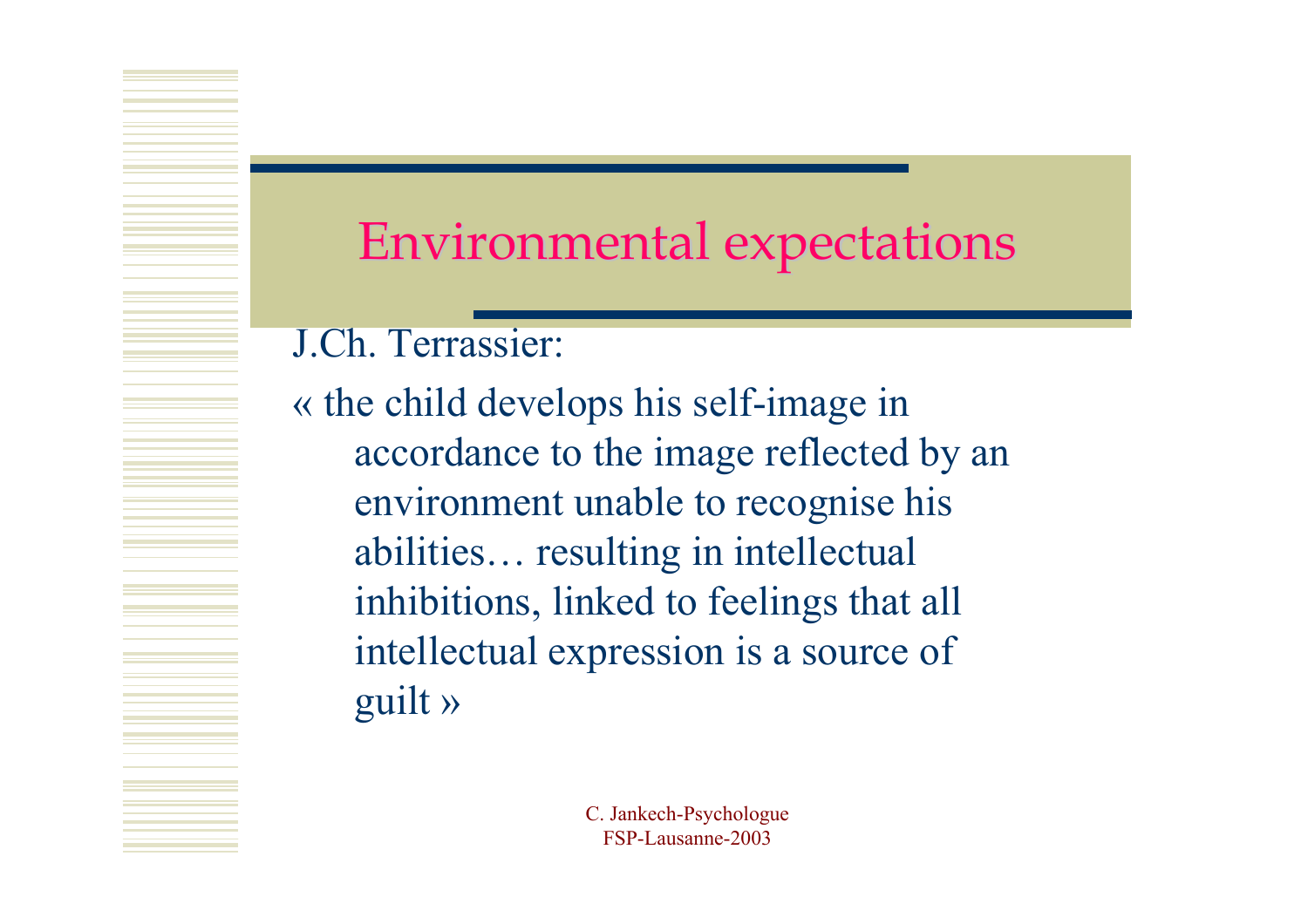#### Environment expectations Environment expectations

J.Ch. Terrassier:

"The successful gifted have a better selfimage than the ones that fail"

"the self-image therefore becomes a critical factor in the deterioration or increasing of intelligence"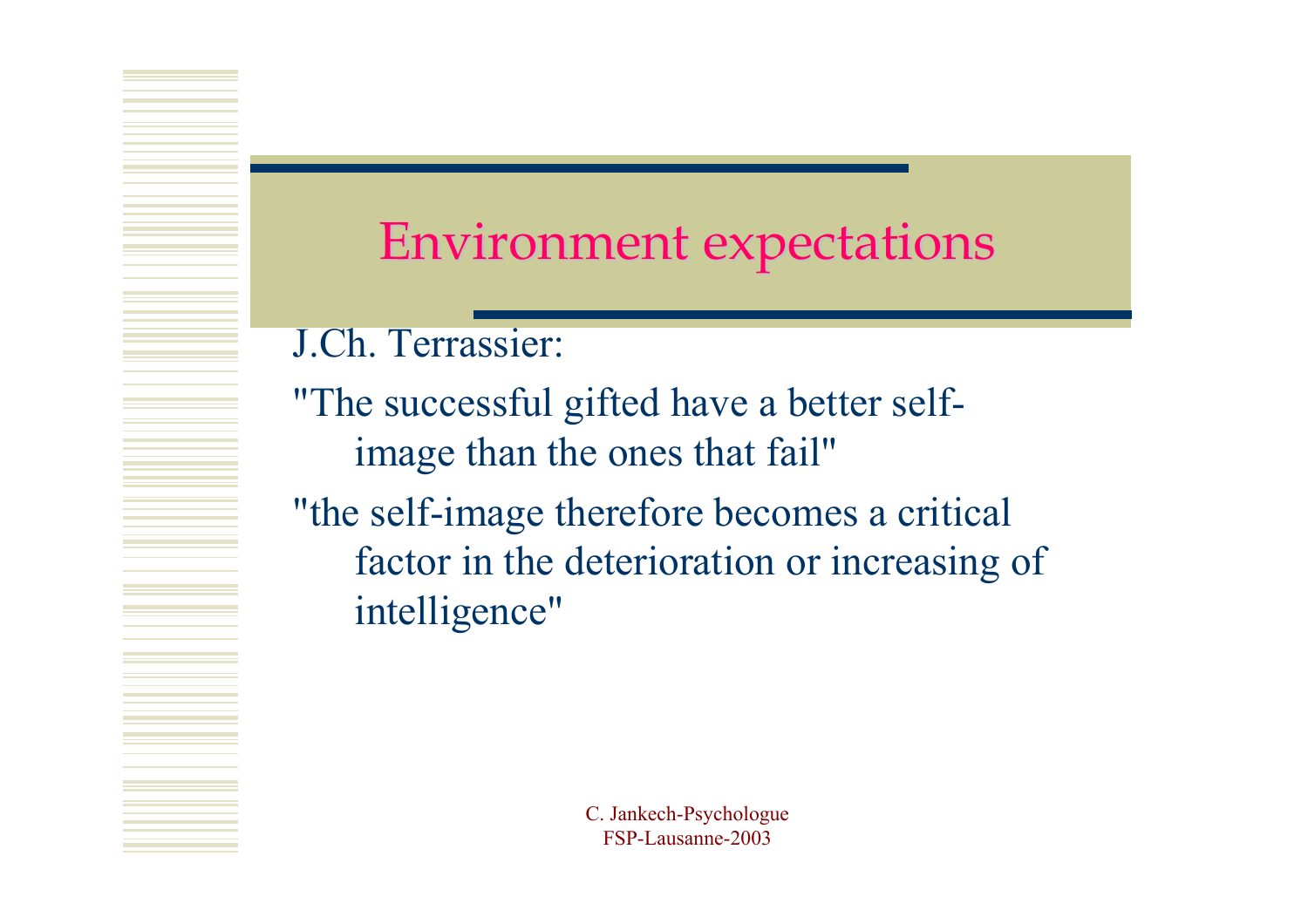## Self esteem

¾ The gifted child needs support and comprehension but often receives criticism, raised attitudes against him and he is the not normal child (statistical mean) less accepted at school (prejudices)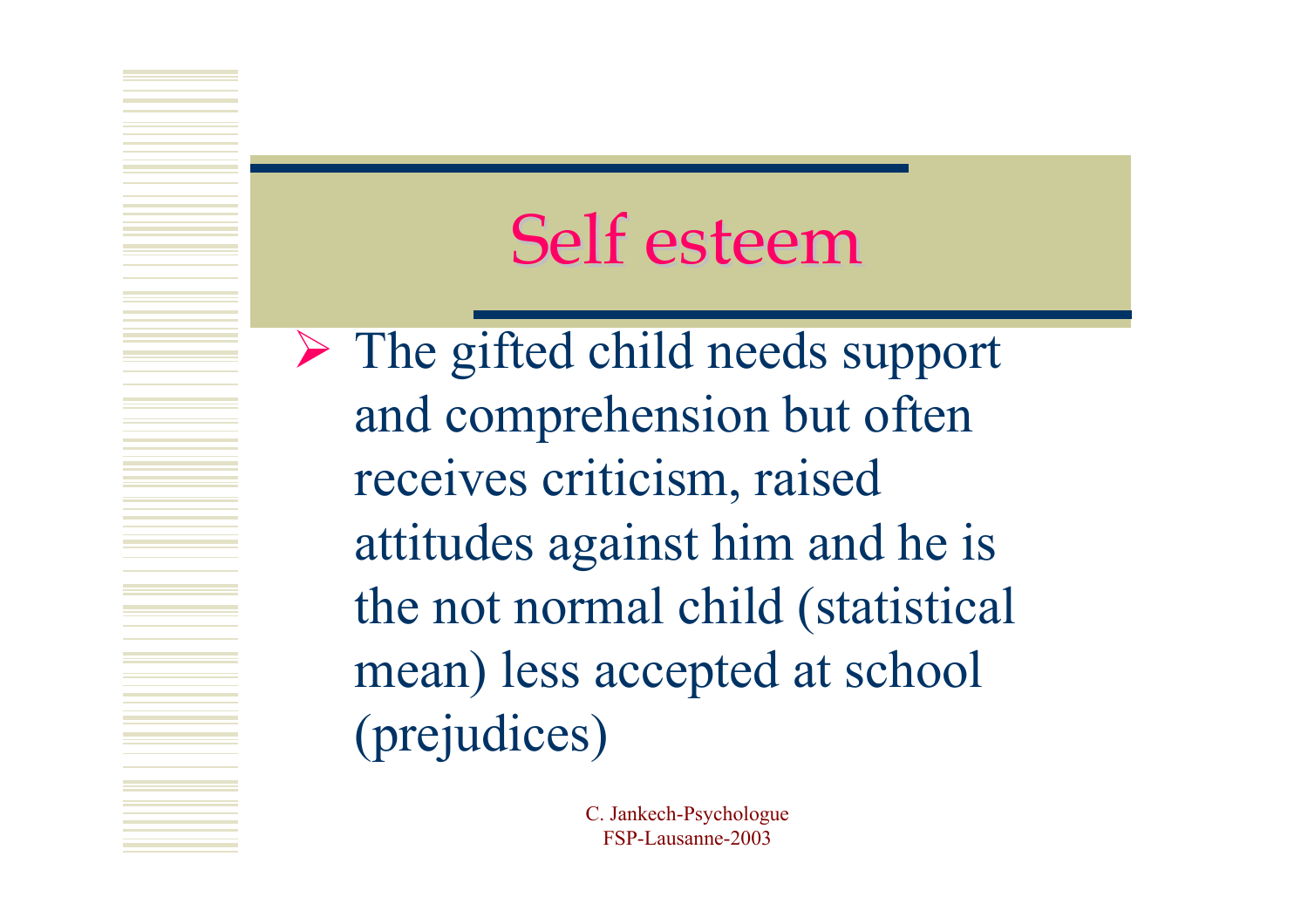#### Self esteem

 $\triangleright$  The gifted sees himself as different from his peers and thinks that he's not a normal person and undervalues himself

 $\triangleright$  He clearly perceives his limits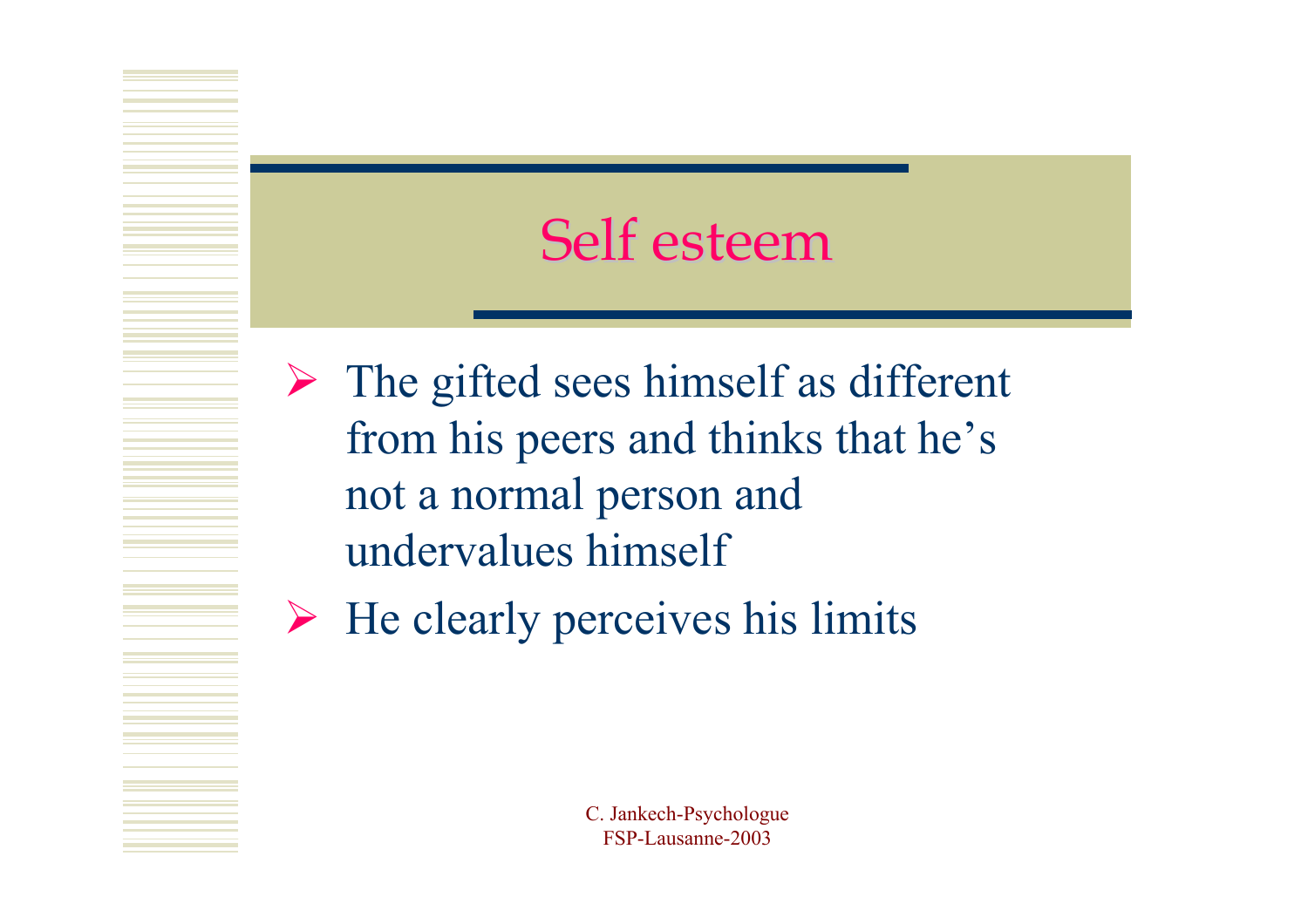#### Self esteem

- ¾ Scared of failure, he can develop preventative behaviour, evading tasks in which he had failures (negative conditioning) and increasing the circle of failures.
- ¾He frequently has a very low self esteem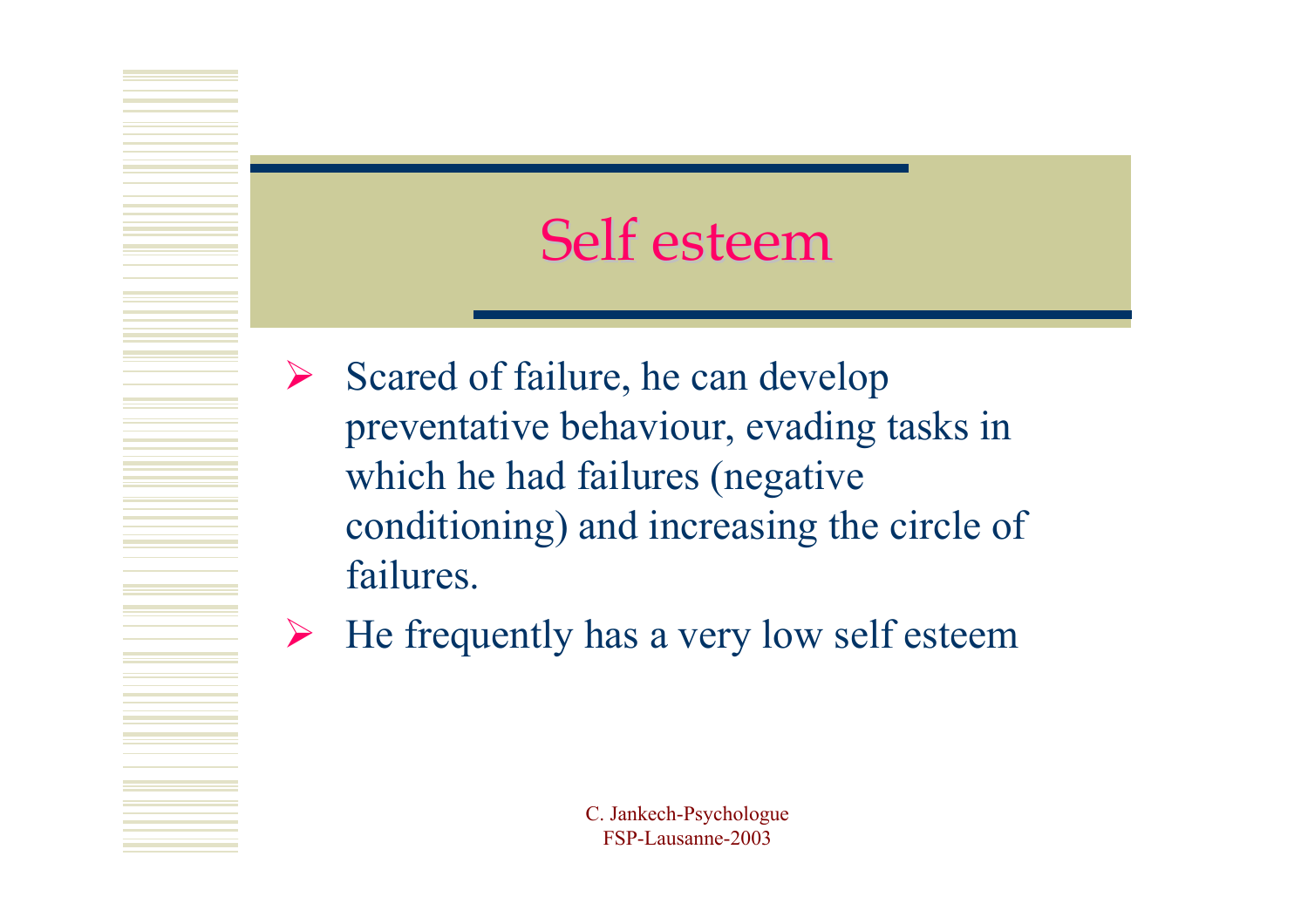# Intellectual functioning and<br>learning difficulties

- ¾ Trapped by his speed, especially when he is very intuitive
- $\blacktriangleright$  He can't make efforts, and sometimes have a bad organisation
- $\triangleright$  Needs to find sense, can't apply recipes (will say often "I don't understand" only because it didn't make sense)
- $\triangleright$  He must find logic in everything to be interested in it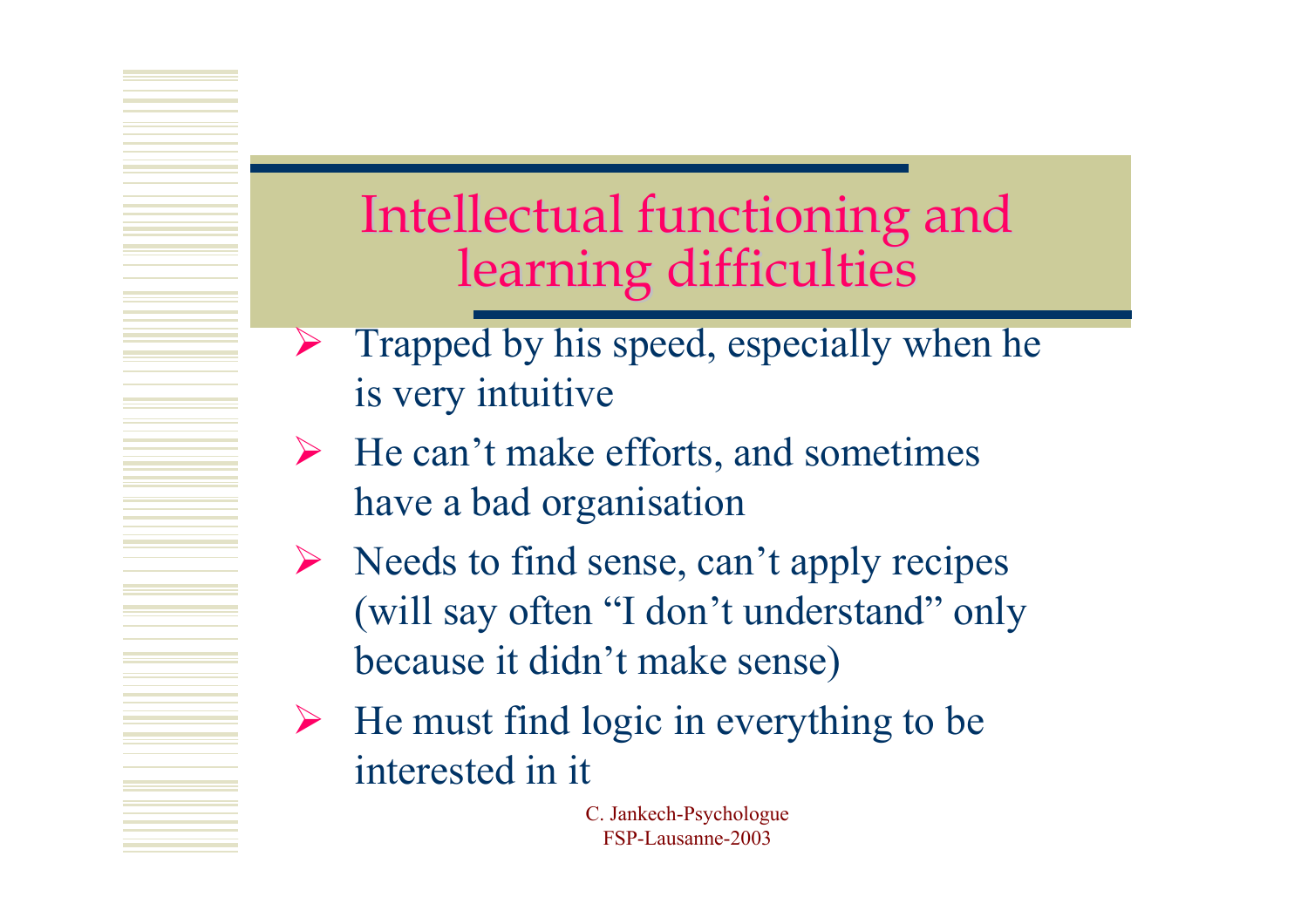#### Intellectual functioning and school difficulties

- $\triangleright$  His attention will be lower if tasks are too simple
- $\triangleright$  Sometimes his results will be lower, without having real troubles but he will be perceived as "lazy", "a dreamer" and "slow".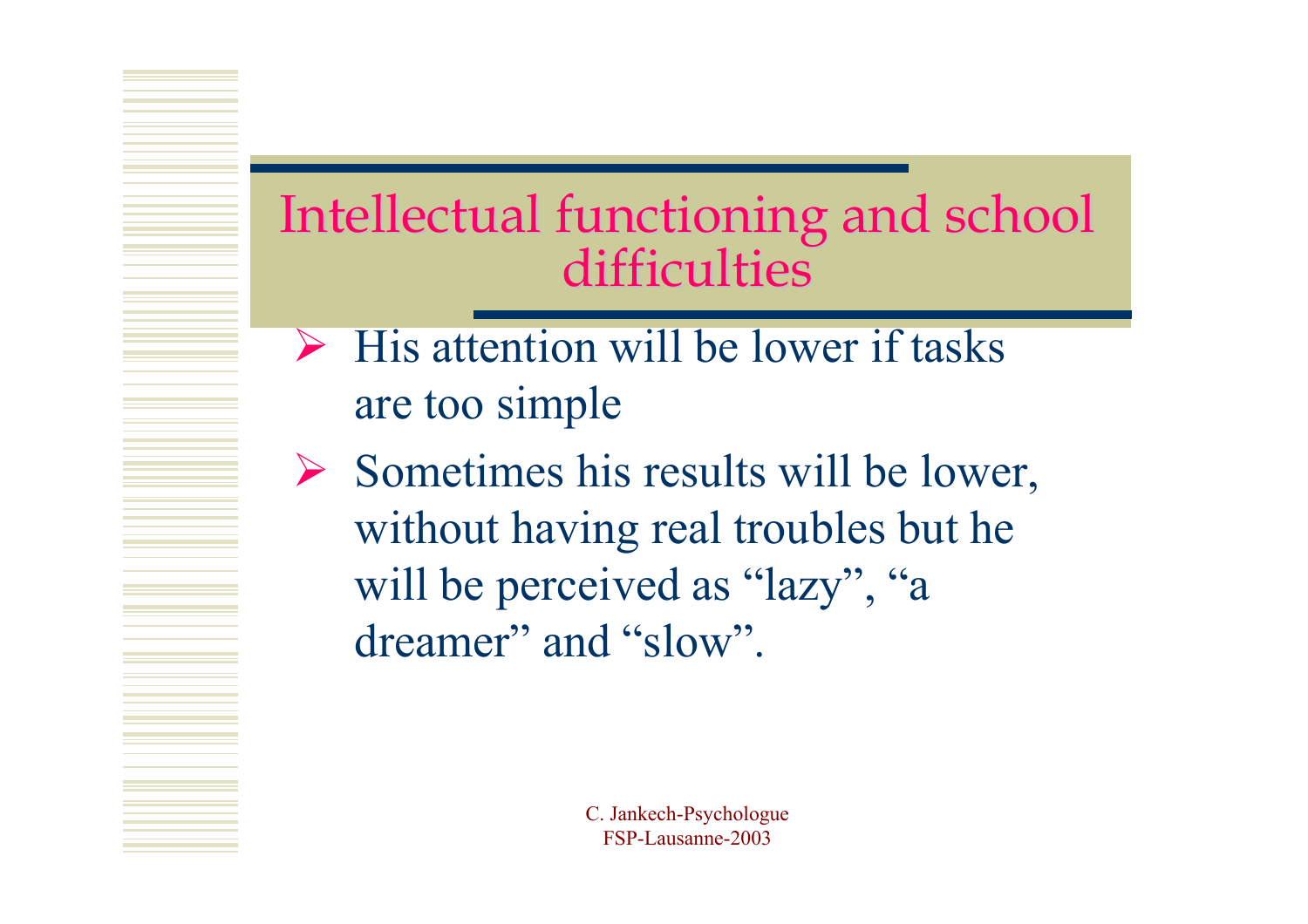#### Intellectual functioning and school difficulties

- ¾ Boredom, loss of motivation, intellectual self-mutilation:
- He is performing under his level of intellectual ability,

He will need an "intellectual resuscitation" to find once more motivation (J. Siaud-Facchin, F)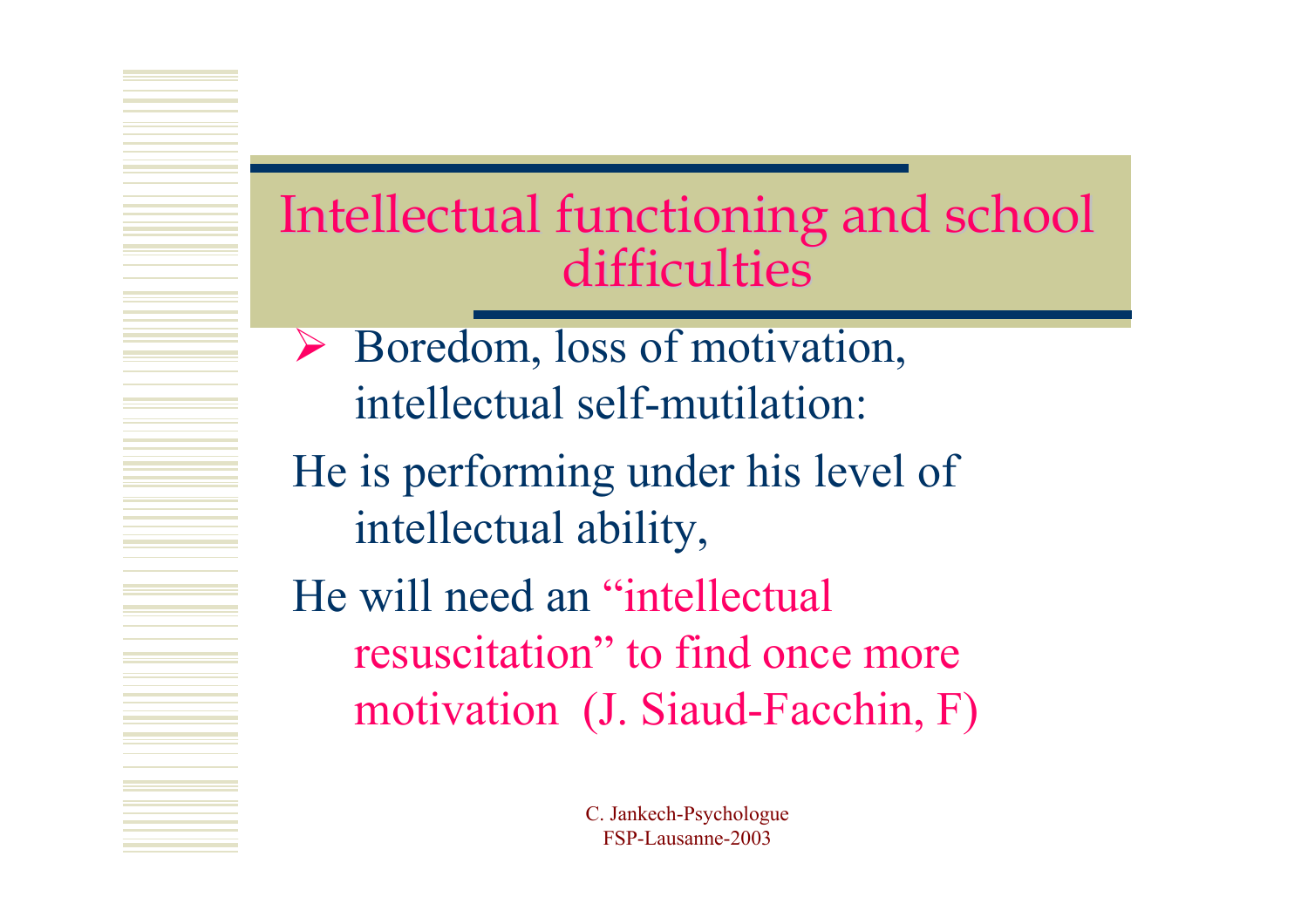# Dyssynchronia Dyssynchronia

- **To accept gifted child means: accept different gaps between his real age, his mental age, his social maturity, his emotional maturity, his motor maturity**
- **When gifted play, you will hear "he isn't mature"**
- **If he doesn't want to play but only want to learn, you will hear "he's not normal"**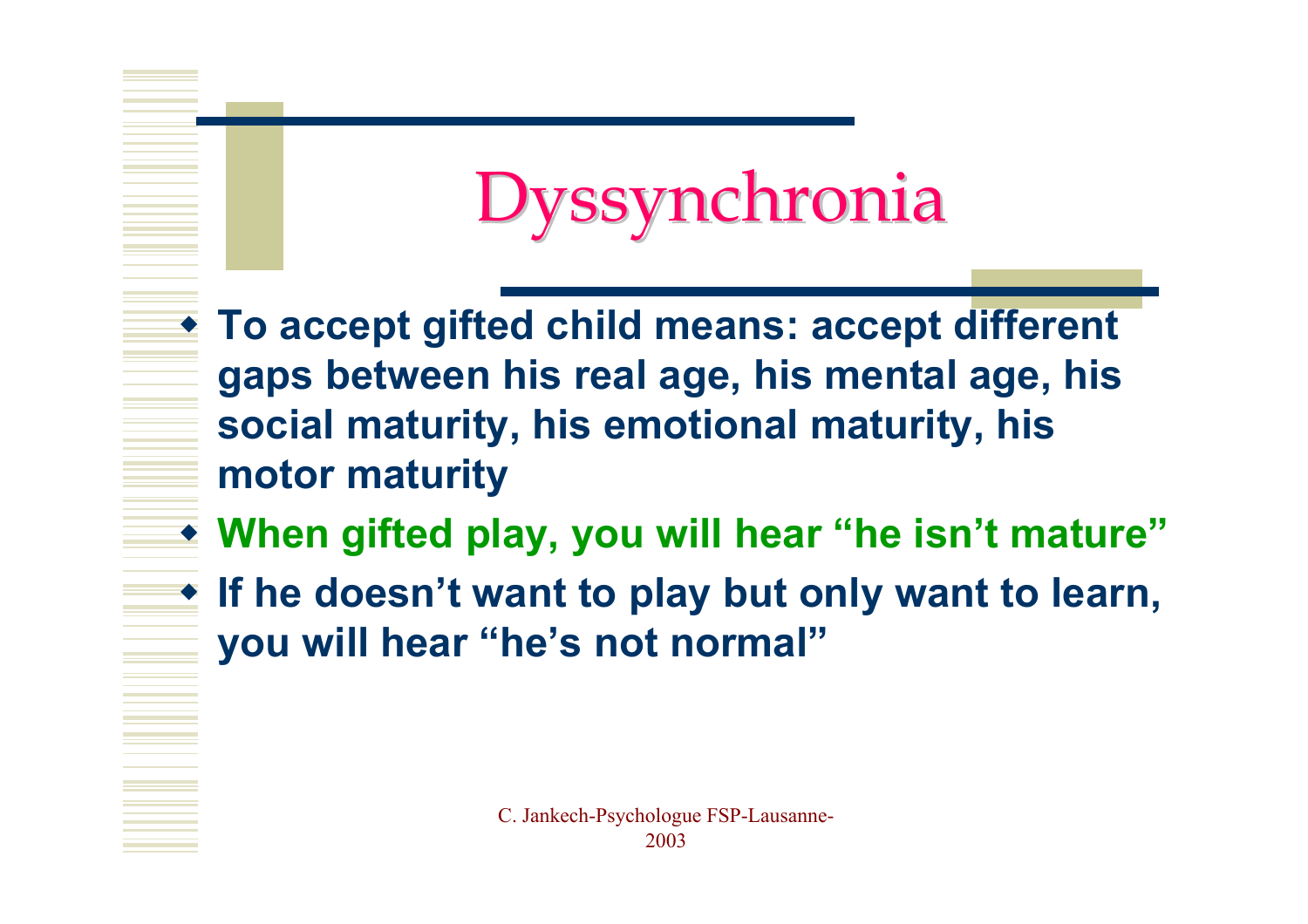# Dyssynchronia Dyssynchronia

- **A Gifted child is firstly, a child like the others but he has different intellectual abilities, he most probably played when he was younger, and developed at a higher speed**
- **Gaps will exist throughout his life, but especially in childhood and adolescence**

2003

C. Jankech-Psychologue FSP-Lausanne- **During adolescence the gap will be greater.**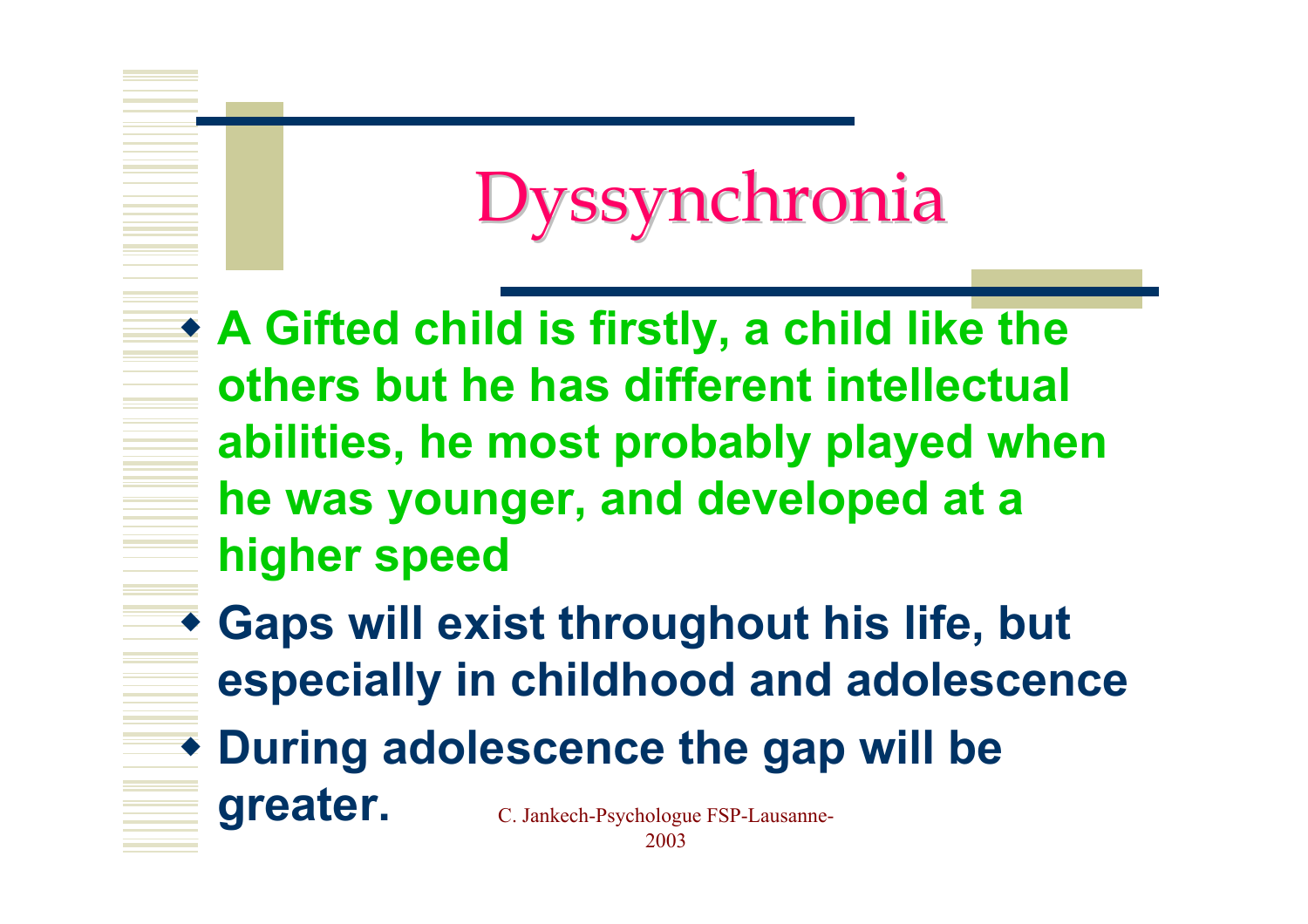# School arrangements

**Example 2 Replace equality values by equity values. The first step to accept school arrangements for gifted**

 **it means changing the values that have founded public schools and concern all social groups.**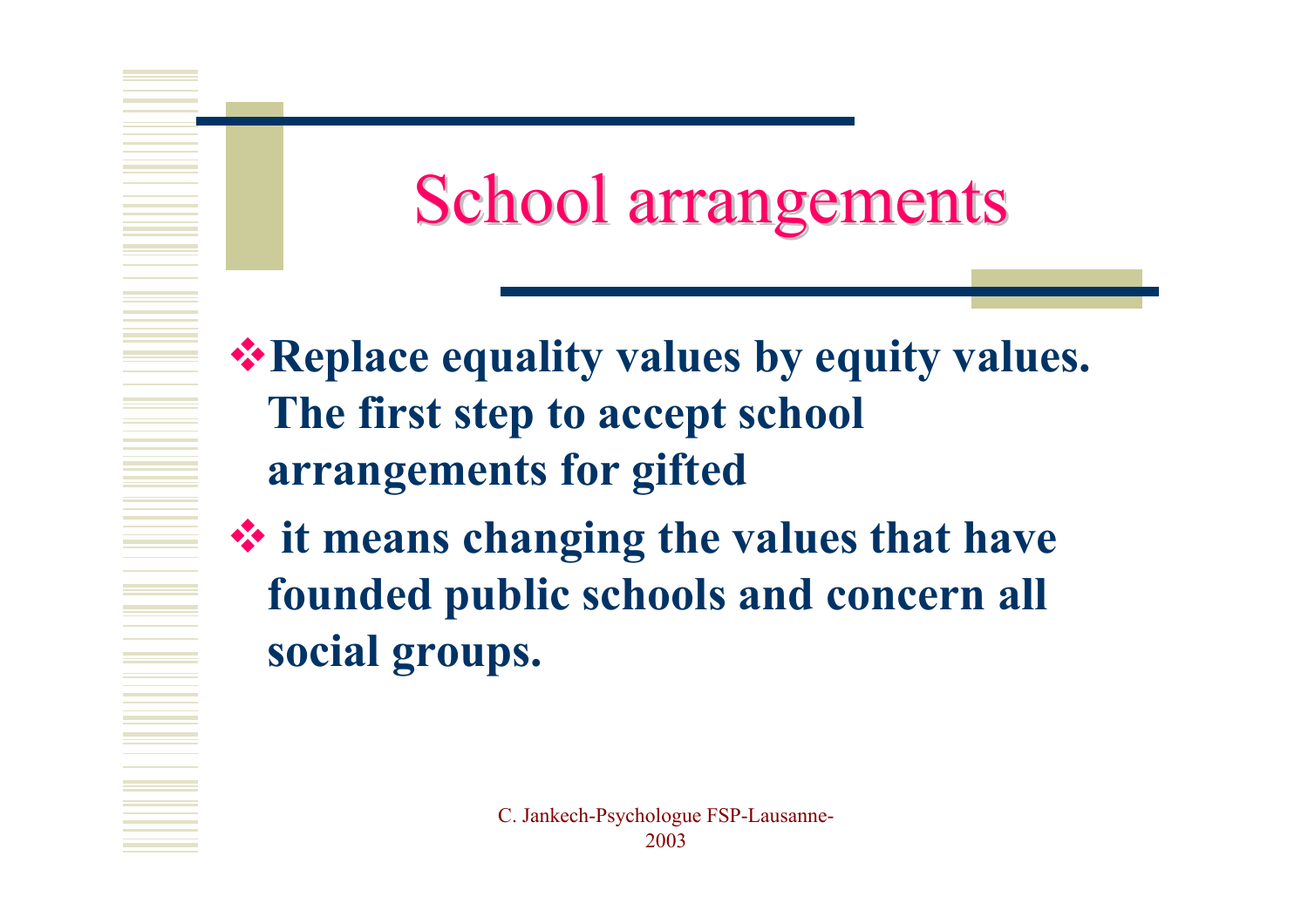# School arrangements

- **Favour individual solutions rather than standard solutions. Individual assessments are necessary**
- **Inform teachers, and directors about child's particular functioning, including both intellectual AND global.**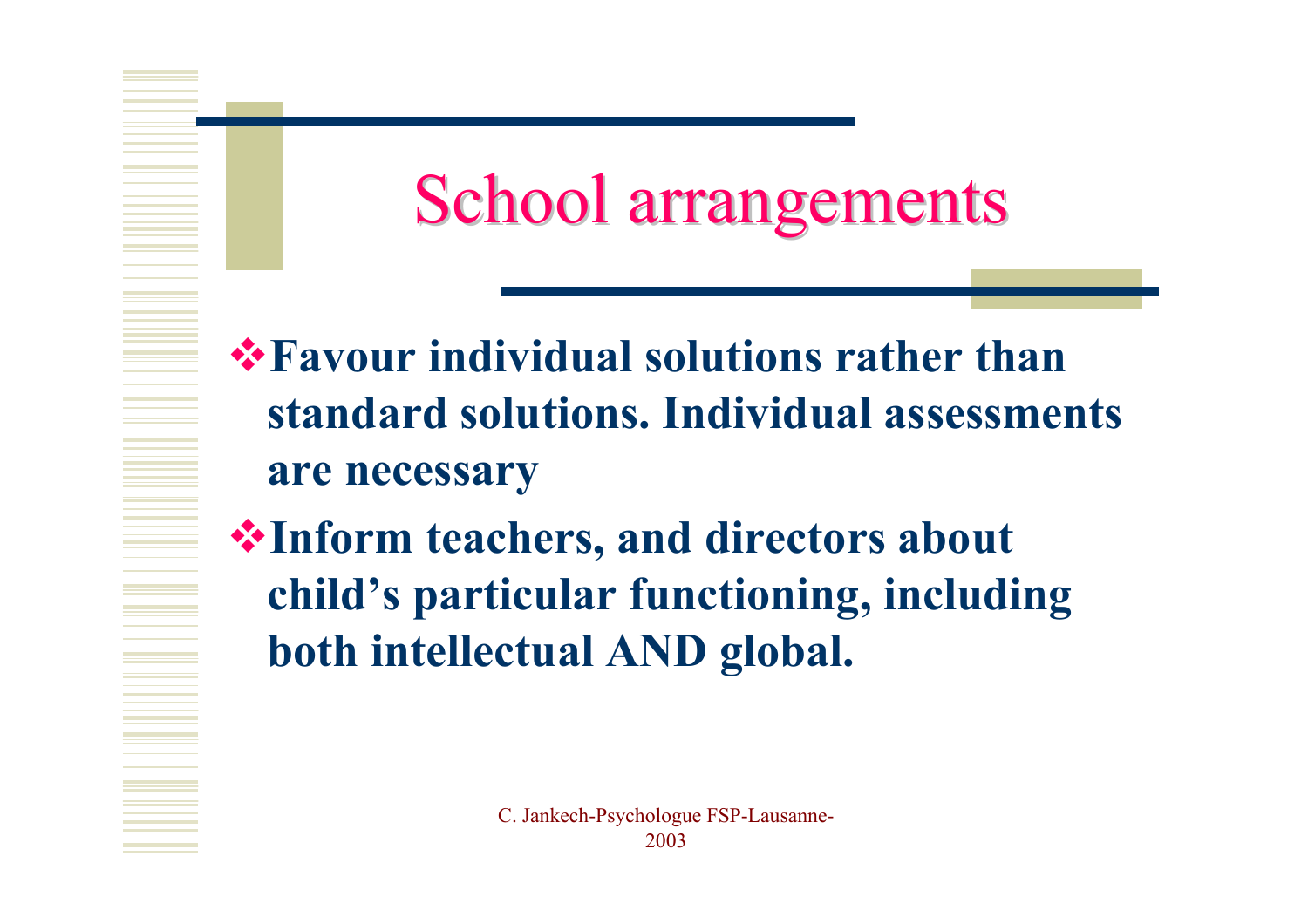# Different kinds of school Different kinds of school arrangements arrangements

- ¾ **Knowledge enrichment**
- ¾ **To deepen knowledge (for these 2 solutions, special classes for gifted are needed for a few hours per week)**
- ¾ **Acceleration (to skip a class, to do shorter cycles)**
- ¾ **Individual support by specialised teachers**
- **( specially for gifted with associated troubles)**
- ¾ **Course exemptions for extra-school enrichment (external courses to school)**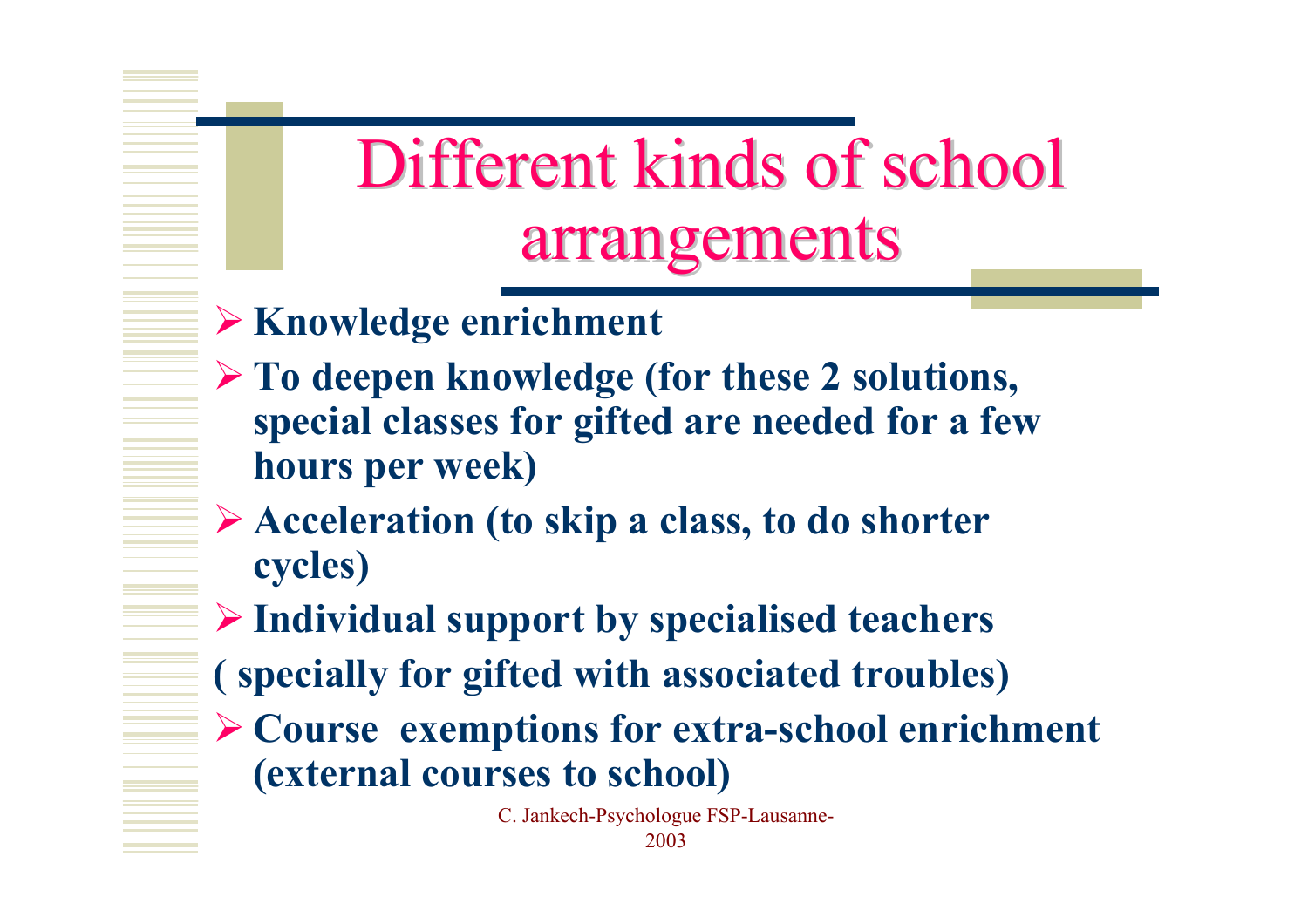# Teaching adaptations Teaching adaptations

#### **Individual pedagogical support, objectives:**

- ¾ **Overcome fear of failure, fear of difficulties (adults can't imagine this fear for very high IQ pupils)**
- ¾ **Find once more desire and pleasure for intellectual work**
- ¾ **The necessary conditions to make efforts This individual support is pedagogical and therapeutic.**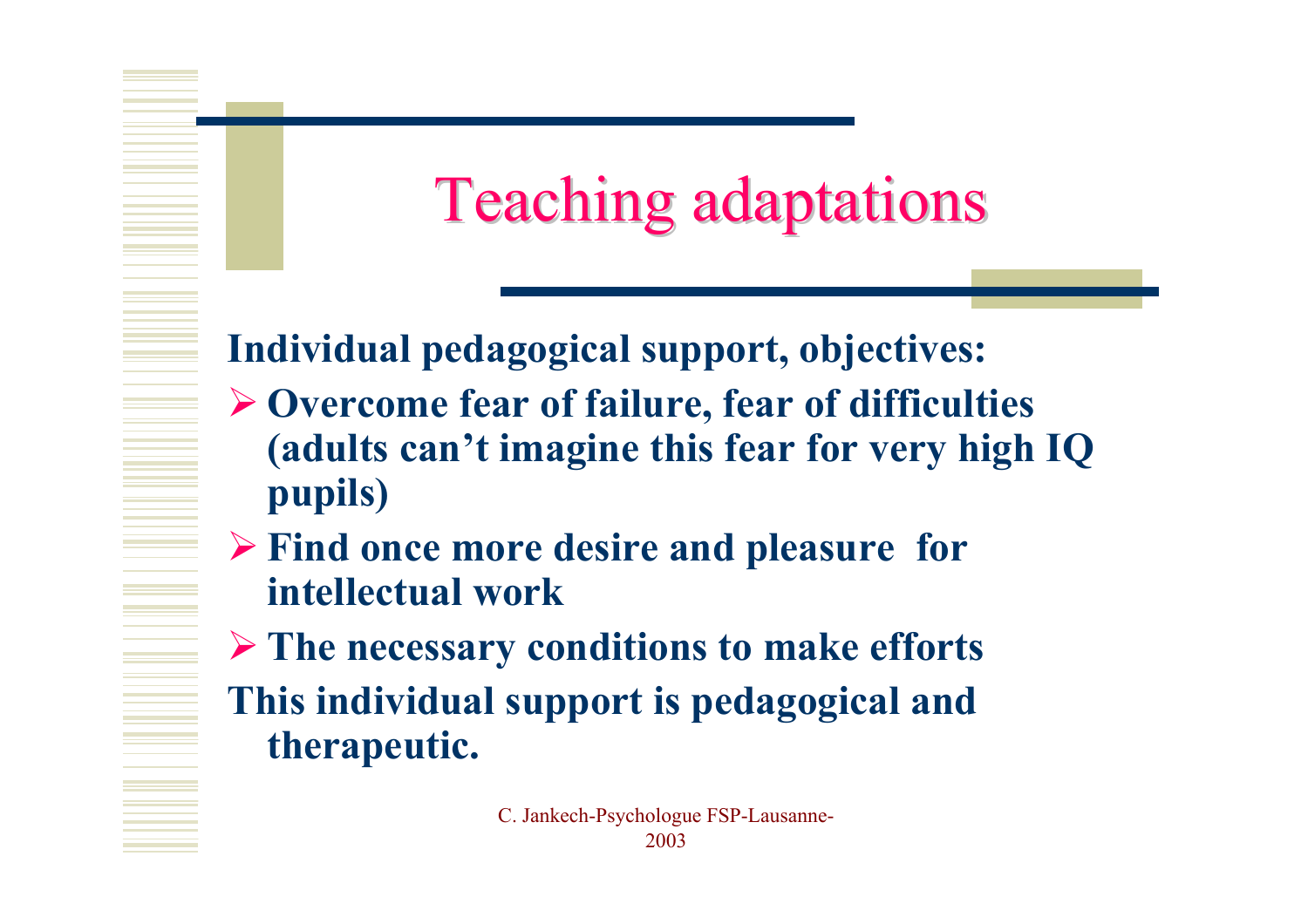# Teaching adaptations Teaching adaptations

**Why they often have fear? A young teenage boy told us: I'm very bad at mathematics; Because it's no longer instinctive, "I must think about it"**

**(to have to think about = I'm not good at it) he has never thought so much before!**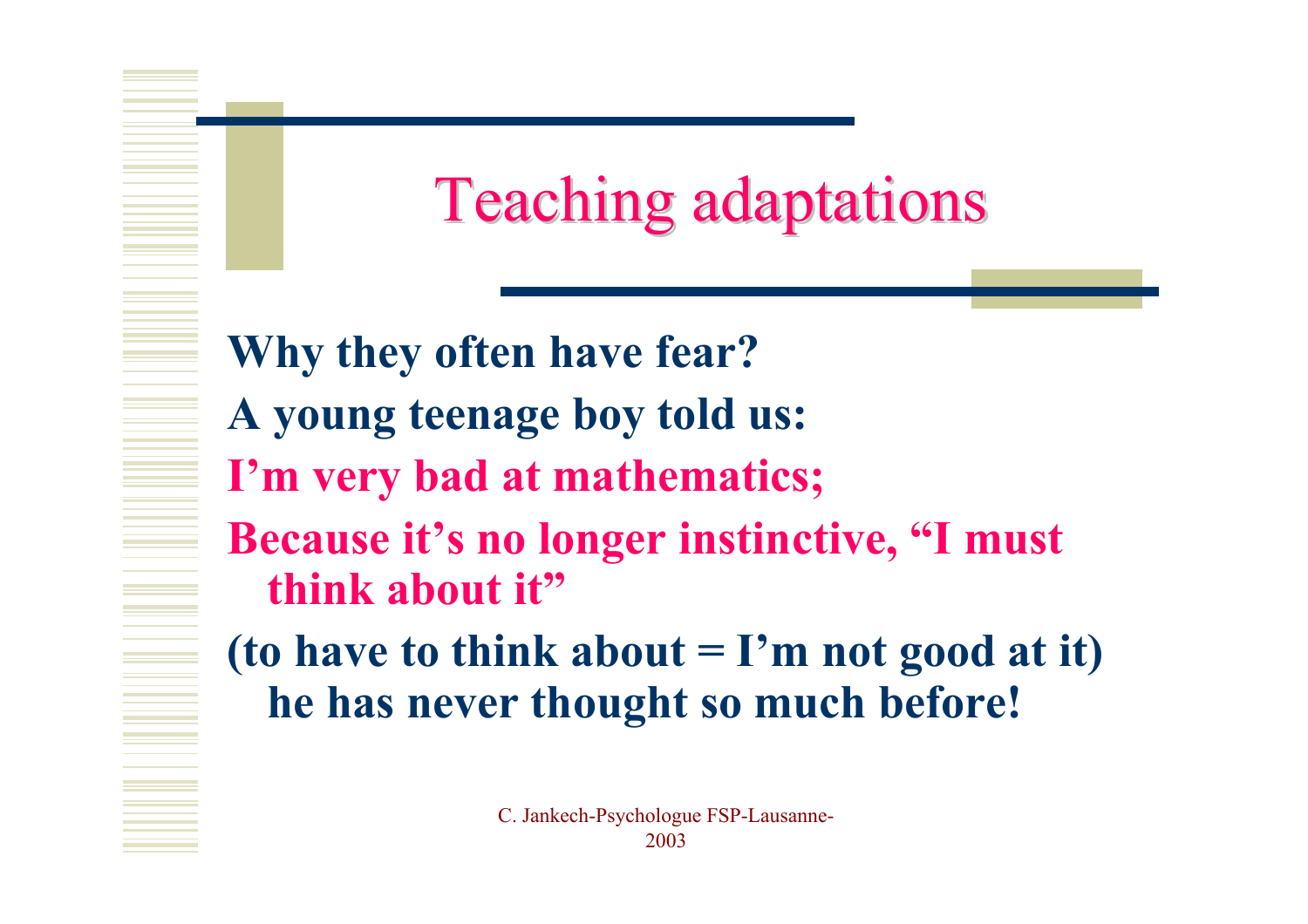# **Psychotherapy**

- **Specific for gifted who suffer a form of psychopathology associated:**
- ¾ **Individual psychotherapy**
- ¾ **Family psychotherapy**
- ¾ **Psychodrama**
- **Not medical:**
- ¾ **Art-therapy**
- ¾ **Child groups with a focus on a special activity**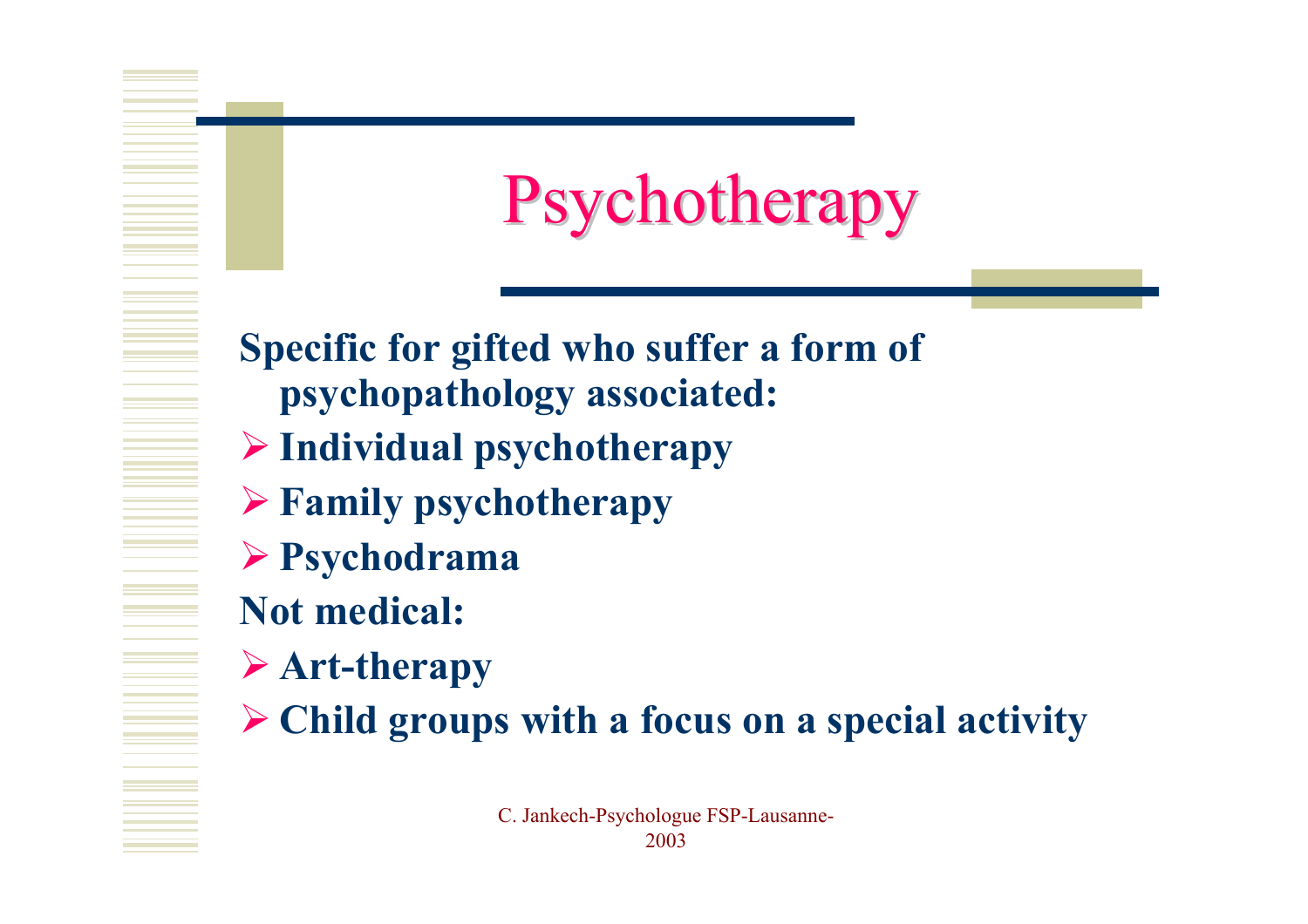**Psychotherapy** 

- ¾**There's no standard solution, for each child we must find the specific way to support them**
- ¾**Teaching adaptations are frequent necessary, both can be conduced simultaneously.**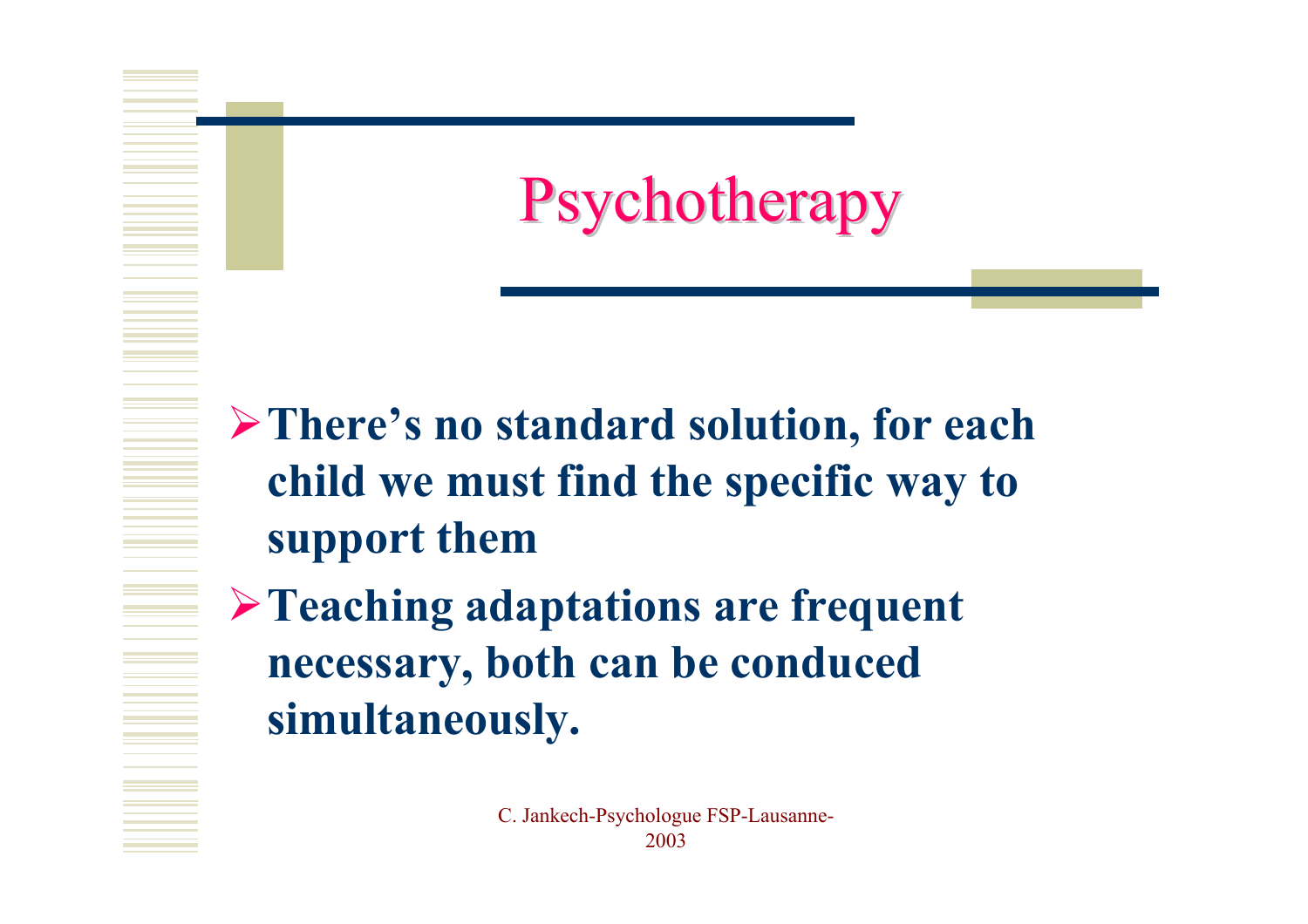## **Acceleration**

- $\frac{1}{2}$ To decide, it's necessary to take into account:
- Intellectual abilities: calculate compensated IQ
- 2. Global psychological functioning (emotional management, motivation)
- 3. Social adaptation: relationship quality, ability and desire to be different from peers (younger)
- 4. Distinguish family expectations and child's learning needs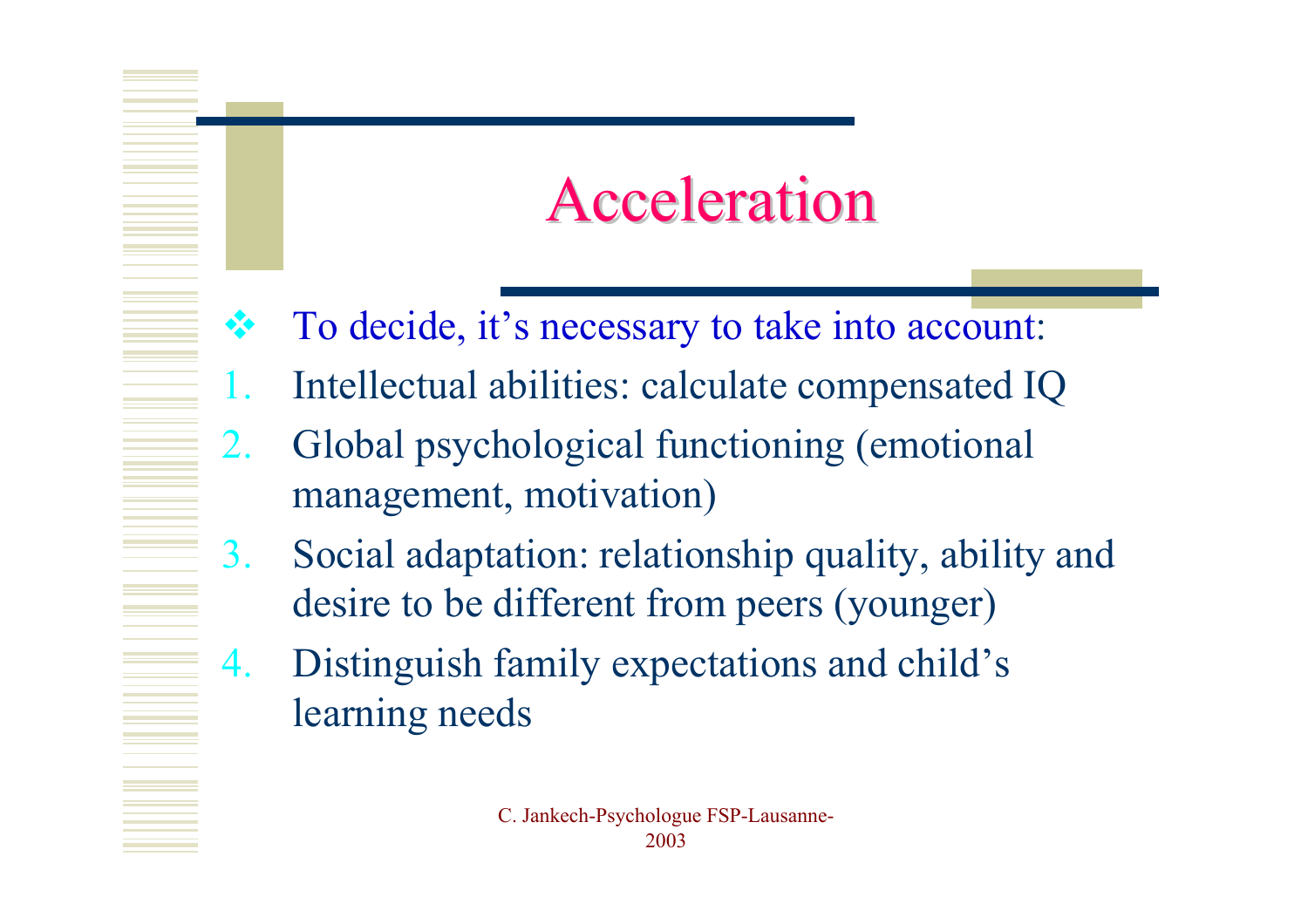# Acceleration and family Acceleration and family expectations

- ◆ Enormous expectations can be the result of a paren<sup>t</sup>'s need to satisfy his own unaccomplished project
- Parents can also try to resolve their passed conflict with school and put the child into a loyalty conflict
- Acceleration must resolve a child's real needs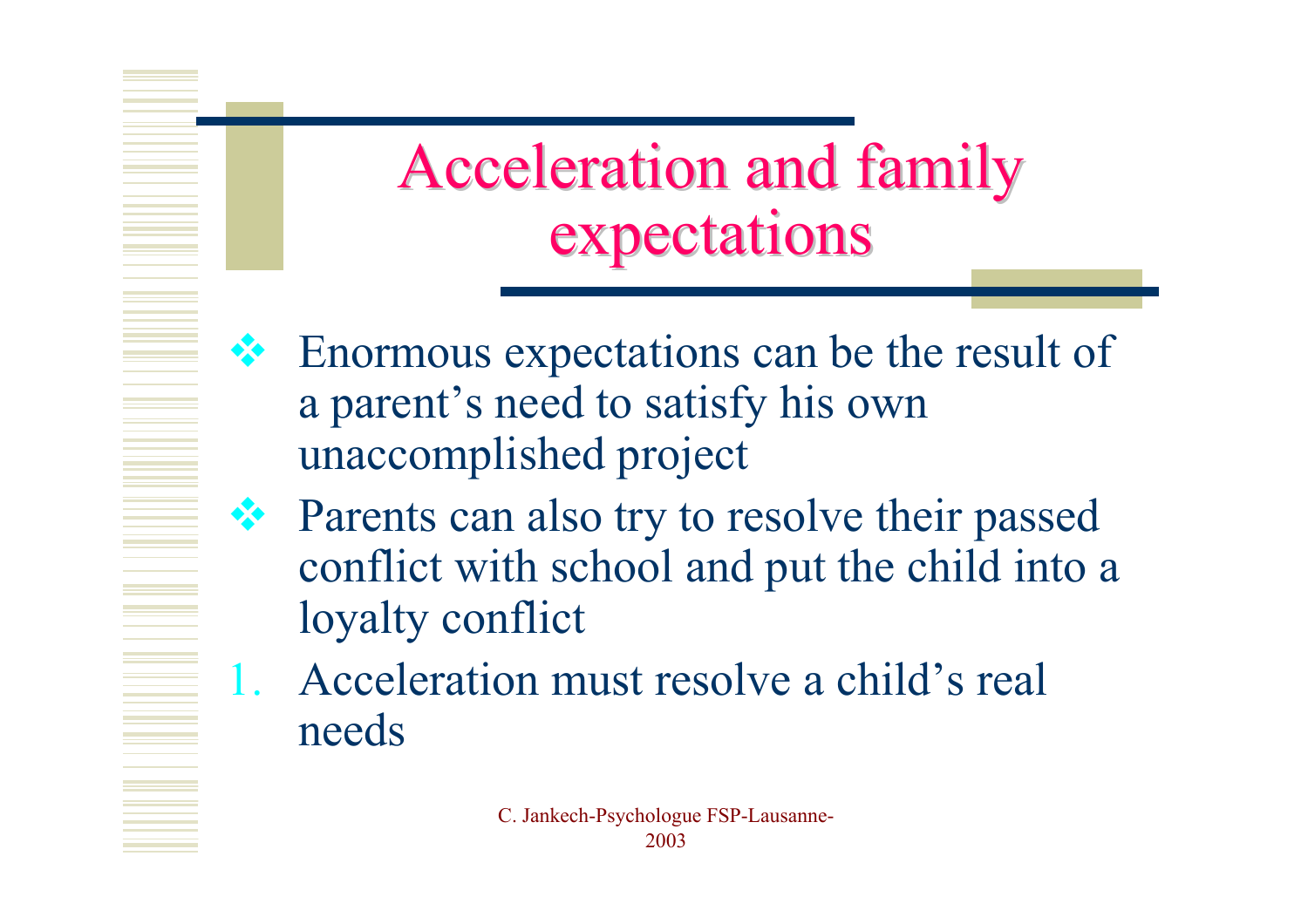## Acceleration and family Acceleration and family

Acceleration supposes that the parents will support:

 Extra school work (remedial work, especially in secondary school)

家

 The gifted child could loose confidence during the adaptation period and get stressed, parents must support him, so manage their stress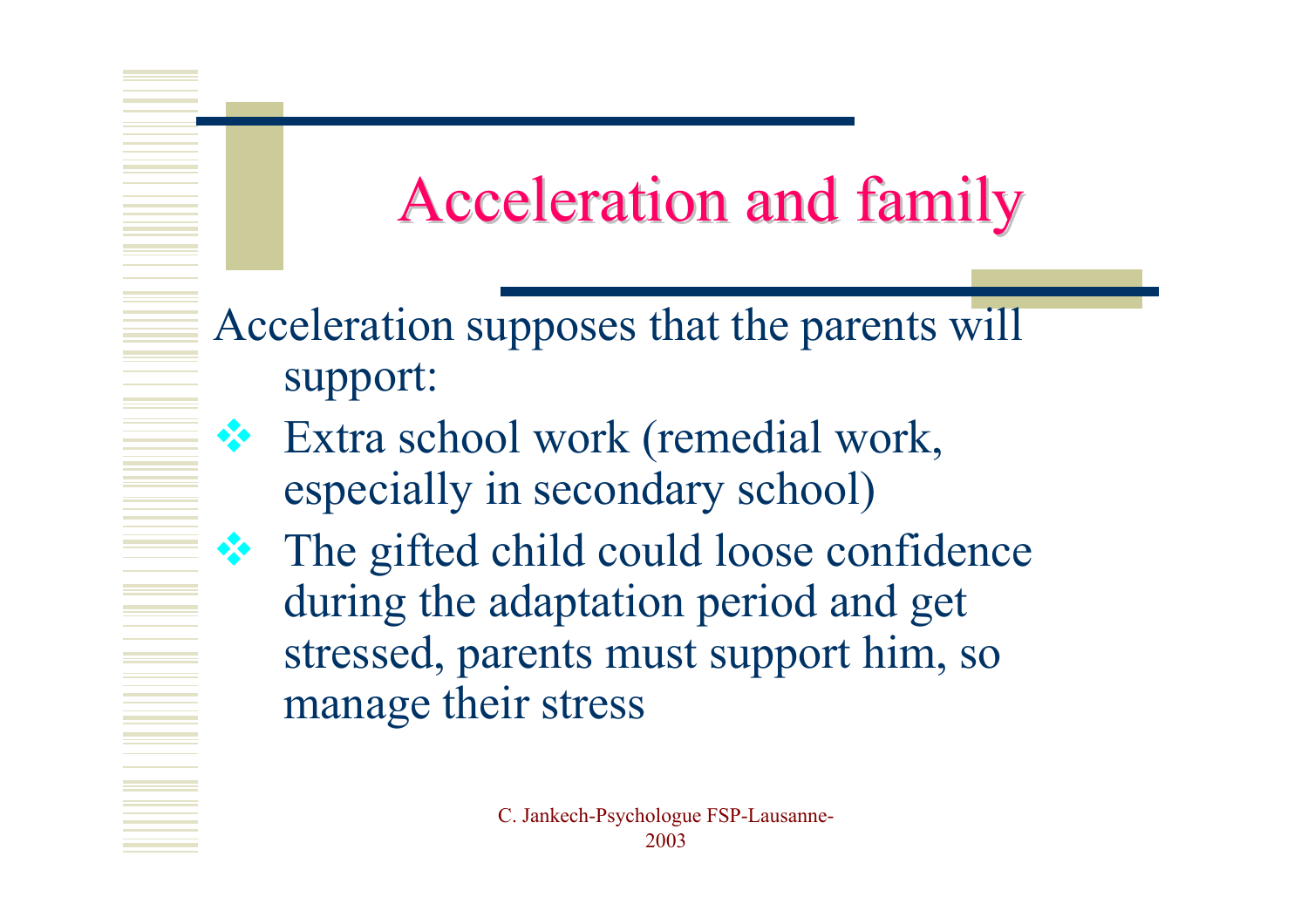## Acceleration and family Acceleration and family

=>without family support it would be very hard for a gifted child to skip a school level Especially if the school can't compensate family problems by a teacher who is more comprehensive, sensitive and supportive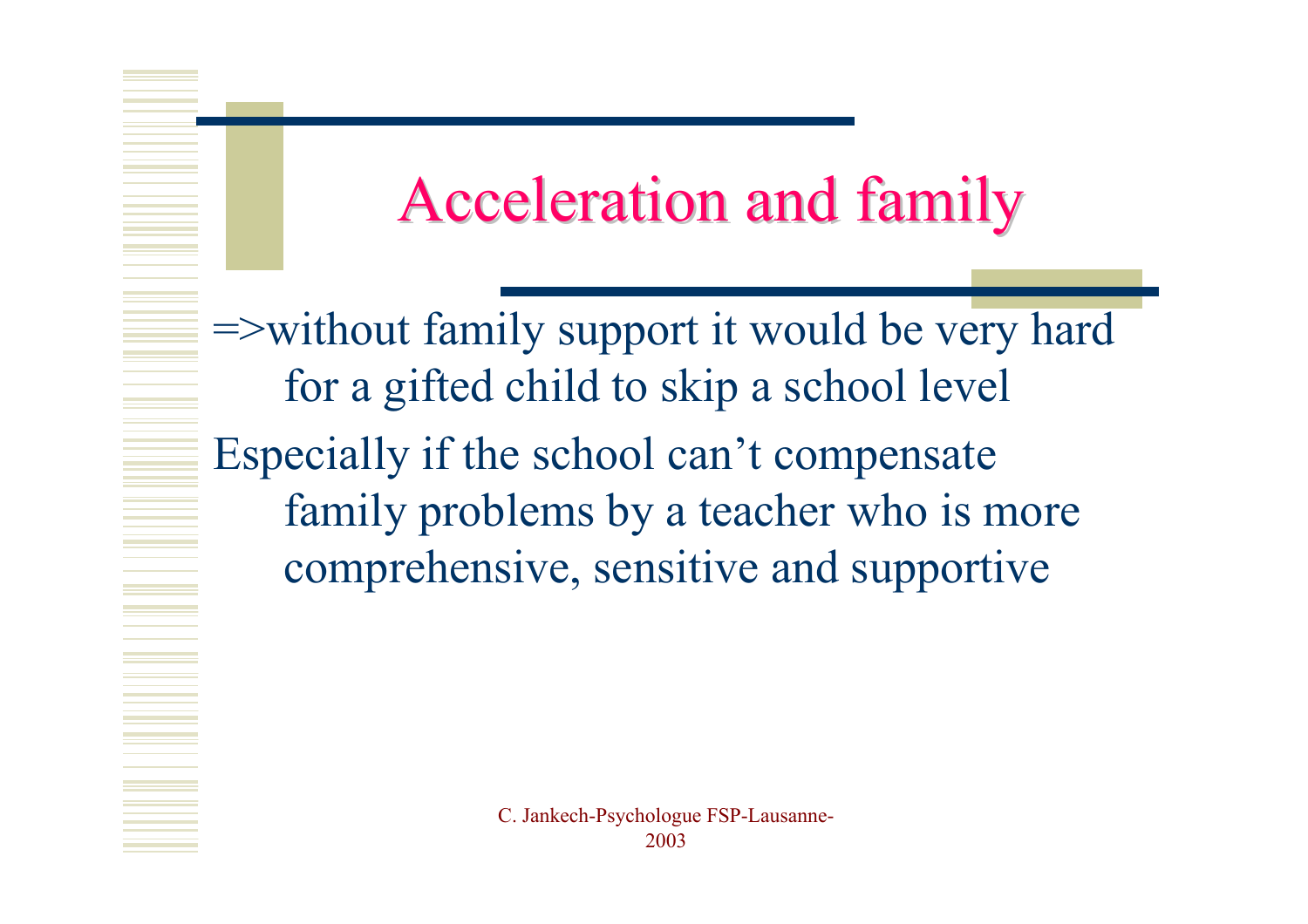**Compensated IQ** (J.C. Terrassier)

•• Calculate compensated IQ with a year more: To skip a school year IQ must be at least 115 so the gifted child will keep a good advance in the higher level

 $\Rightarrow$  Calculate IQ using the same standards as the future peers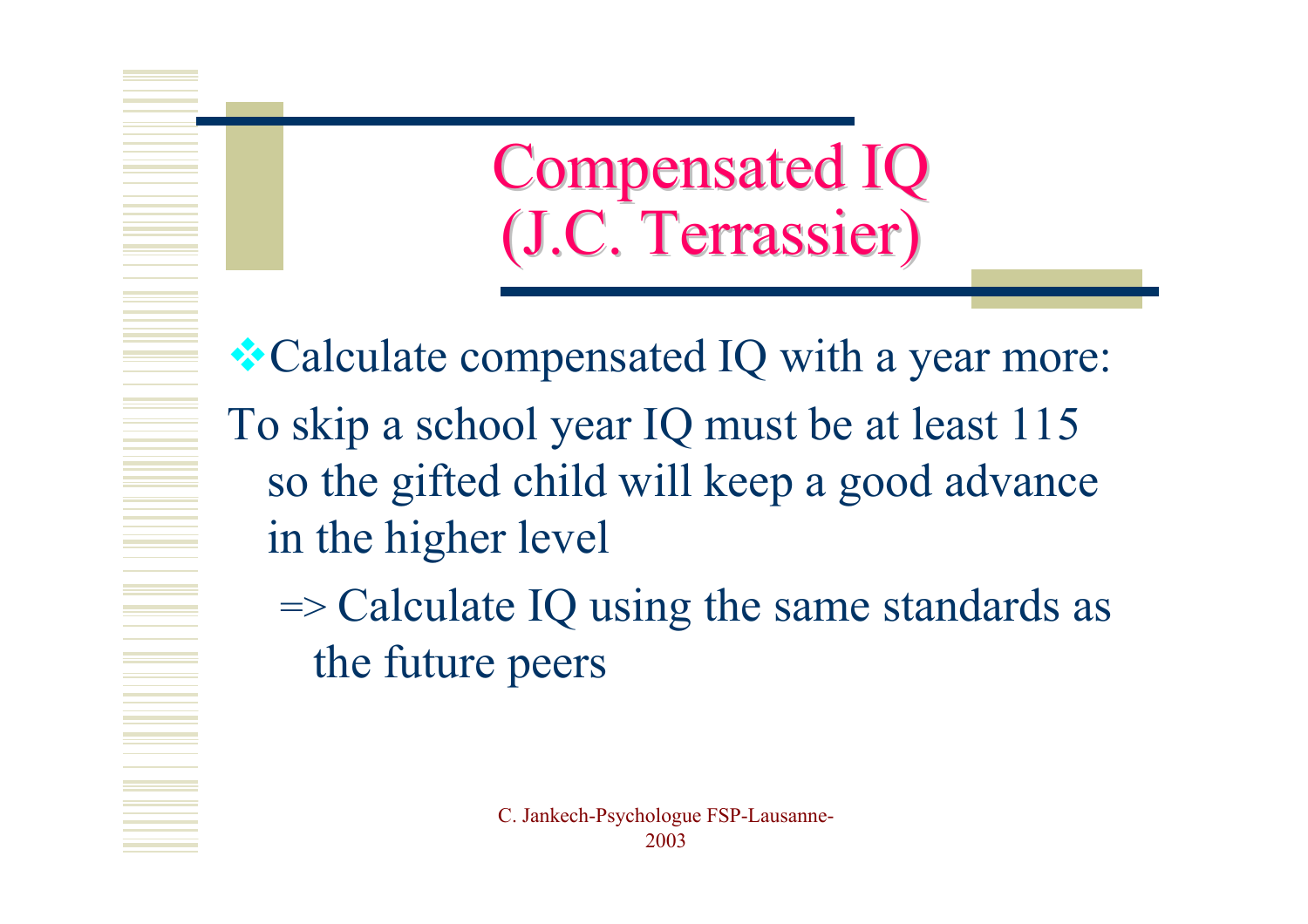# Skipping a year at school and personality personality

- ⊔ If gifted suffers psychotic or borderline :
- 1. Incapacity to distinguish me of not/me
- 2. Incapacity to distinguish reality/imaginary
- ⇒Severe difficulties in relationships
- $\Rightarrow$  Intellectual difficulties (restlessness, attention) when he looses control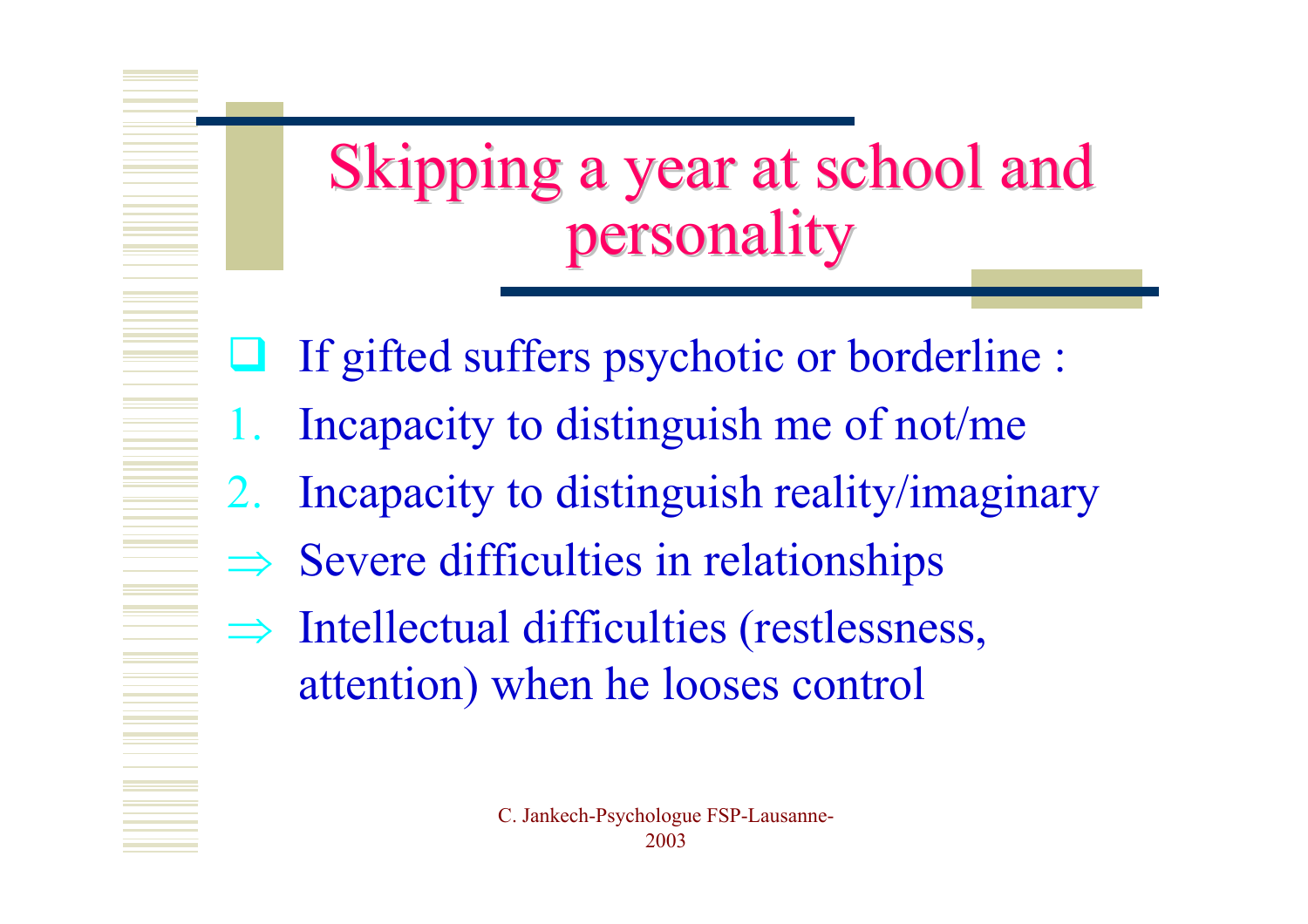# Skipping a year and personality

**Psychotic or borderline**: acceleration is a risk  $\Box$  Gifted can find refuge in intellectual problems to avoid relations and emotions With new peers and/or more difficult task he can feel prosecuted, and develop an "as if" personality, withdrawal attitude, self mutilation in emotional feelings, become restless. . .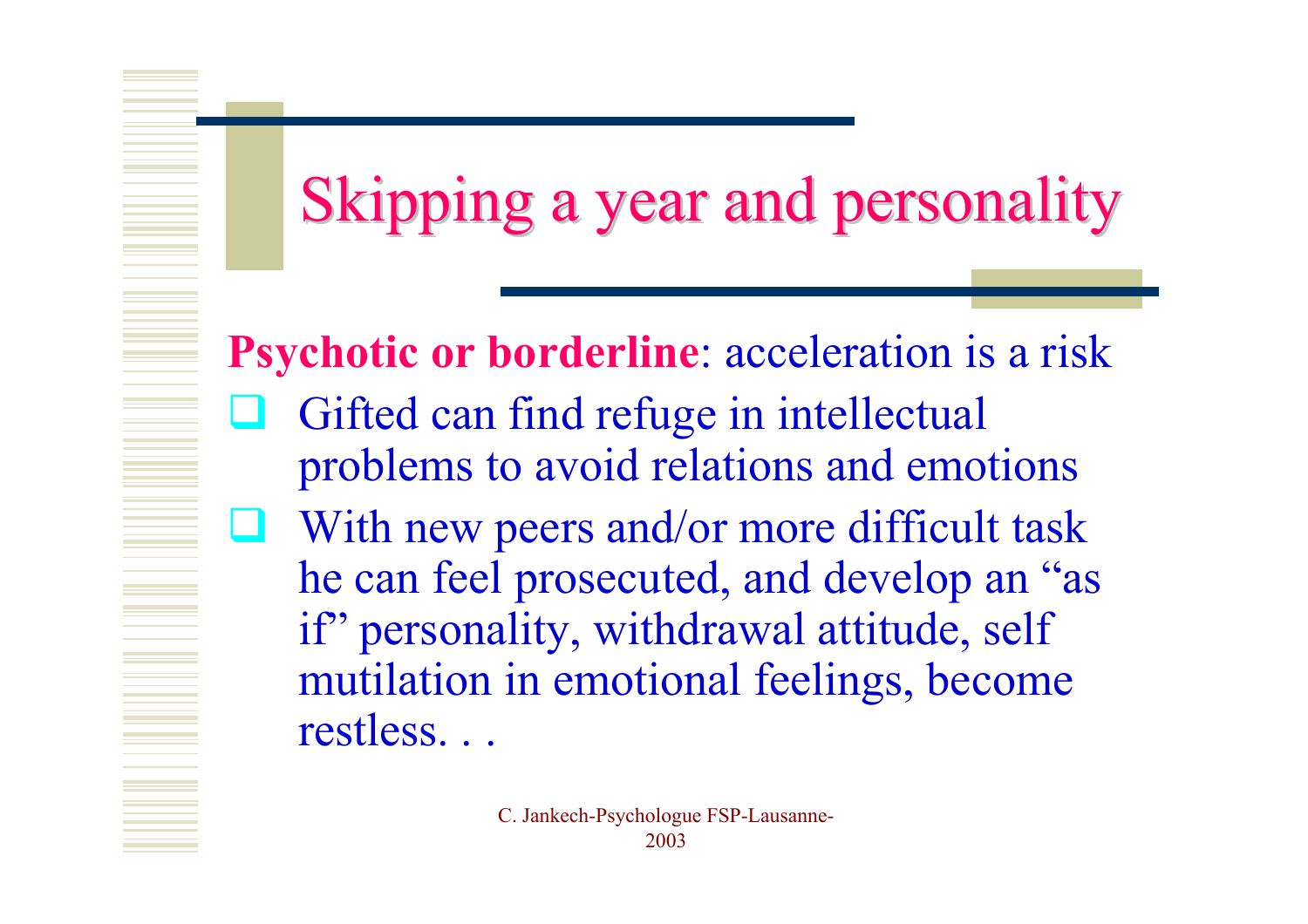Skipping a year and personality

**Psychotic or borderline**:

- $\Rightarrow$  Prefer differentiation in the same class or special class, individual programs or psychotherapeutic centre, it depends on the severity of the problem
- $\Rightarrow$  There is no standard solution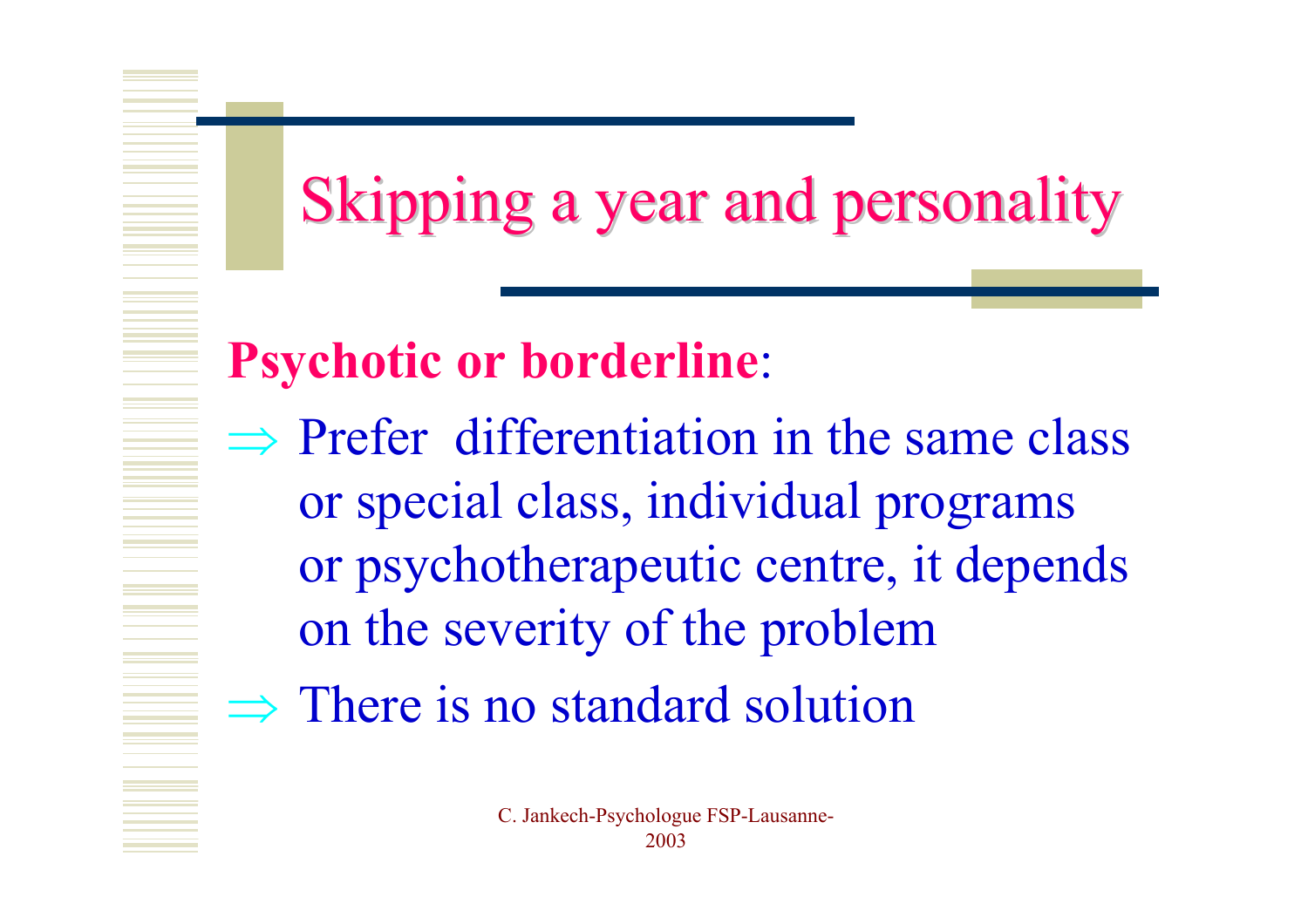# Skipping a year and A.D.D.

If gifted child suffers attention and hyperactivity problems:

- **Acceleration can be difficult**
- $\Box$  but without teaching adaptation boredom will increase restlessness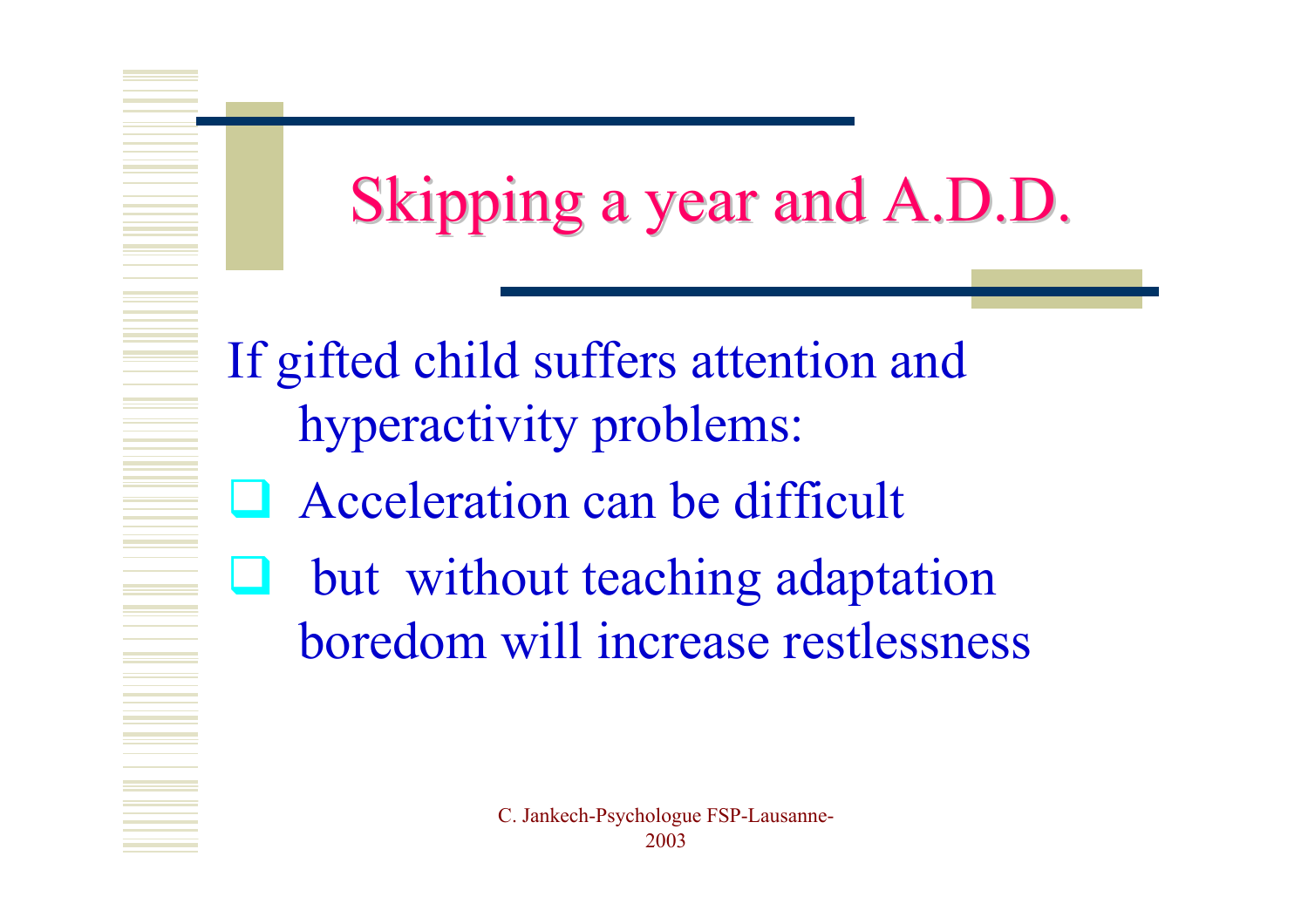## Skipping and A.D.D.

⇒ favour variety and activities that can be interesting for the gifted child, so he must pay complete attention  $\Rightarrow$  Teachers counselling to bring the child back to his work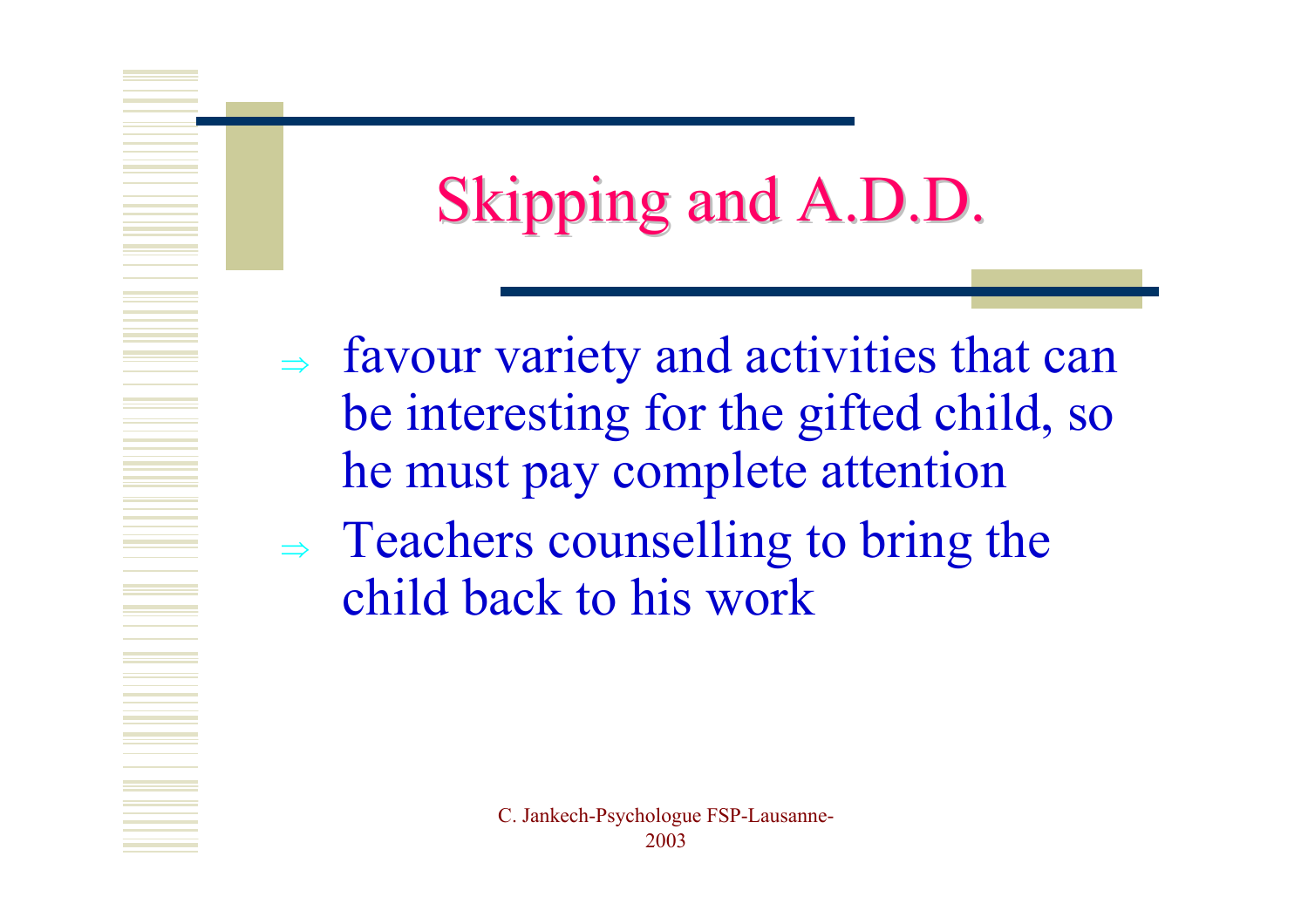# Skipping and dyslexia

#### If child suffers of dyslexia:

- ¾ speech treatment is necessary, even if the school doesn't ask it
- ¾ prefer individual help and enrichment by extra school activities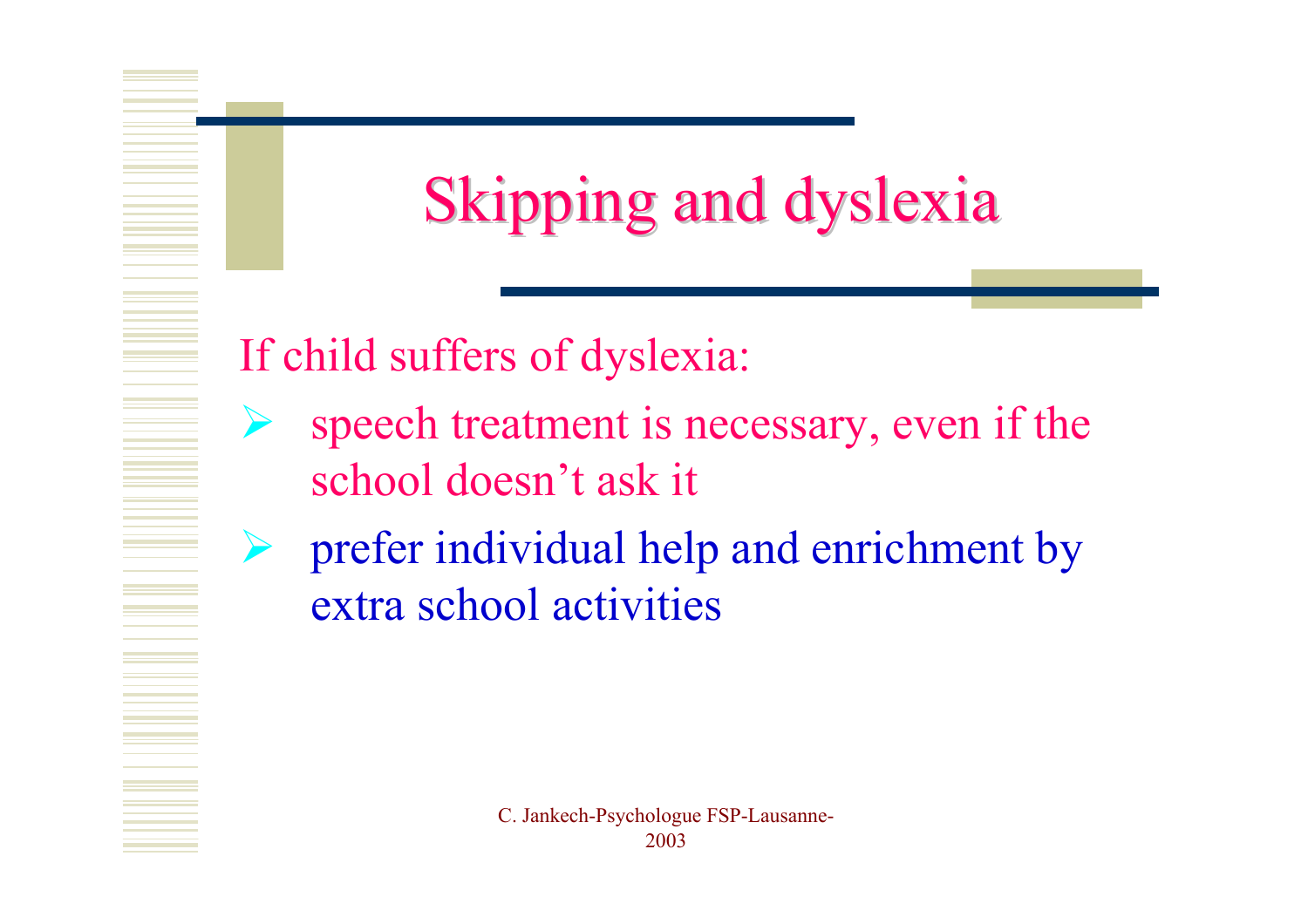Skipping a year and dyslexia

- Dyslexia hides high abilities and high abilities hides dyslexia:
- $\Box$  Before the fifth grade, gifted children don't really need to read completely to understand and their good memory can hide their incapacity to read
- $\Box$  A pupil who can not read, will be considered second-rate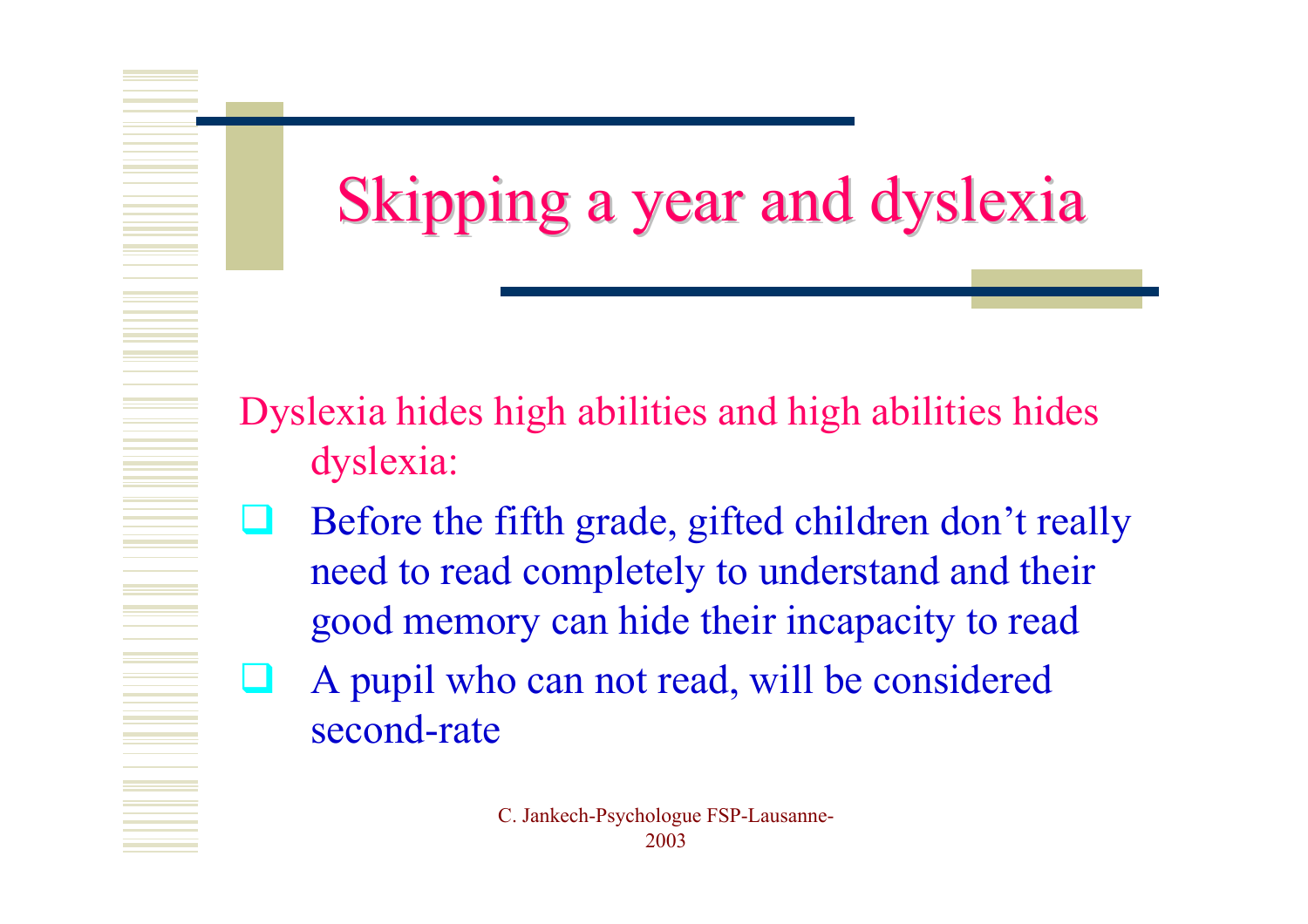Skipping a year and behavioural disease

- $\Box$  Stressful and anguishing situations favours increased acting out and must be avoid
- $\Box$  But:
	- 1) boredom favours restlessness;

2) a big difference between child's ability and teaching level: a risk of restlessness and acting out.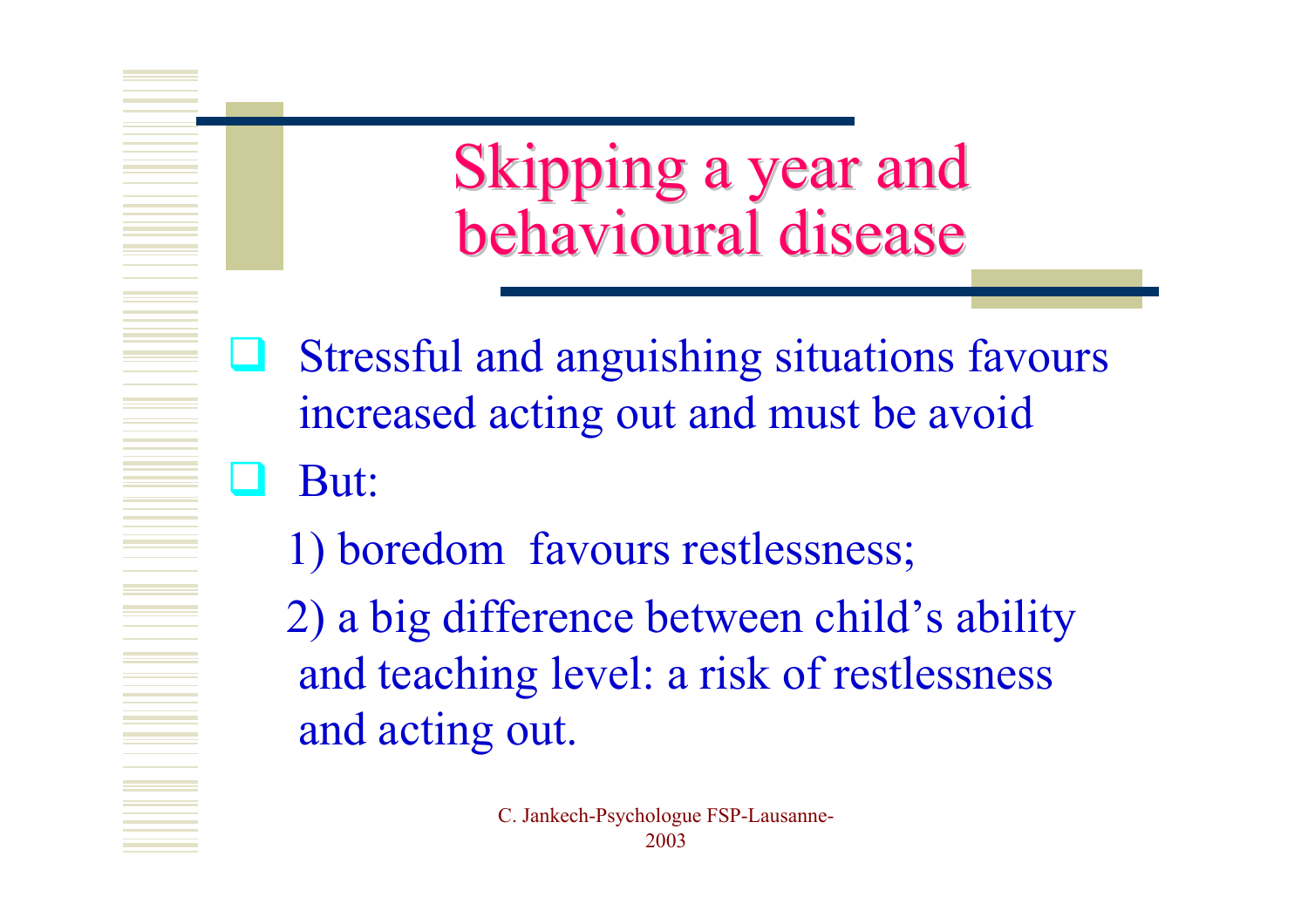### Behavioural disease

We must try to choose a teacher who can contain (by arousing intellectual curiosity and recognition of child's abilities) his antisocial behaviour, and be able to guarantee a reassuring space, but also be able to have authority.

For a gifted child who has behavioural problems, a good professional adaptation would be the best guarantee of integration into society. We must permit them to reach the highest studies in accordance to their intellectual capacities.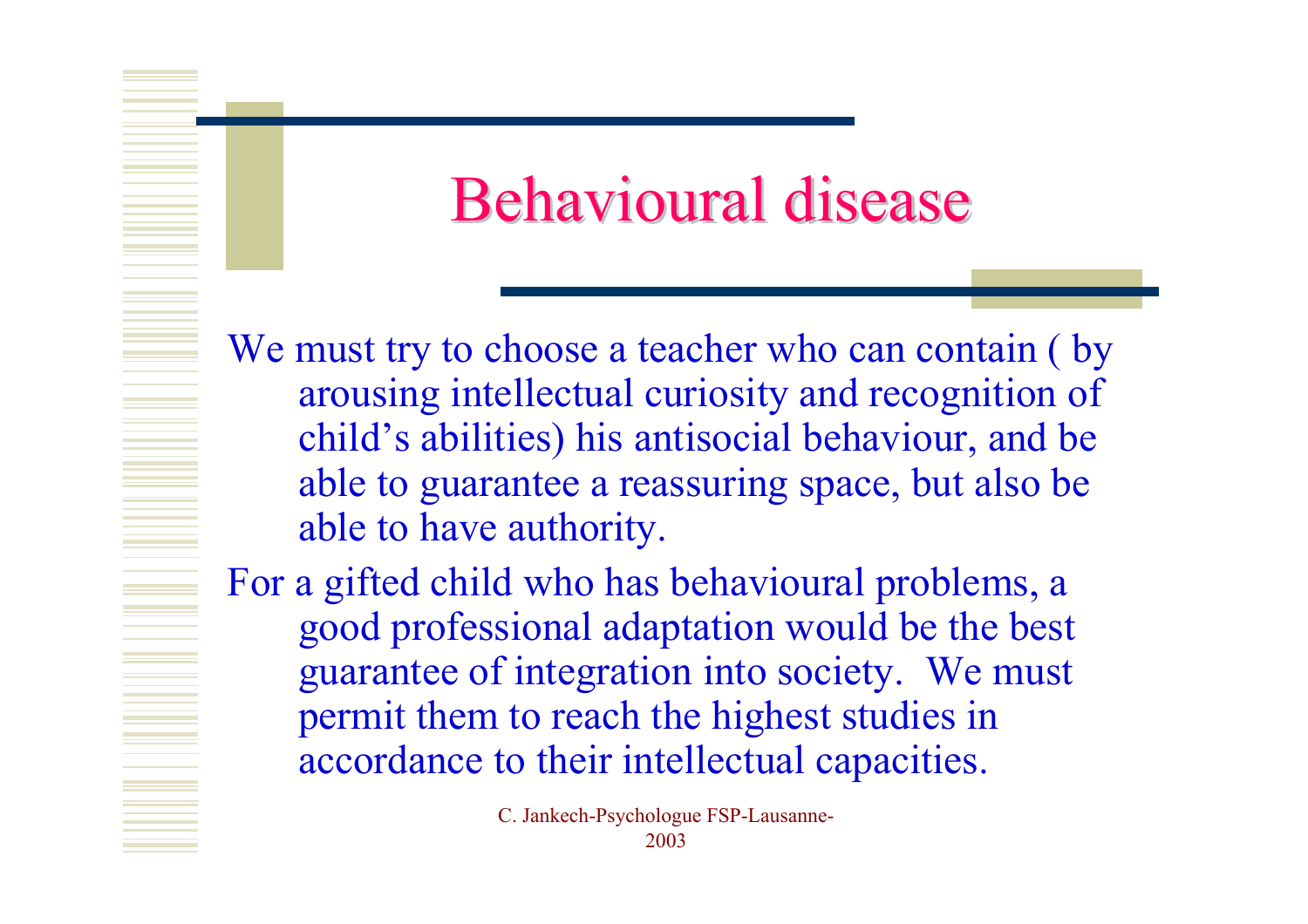## School arrangements

Collaboration with school directors and teachers is necessary. Without them, nothing is possible

Associations can be mediator in negotiations with school (e.g. ASEP (association suisse des enfants précoces) they can provide information for teachers to introduce the problems associated with gifted child.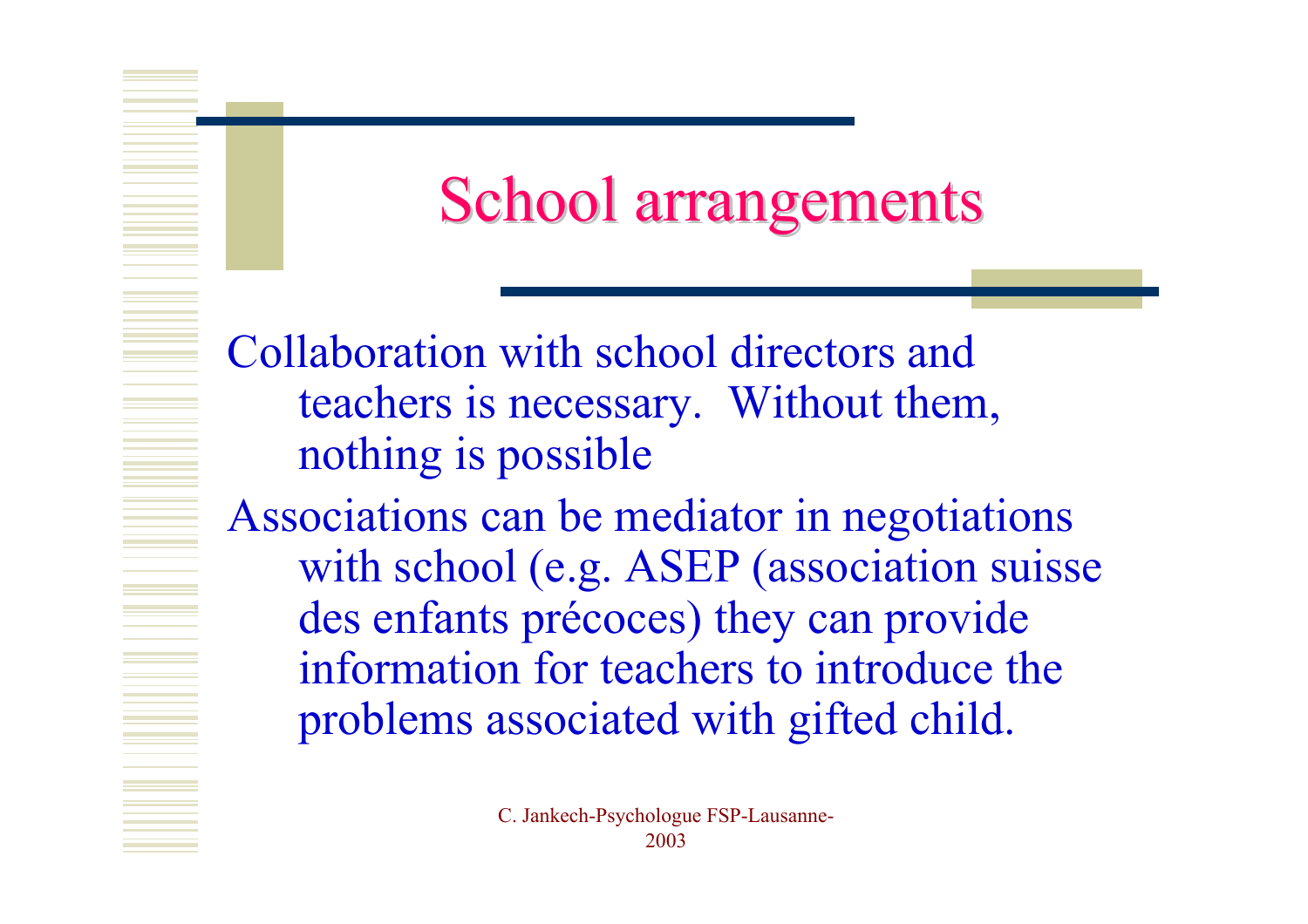## Negotiation with school

Because gifted children give a different image at school:

- ⇒ School/family conflict
- $\Rightarrow$  The 2 images are real because there is a different adaptation in the two different situations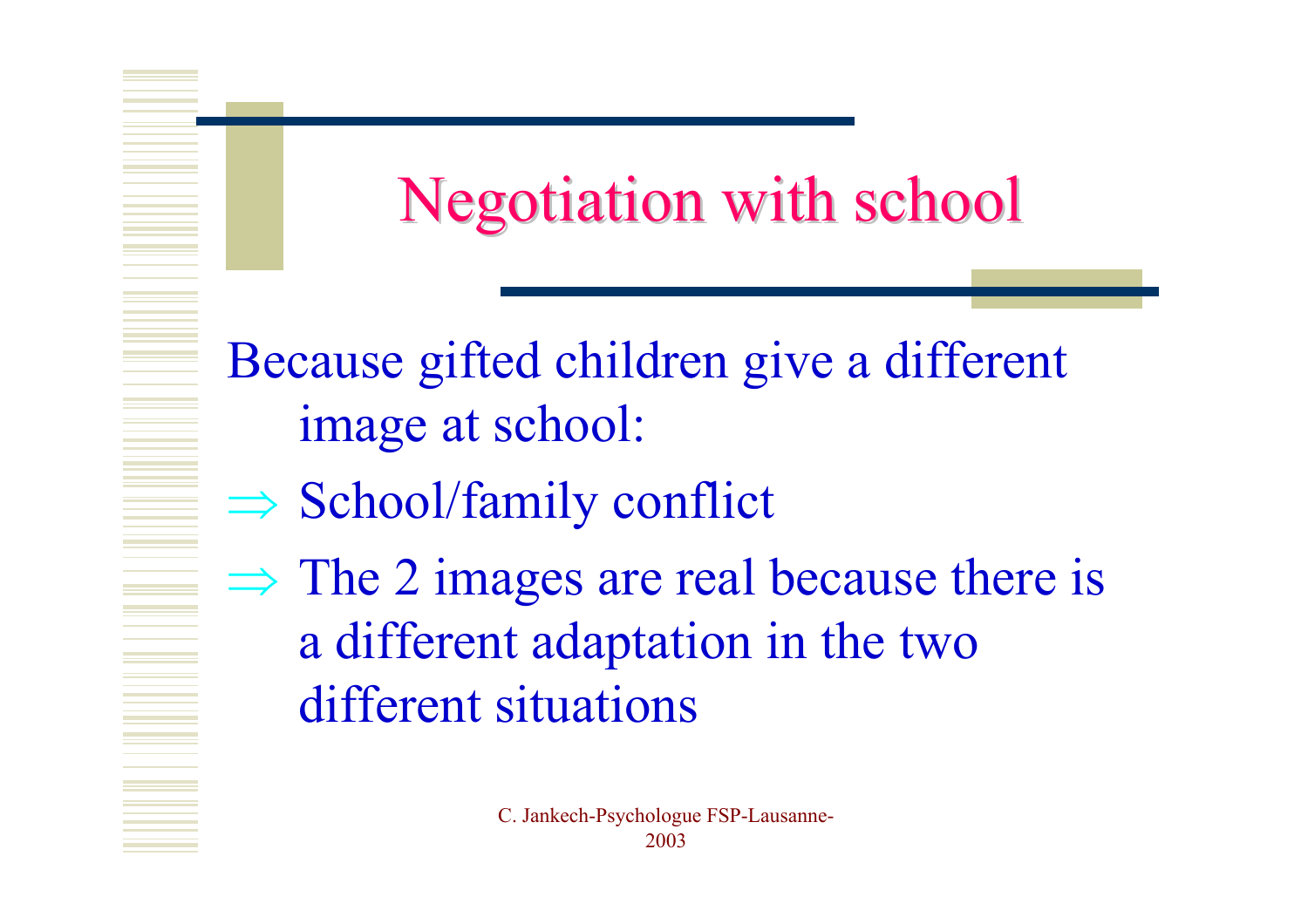## Negotiation with school Negotiation with school

One child for two different images:  $\Rightarrow$  A clever pupil who's not the best, will be see by the teachers as "lazy, opponent, arrogant, intolerant"  $\Rightarrow$  We must try to change this bad image to recognise gifted child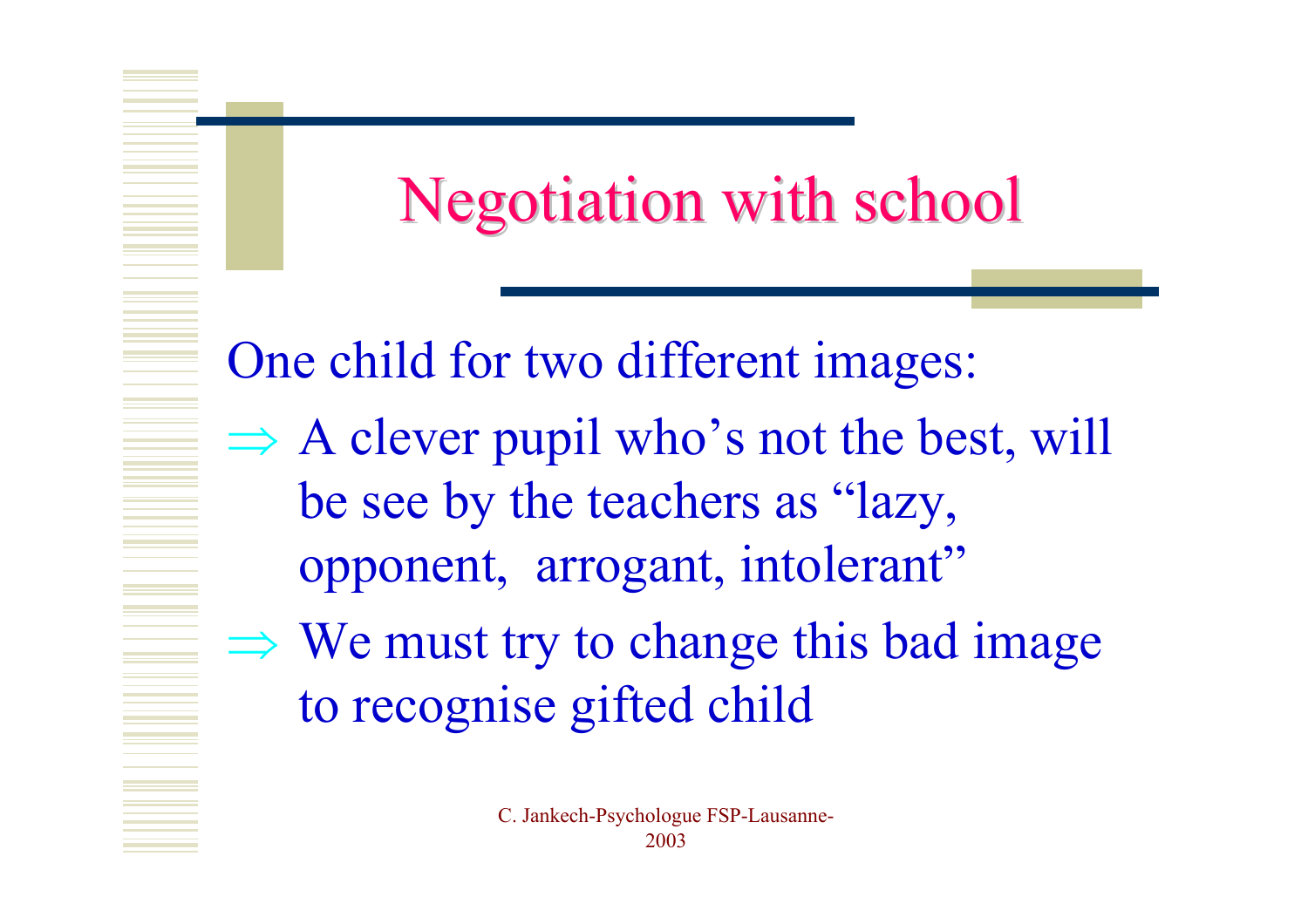And if the child has no problems?

- An early detection gives indications to guide education and school career to try to avoid difficulties
- $\Box$  If detection arrives at adolescence (sensitive moment for learning problems), it may be difficult to help an adolescent who has lost motivation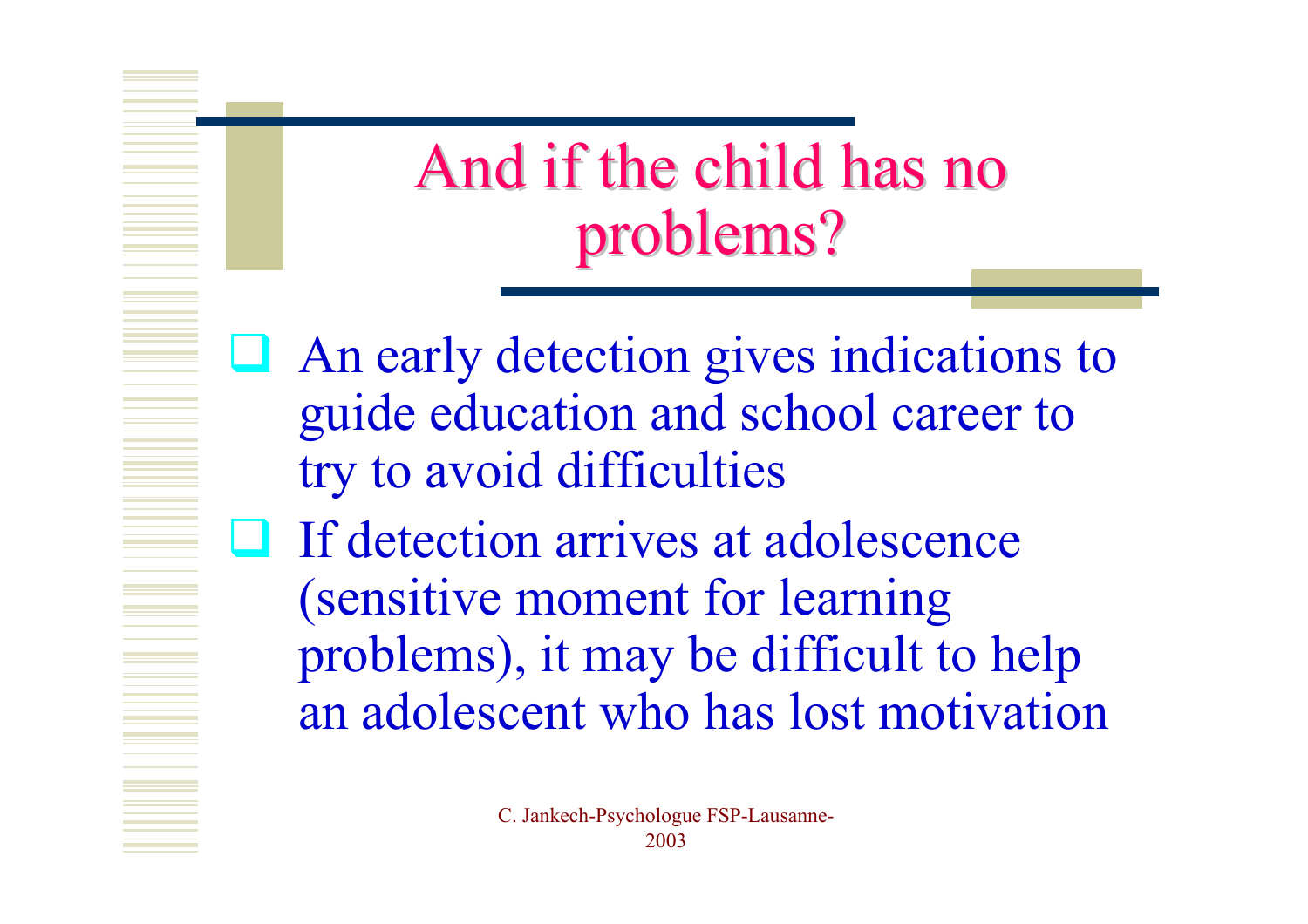### Adolescence

- Needs to be like the peers
- **Nore used to rationalise than as a** child
- **Q** Generation conflict with adults
- Identity transformation, questions about self, doubts. . .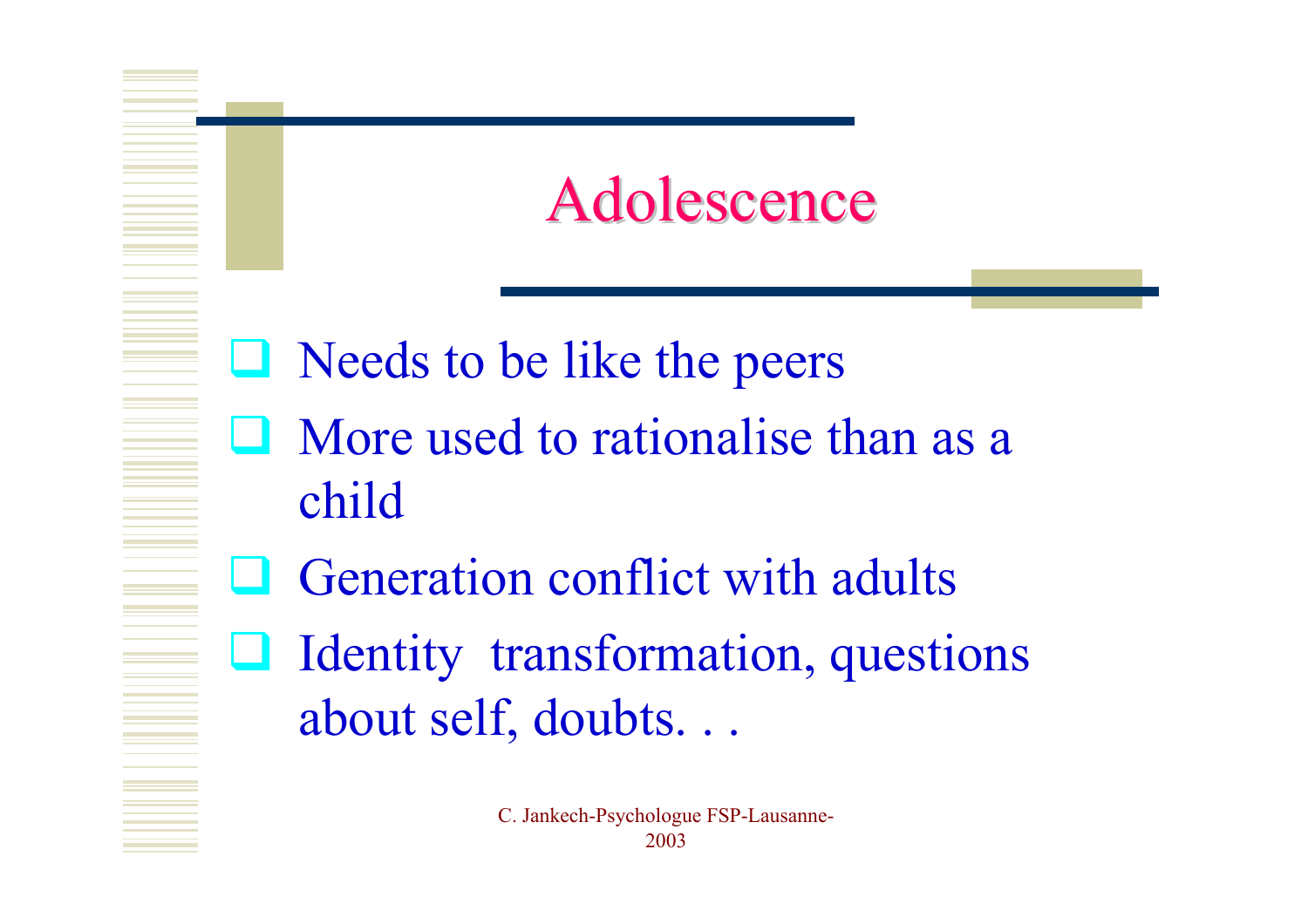## Adolescence crisis

 $\Box$  He/she doesn't want to study anymore : My experience:

- $\bullet$  If the adolescent finds one more time the pleasure in learning, he will find desire for studies and motivation
- 等 He can't accept the loss of success, especially if:
	- at primary school he was a good student
- 2) He keeps intellectual curiosity and future intellectual objectives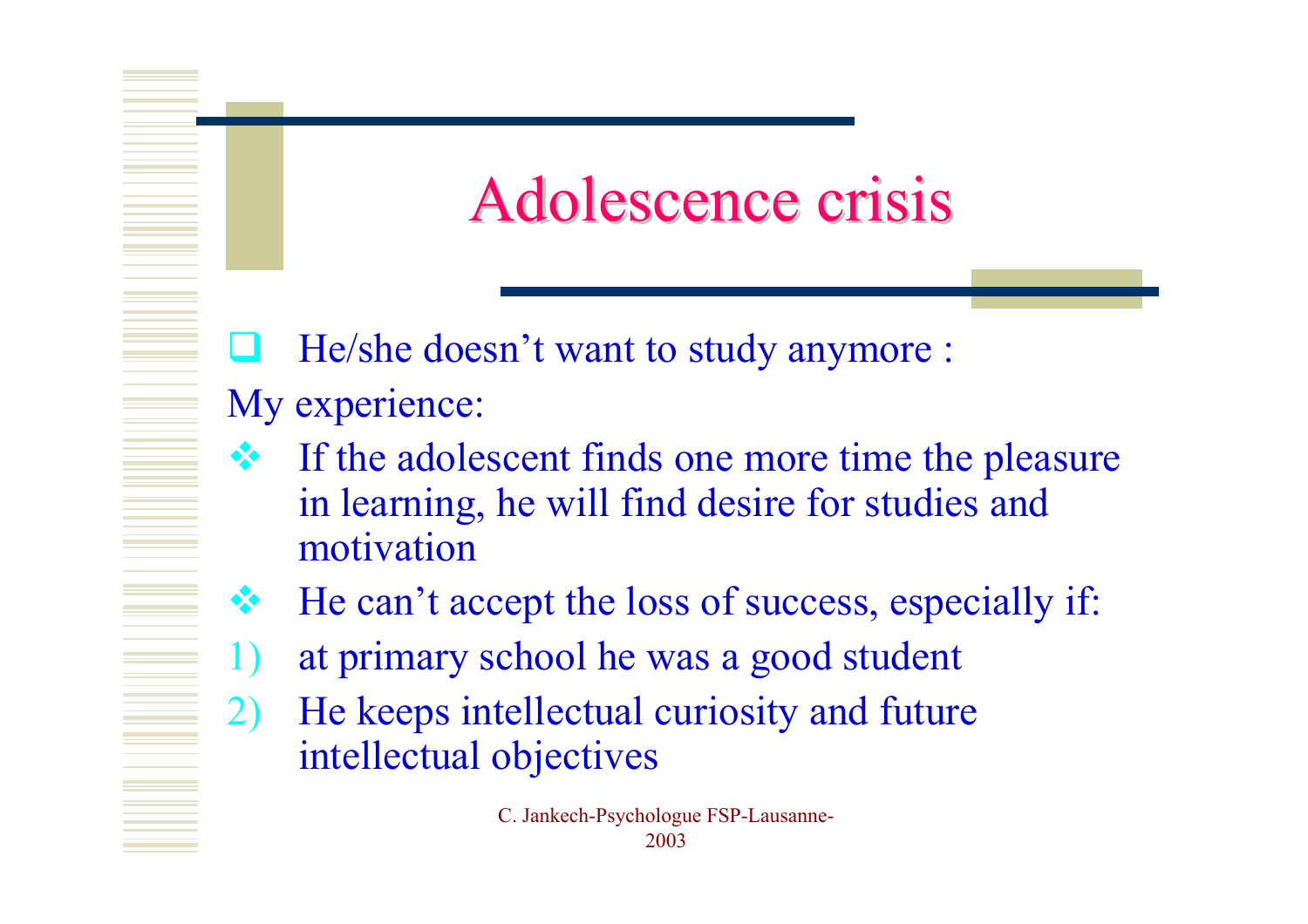## Adolescence crisis

Objective: Maturity exam enables real professional choice, it is adapted to his abilities and ambitions, we must try to help gifted to reach it.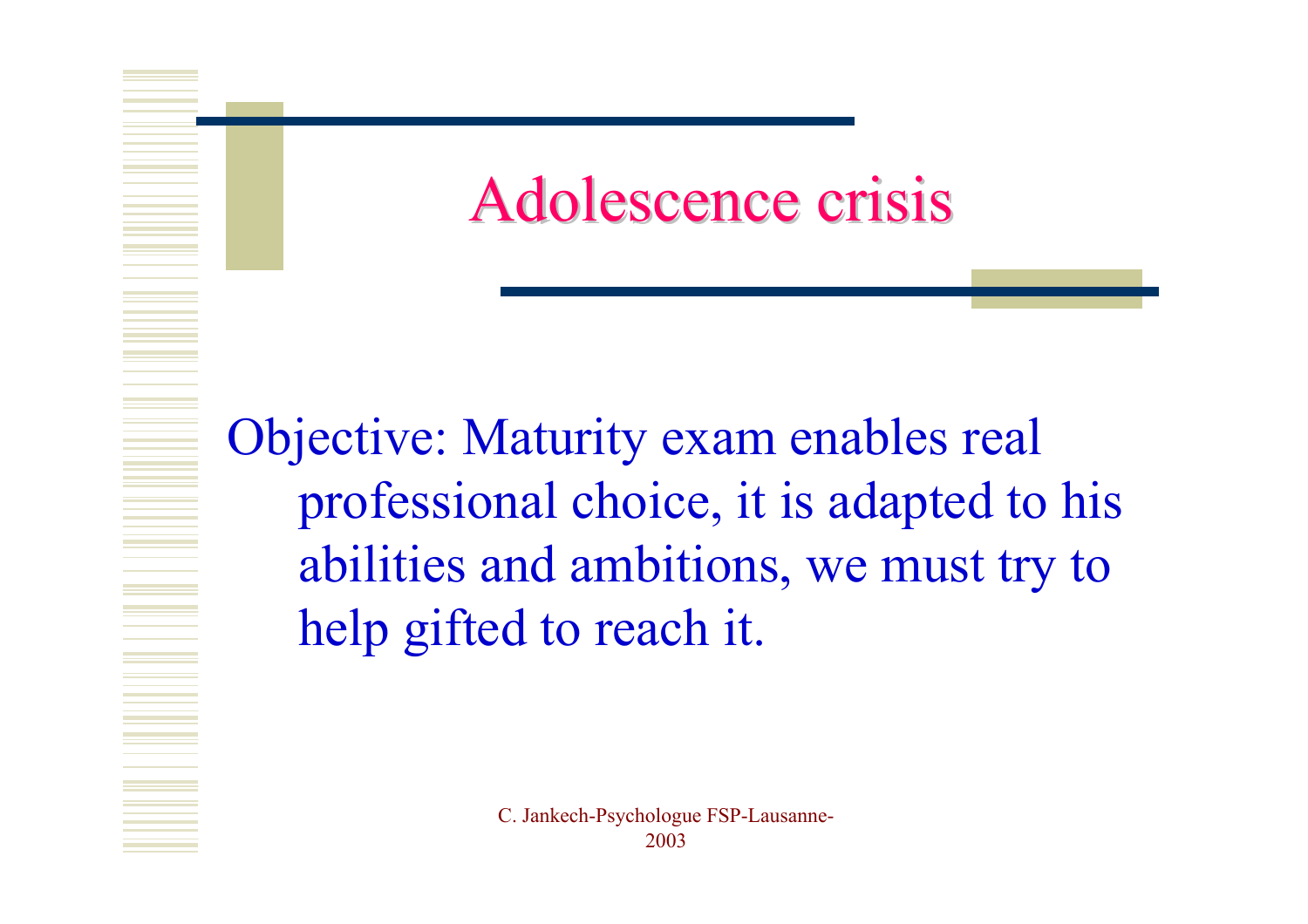### Adolescence

Adolescence conflict:

- To become autonomous from parents but always needing them, their support, and their positive reinforcement
- => don't think that he/she is autonomous, that he doesn't needs adults, that he really knows what he wants, that he really can make a real choice.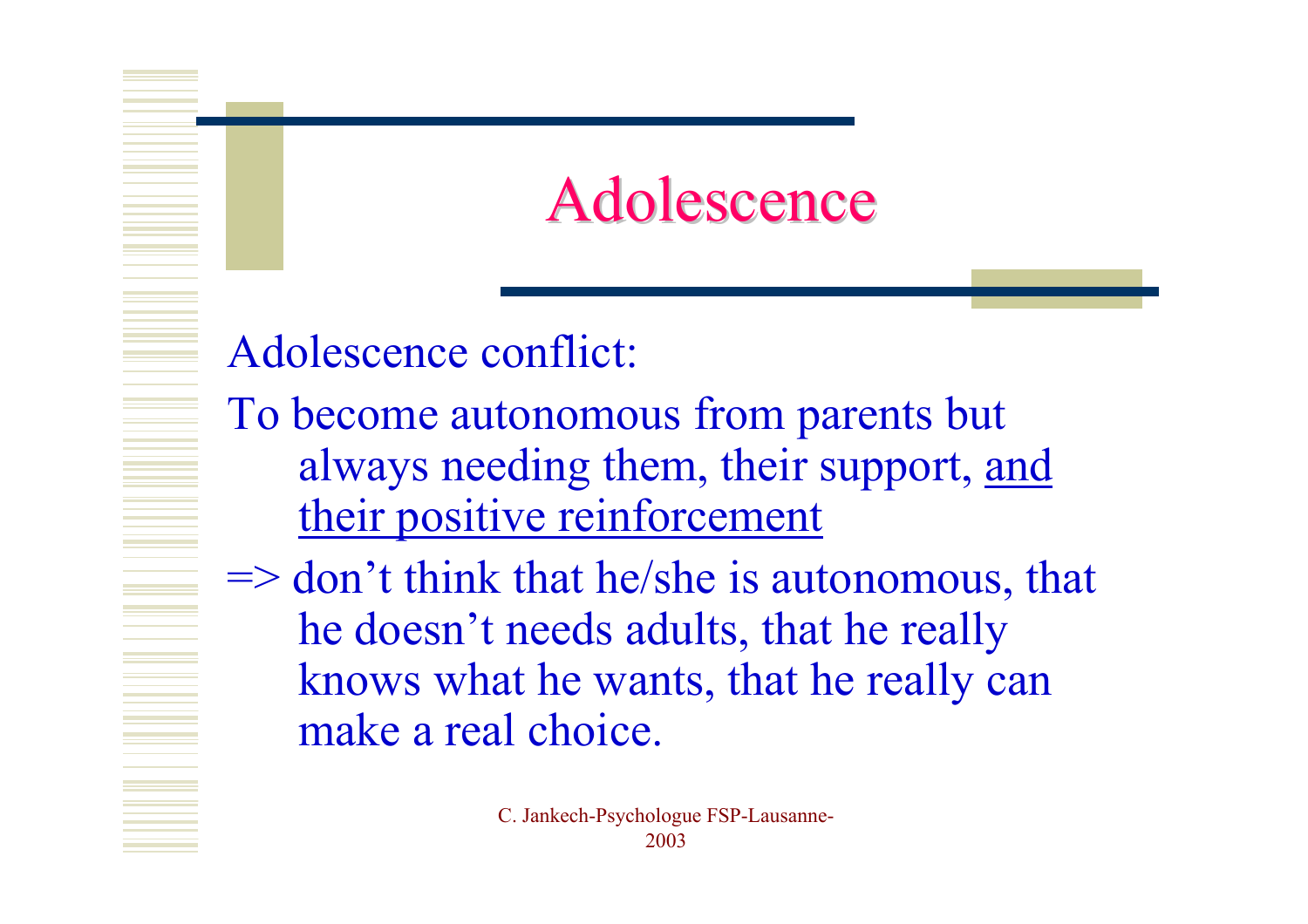## Educational objectives for children and adolescent HG

- **Q** Preserve child's self esteem by an adapted and supportive environment
- $\Box$  Estimate if he/she is in a situation of intellectual overcapacity at school (depends on the environment)
- $\Box$  Can he/she establish authentic relationships with peers?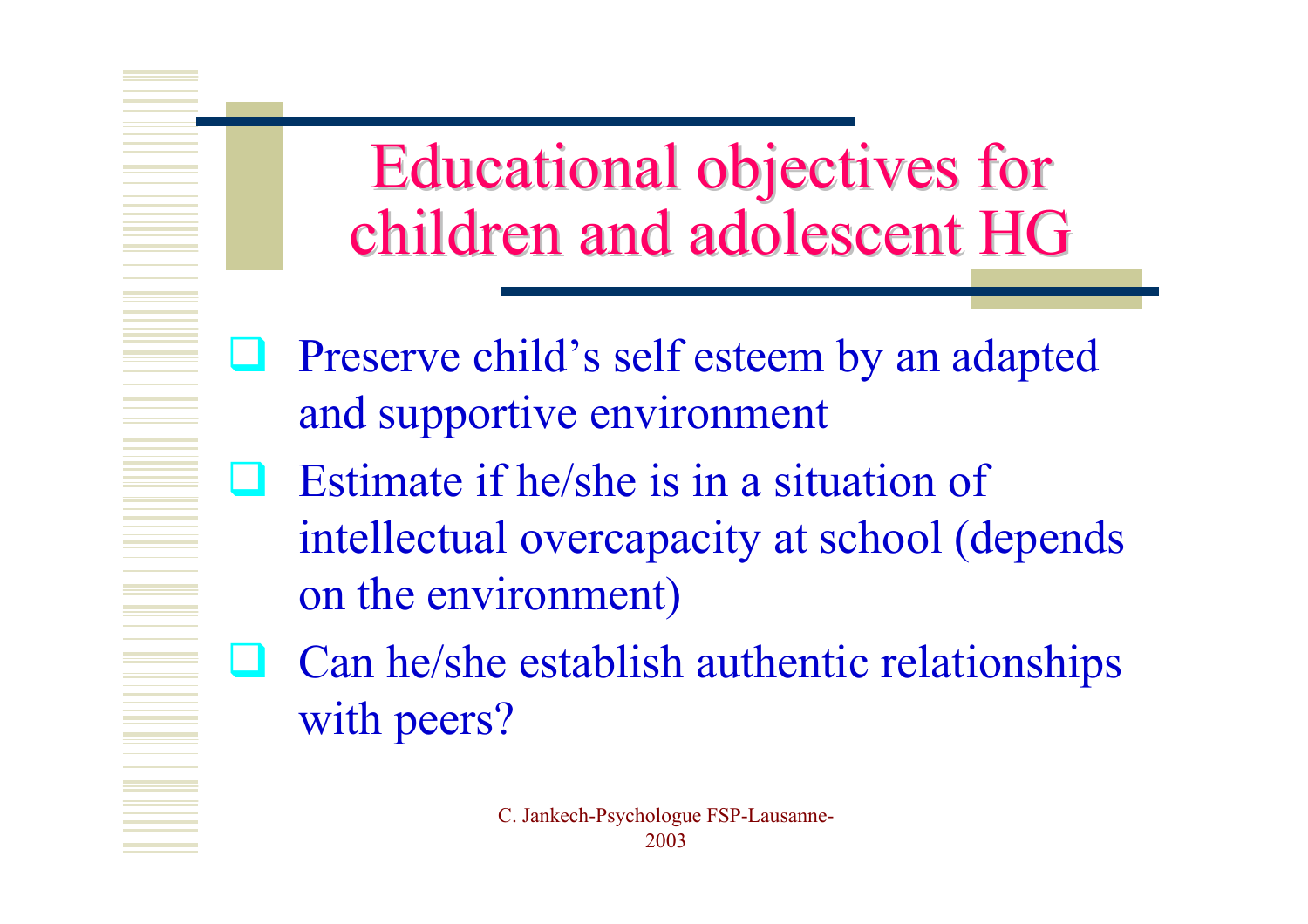## Risks: individual risks

- ¾Depression
- ¾ Character change
- ¾Headlong reaction
- ¾ Renunciation of their abilities, intellectual self-mutilation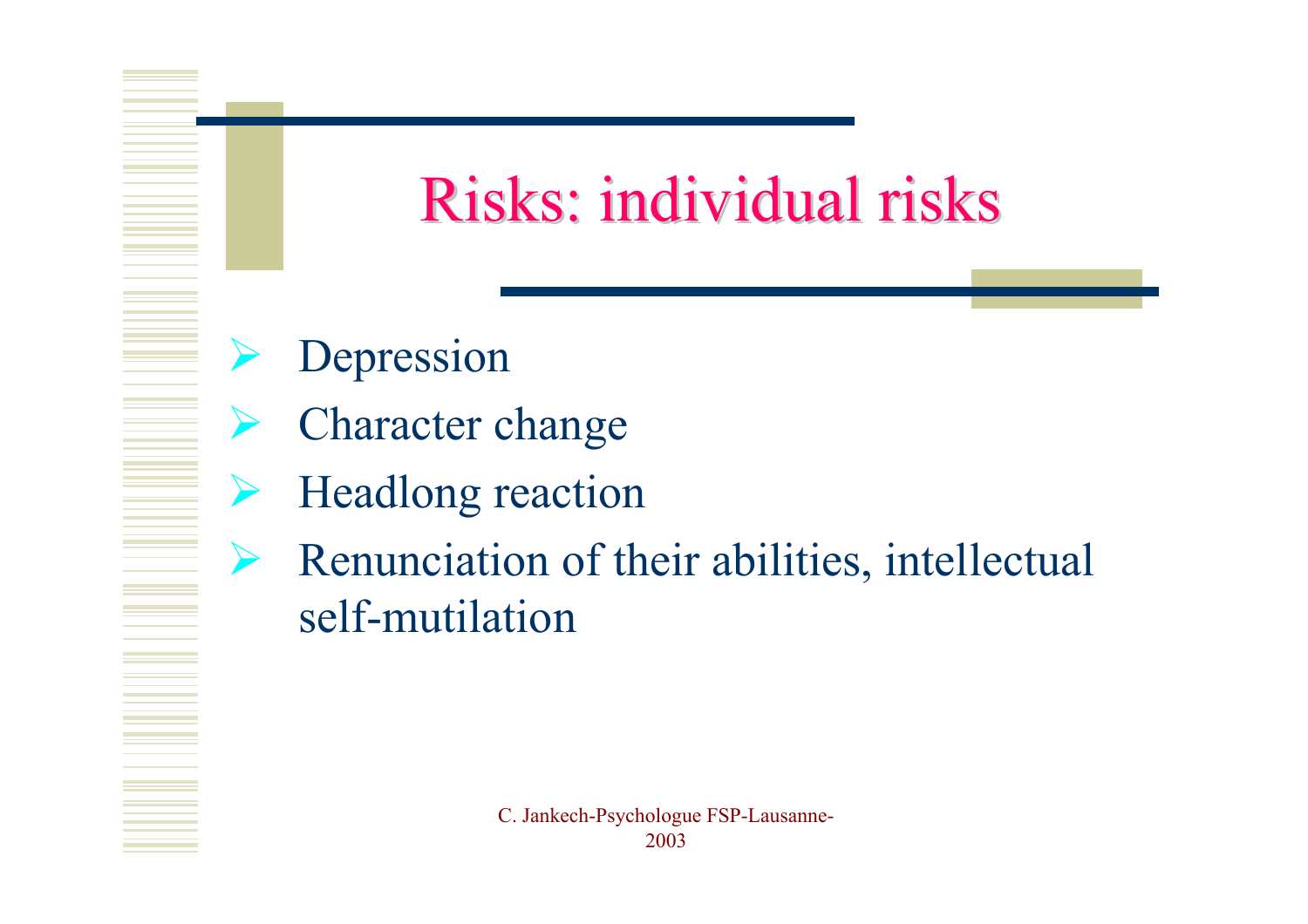## Risks: social risks

- ¾Social exclusion
- ¾Search for distraction or compensations:
- 1. Drugs, leading to self-destruction, or depression, suicide
- 2. Criminality, leading to social destruction